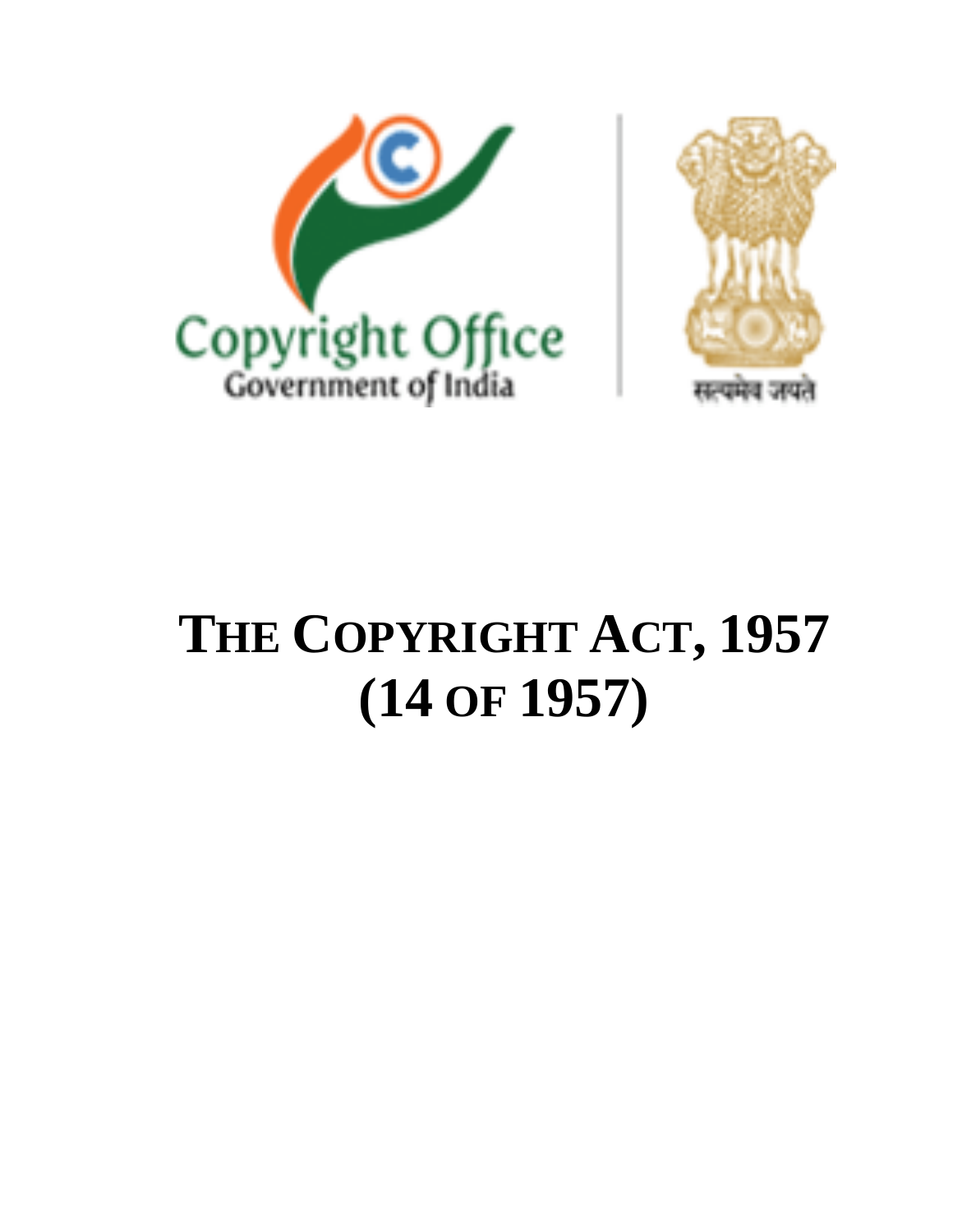# THE COPYRIGHT ACT, 1957

# ACT NO. 14 OF  $1957<sup>1</sup>$

**[***4 th June,* **1957]**

*An Act to amend and consolidate the law relating to copyright.* BE it enacted by Parliament in the Eighth Year of the Republic of India as follows:-

## CHAPTER I **PRELIMINARY**

# **1. Short title, extent and commencement.**— (*1*) This Act may be called the Copyright Act, 1957.

(2) It extends to the whole of India.

(3) It shall come into force on such date<sup>2</sup> as the Central Government may, by notification in the Official Gazette, appoint.

- **2. Interpretation.** In this Act, unless the context otherwise requires,—
	- (a) "adaptation" means,-
		- (i) in relation to a dramatic work, the conversion of the work into a non-dramatic work;
		- (ii) in relation to a literary work or an artistic work, the conversion of the work into a dramatic work by way of performance in public or otherwise;
		- (iii) in relation to a literary or dramatic work, any abridgement of the work or any version of the work in which the story or action is conveyed wholly or mainly by means of pictures in a form suitable for reproduction in a book, or in a newspaper, magazine or similar periodical;<sup>3</sup>[\*\*\*]
		- (iv) in relation to a musical work, any arrangement or transcription of the work;  $\textsuperscript{4}[$  and]
		- ${}^{4}$ [(v) in relation to any work, any use of such work involving its rearrangement or alteration;]
	- $<sup>5</sup>$ [(aa) "Appellate Board" means the Appellate Board referred to in section 11;]</sup>
		- (b) <sup>5</sup>["work of architecture"] means any building or structure having an artistic character or

 $\overline{a}$ 

<sup>&</sup>lt;sup>1</sup> The Act has been extended to Goa, Daman and Diu by Reg. 12 of 1962, sec. 3 and Schedule; to Dadra and Nagar Haveli by Reg. 6 of 1963, sec. 2 and the First Schedule; to Pondicherry by Reg. 7 of 1963, sec. 3 and the First Schedule; and brought into force in the State of Sikkim (w.e.f. 27-4-1979) : *vide* notification No. S.O. 226(E), dated 27-4-1979, *see* Gazette of India, Extraordinary, Part II, sec. 3(*ii*), p.430.

<sup>2</sup> Came into force on 21st January, 1958, *vide* S.R.O No. 269, dated 21st January 1958, *see* Gazette of India, Extraordinary, Part II, sec. 3, p.167.

 $3$  The word "and" omitted by Act 38 of 1994, s. 2 (w.e.f. 10-5-1995).

<sup>4</sup> Ins. by s. 2, *ibid*. (w.e.f. 10-5-1995).

<sup>5</sup> Subs. by s.2, *ibid*. for "architectural work of art" (w.e.f. 10-5-1995).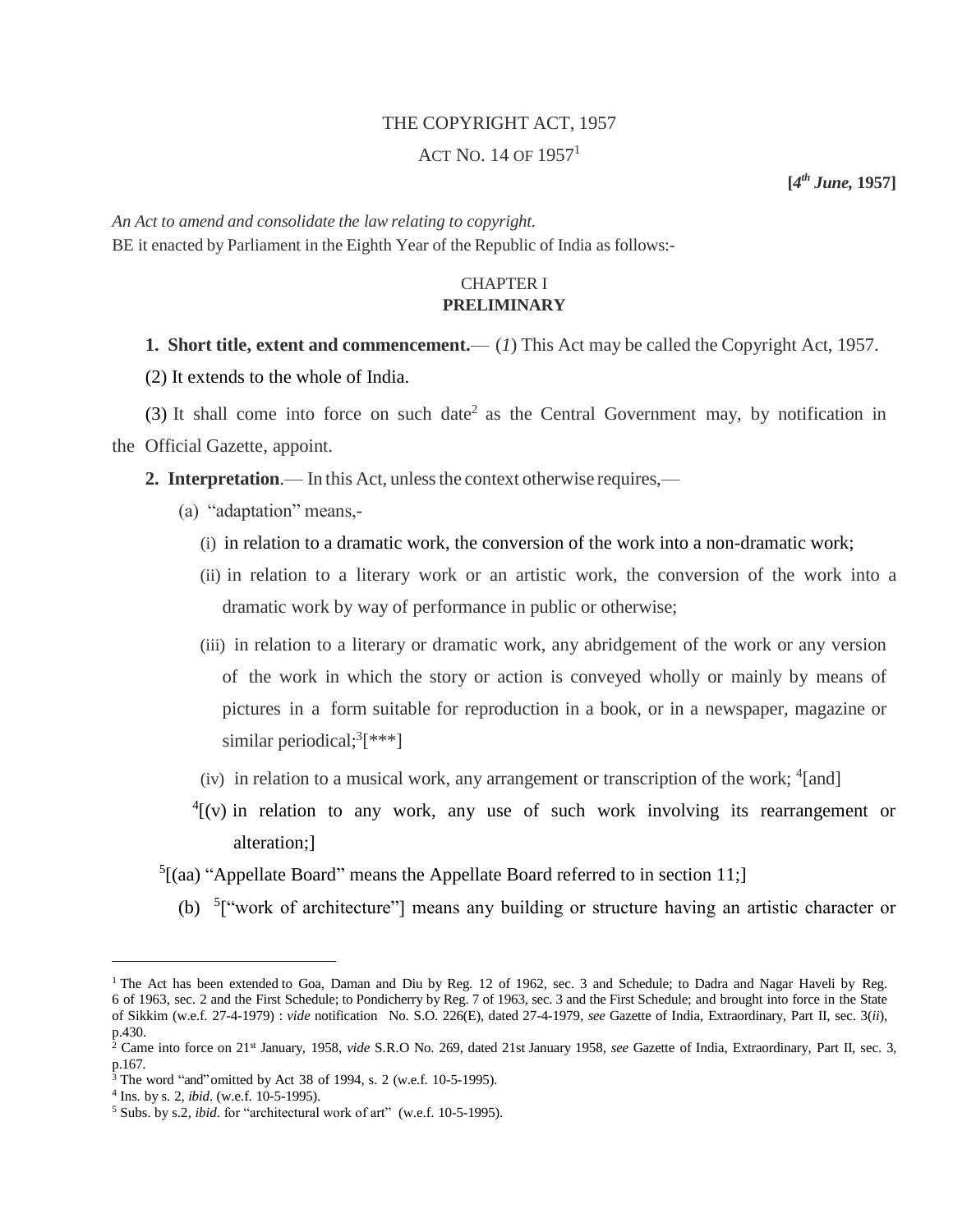design, or any model for such building or structure;

- (c) "artistic work" means,—
	- (i) a painting, a sculpture, a drawing (including a diagram, map, chart or plan), an engraving or a photograph, whether or not any such work possesses artistic quality;
	- (ii)  $a<sup>1</sup>[work of architecture]$ ; and
	- (iii) any other work of artistic craftsmanship;

# (d) "author" means,  $-$

- (i) in relation to a literary or dramatic work, the author of the work;
- (ii) in relation to a musical work, the composer;
- (iii) in relation to an artistic work other than a photograph, the artist;
- (iv) in relation to a photograph, the person taking the photograph;
- $2\mu$  in relation to a cinematograph film or sound recording, the producer; and
- (vi) in relation to any literary, dramatic, musical or artistic work which is computer-generated, the person who causes the work to be created:

 $3$ [(dd) "broadcast" means communication to the public—

- (i) by any means of wireless diffusion, whether in any one or more of the forms of signs, sounds or visual images; or
- (ii) by wire,

and includes a re-broadcast;]

- (e) "calendar year" means the year commencing on the  $1<sup>st</sup>$  day of January;
- $^{4}$ [(f) "cinematograph film" means any work of visual recording  $^{5}$ [\*\*\*] and includes a sound recording accompanying such visual recording and "cinematograph" shall be construed as including any work produced by any process analogous to cinematography including video films;]
- <sup>6</sup>[(fa) "commercial rental" does not include the rental, lease or lending of a lawfully acquired copy of a computer programme, sound recording, visual recording or cinematograph film for non-profit purposes by a nonprofit library or non-profit educational institution;

*Explanation.*— For the purposes of this clause, a "non-profit library or non-profit educational institution" means a library or educational institution which receives grants from the Government or exempted from payment of tax under the Income-tax Act, 1961(43 of 1961).]

<sup>&</sup>lt;sup>1</sup> Subs. by Act 38 of 1994, s. 2, for "architectural work of art" (w.e.f. 10-5-1995).

<sup>2</sup> Subs. by Act 38 of 1994, s. 2, for sub-clauses (*v*) and (*vi*) (w.e.f. 10-5-1995).

<sup>3</sup> Ins. by Act 23 of 1983, s. 3 (w.e.f. 9-8-1984).

<sup>4</sup> Subs. by Act 38 of 1994, s. 2, for clause (f) (w.e.f. 10-5-1995).

<sup>5</sup> The words "on any medium produced through a process from which a moving image may be produced by any means" omitted by Act 27 of 2012, s. 2(i) (w.e.f. 21-6-2012).

<sup>6</sup> Ins. by s. 2(ii), ibid. (w.e.f. 21-6-2012).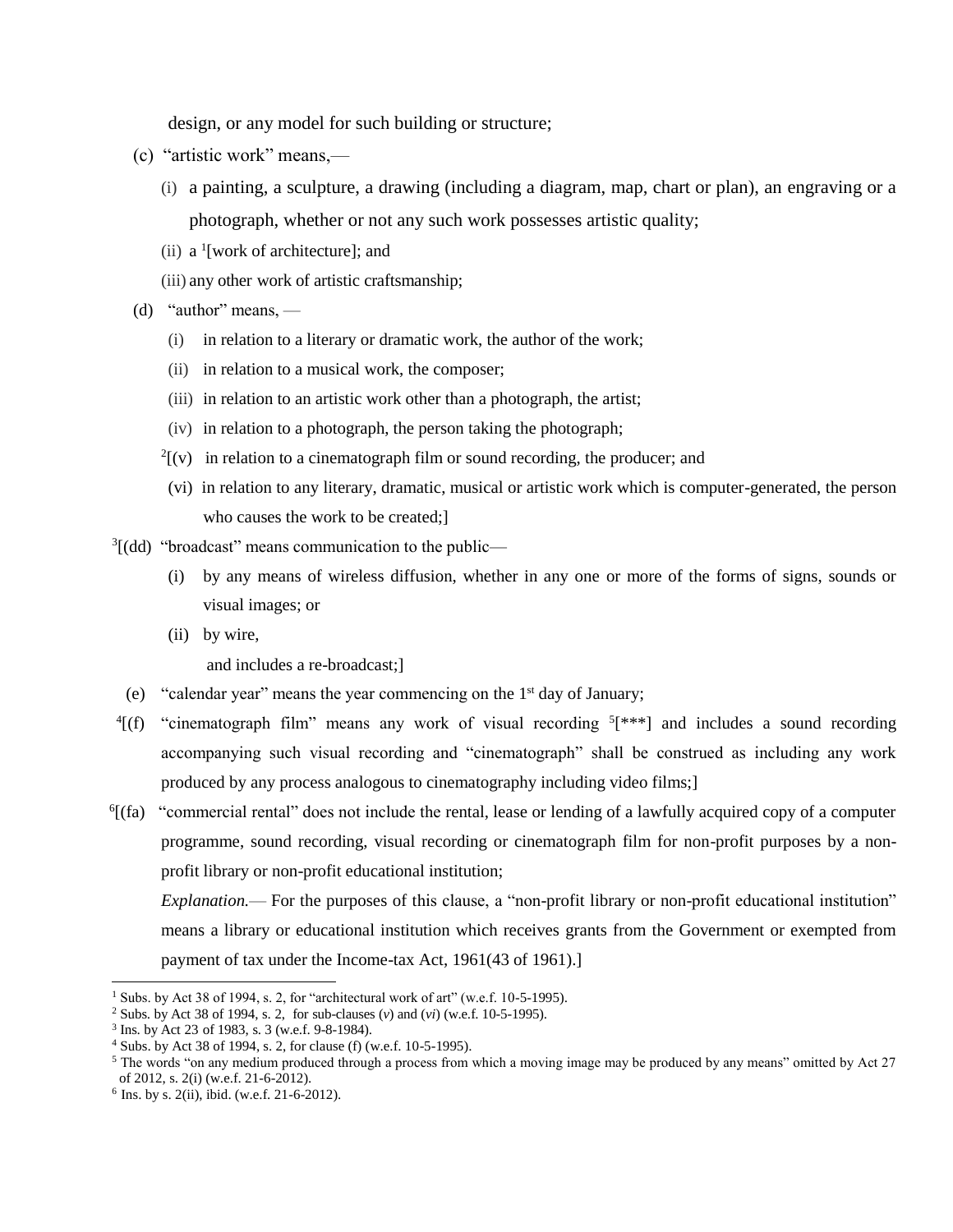<sup>1</sup>[(ff) "communication to the public" means making any work or performance available for being seen or heard or otherwise enjoyed by the public directly or by any means of display or diffusion other than by issuing physical copies of it, whether simultaneously or at places and times chosen individually, regardless of whether any member of the public actually sees, hears or otherwise enjoys the work or performance so made available.

*Explanation*.— For the purposes of this clause, communication through satellite or cable or any other means of simultaneous communication to more than one household or place of residence including residential rooms of any hotel or hostel shall be deemed to be communication to the public;

- (ffa) "composer", in relation to a musical work, means the person who composes the music regardless of whether he records it in any form of graphical notation;
- (ffb) "computer" includes any electronic or similar device having information processing capabilities;
- (ffc) "computer programme" means a set of instructions expressed in words, codes, schemes or in any other form, including a machine readable medium, capable of causing a computer to perform a particular task or achieve a particular result;
- (ffd) "copyright society" means a society registered under sub-section (3) of section 33;]
- (g) "delivery", in relation to a lecture, includes delivery by means of any mechanical instrument or by 2 [broadcast];
- (h) "dramatic work" includes any piece for recitation, choreographic work or entertainment in dumb show, the scenic arrangement or acting, form of which is fixed in writing or otherwise but does not include a cinematograph film;
- $3$ [(hh) "duplicating equipment" means any mechanical contrivance or device used or intended to be used for making copies of any work;]
	- (i) "engravings" include etchings, lithographs, wood-cuts, prints and other similar works, not being photographs;
	- (j) "exclusive licence" means a licence which confers on the licensee or on the licensee and persons authorised by him, to the exclusion of all other persons (including the owner of the copyright) any right comprised in the copyright in a work, and "exclusive licensee" shall be construed accordingly;
	- (k) "Government work" means a work which is made or published by or under the direction or control of—
		- (i) the Government or any department of the Government;
		- (ii) any Legislature in India;
		- (iii) any court, tribunal or other judicial authority in India;

<sup>&</sup>lt;sup>1</sup> Subs. by Act 27 of 2012, s. 2(iii), , for clause (ff) (w.e.f. 21-6-2012).

<sup>2</sup> Subs. by Act 23 of 1983, s. 2, for "radio-diffusion" (w.e.f. 9-8-1984).

<sup>3</sup> Ins. by Act 65 of 1984, s. 2 (w.e.f. 8-10-1984).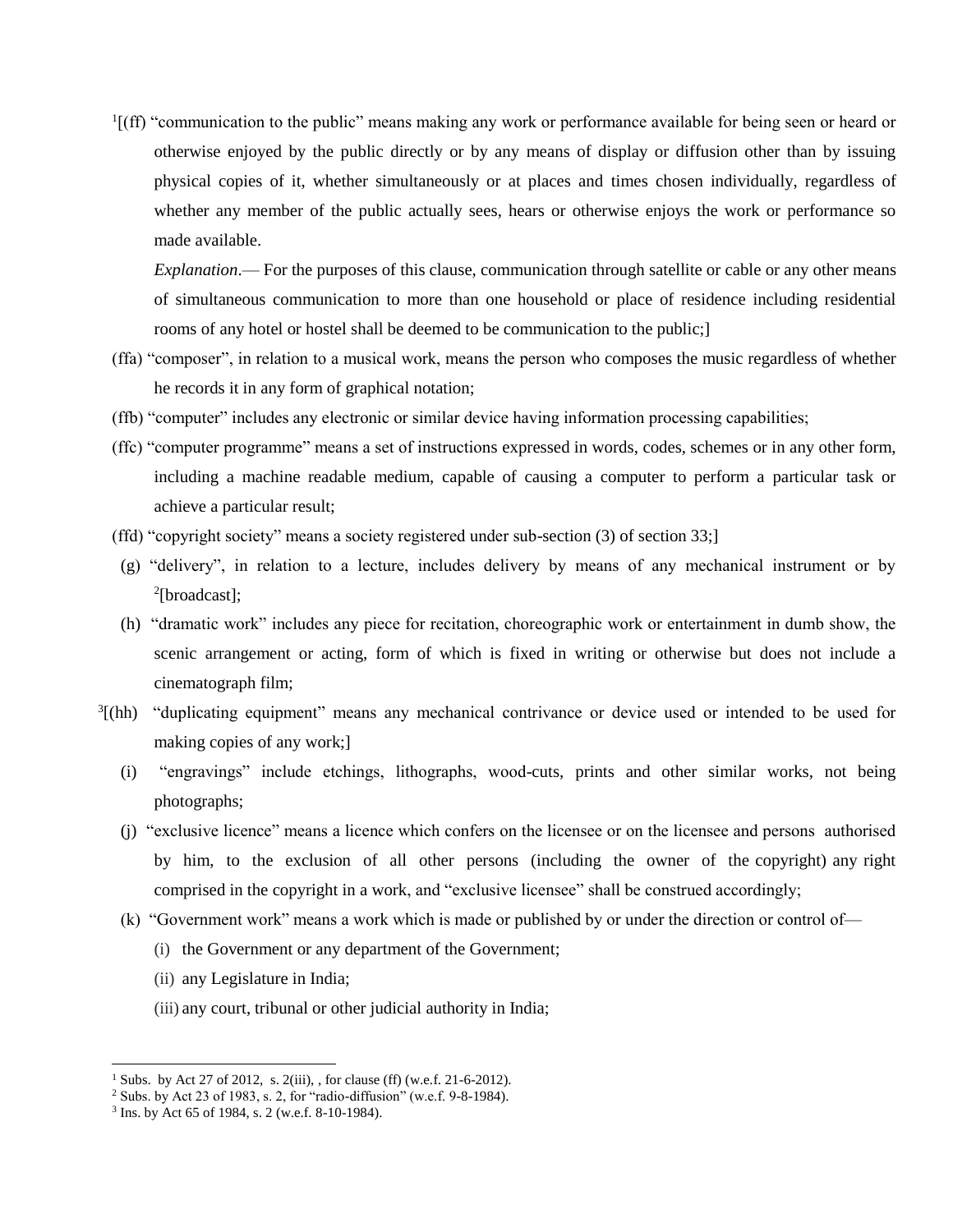- $\frac{1}{1}$ [(l) "Indian work" means a literary, dramatic or musical work,—
	- (i) the author of which is a citizen of India; or
	- (ii) which is first published in India; or
	- (iii) the author of which, in the case of an unpublished work, is, at the time of the making of the work, a citizen of India;]
- $2$ [(m) "infringing copy" means—
	- (i) in relation to a literary, dramatic, musical or artistic work, a reproduction thereof otherwise than in the form of a cinematographic film;
	- (ii) in relation to a cinematographic film, a copy of the film made on any medium by any means;
	- (iii) in relation to a sound recording, any other recording embodying the same sound recording, made by any means;
	- (iv) in relation to a programme or performance in which such a broadcast reproduction right or a performer's right subsists under the provisions of this Act, the sound recording or a cinematographic film of such programme or performance,

if such reproduction, copy or sound recording is made or imported in contravention of the provisions of this Act;]

- (n) "lecture" includes address, speech and sermon;
- $3$ [(o) "literary work" includes computer programmes, tables and compilations including computer 4 [databases];]
- $3[$ (p) "musical work" means a work consisting of music and includes any graphical notation of such work but does not include any words or any action intended to be sung, spoken or performed with the music;]
- ${}^{3}$ [(q) "performance", in relation to performer's right, means any visual or acoustic presentation made live by one or more performers;]
- ${}^{3}$ [(qq) "performer" includes an actor, singer, musician, dancer, acrobat, juggler, conjurer, snake charmer, a person delivering a lecture or any other person who makes a performance;]

<sup>5</sup>[Provided that in a cinematograph film a person whose performance is casual or incidental in nature and, in the normal course of the practice of the industry, is not acknowledged anywhere including in the credits of the film shall not be treated as a performer except for the purpose of clause (b) of Section 38B;]

6 [\*\*\*]

l

(s) "photograph" includes photo-lithograph and any work produced by any process analogous to photography

<sup>1</sup> Subs. by Act 23 of 1983, s. 3, for clause (l) (w.e.f. 9-8-1984).

<sup>2</sup> Subs. by Act 38 of 1994, s. 2, for clause (m) (w.e.f. 10-5-1995).

<sup>3</sup> Subs. by s. 2, ibid. (w.e.f. 10-5-1995).

<sup>4</sup> Subs. by Act 49 of 1999, s. 2, for "data basis" (w.e.f. 15-1-2000).

<sup>&</sup>lt;sup>5</sup> Ins. By Act 27 of 2012, sec. 2(iv) (w.e.f. 21-6-2012, vide S.O. 1393(E), dated 20th June, 2012)

<sup>6</sup> Omitted clause (r) by Act 38 of 1994, s. 2, ibid. (w.e.f. 10-5-1995).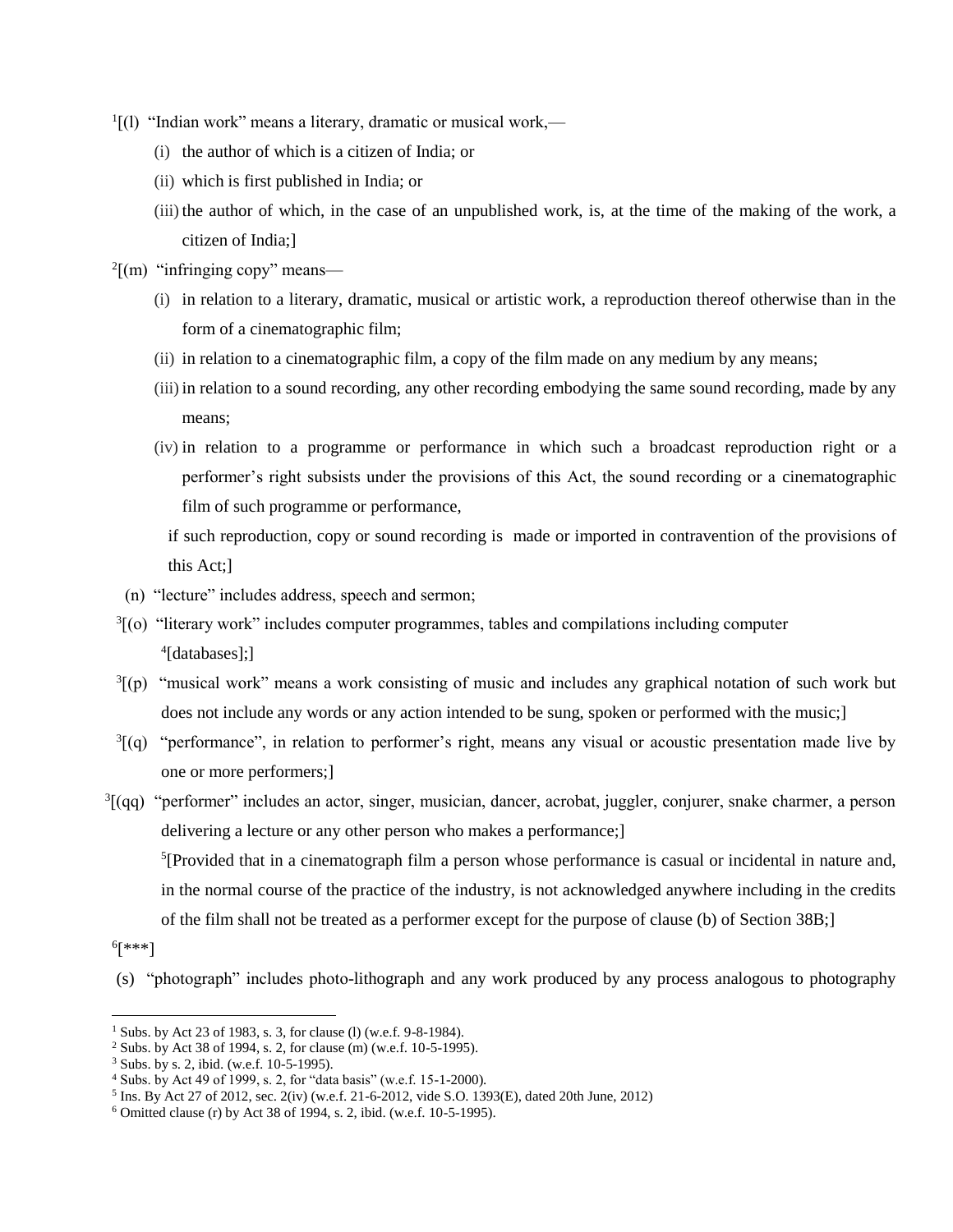but does not include any part of a cinematograph film;

- (t) "plate" includes any stereotype or other plate, stone, block, mould, matrix, transfer, negative, <sup>1</sup>[duplicating equipment] or other device used or intended to be used for printing or reproducing copies of any work, and any matrix or other appliance by which <sup>2</sup>[sound recording] for the acoustic presentation of the work are or are intended to be made;
- (u) "prescribed"means prescribed by rules made under this Act;
- $3$ [(uu) "producer", in relation to a cinematograph film or sound recording, means a person who takes the initiative and responsibility for making the work;]

4 [\*\*\*]

5 [\*\*\*]

- ${}^6$ [(x) "reprography" means the making of copies of a work, by photocopying or similar means;
- $\frac{7}{x}$  (xa) "Right Management Information" means,—
	- (a) the title or other information identifying the work or performance;
	- (b) the name of the author or performer;
	- (c) the name and address of the owner of rights;
	- (d) terms and conditions regarding the use of the rights; and
	- (e) any number or code that represents the information referred to in sub-clauses (a) to (d),
	- but does not include any device or procedure intended to identify the user.]
- (xx) "sound recording" means a recording of sounds from which such sounds may be produced regardless of the medium on which such recording is made or the method by which the sounds are produced;
- ${}^8$ [(xxa) "visual recording" means the recording in any medium, by any method including the storing of it by any electronic means, of moving images or of the representations thereof, from which they can be perceived, reproduced or communicated by any method.]
	- (y) "work" means any of the following works, namely:—
		- (i) a literary, dramatic, musical or artistic work;
		- (ii) a cinematograph film;
		- (iii) a 2 [sound recording];

(z) "work of joint authorship" means a work produced by the collaboration of two or more authors in which the contribution of one author is not distinct from the contribution of the other author or authors;

<sup>&</sup>lt;sup>1</sup> Ins. by Act 65 of 1984, s. 2 (w.e.f. 8-10-1984).

<sup>2</sup> Subs. by Act 38 of 1994, s. 2, for "record" (w.e.f. 10-5-1995).

<sup>&</sup>lt;sup>3</sup> Ins. by s. 2, ibid. (10-5-1995).

<sup>4</sup> Omitted clause (v) by Act 23 of 1983, s. 2 (w.e.f. 9-8-1984).

<sup>5</sup> Omitted clause (w) by Act 38 of 1994, s. 2 (w.e.f. 10-5-1995).

 $6$  Subs. by s. 2, ibid., for clause (x) (w.e.f. 10-5-1995).

<sup>7</sup> Ins. by Act 27 of 2012, s. 2(v) (w.e.f. 21-6-2012).

<sup>8</sup> Ins. by s. 2(vi), ibid (w.e.f. 21-6-2012).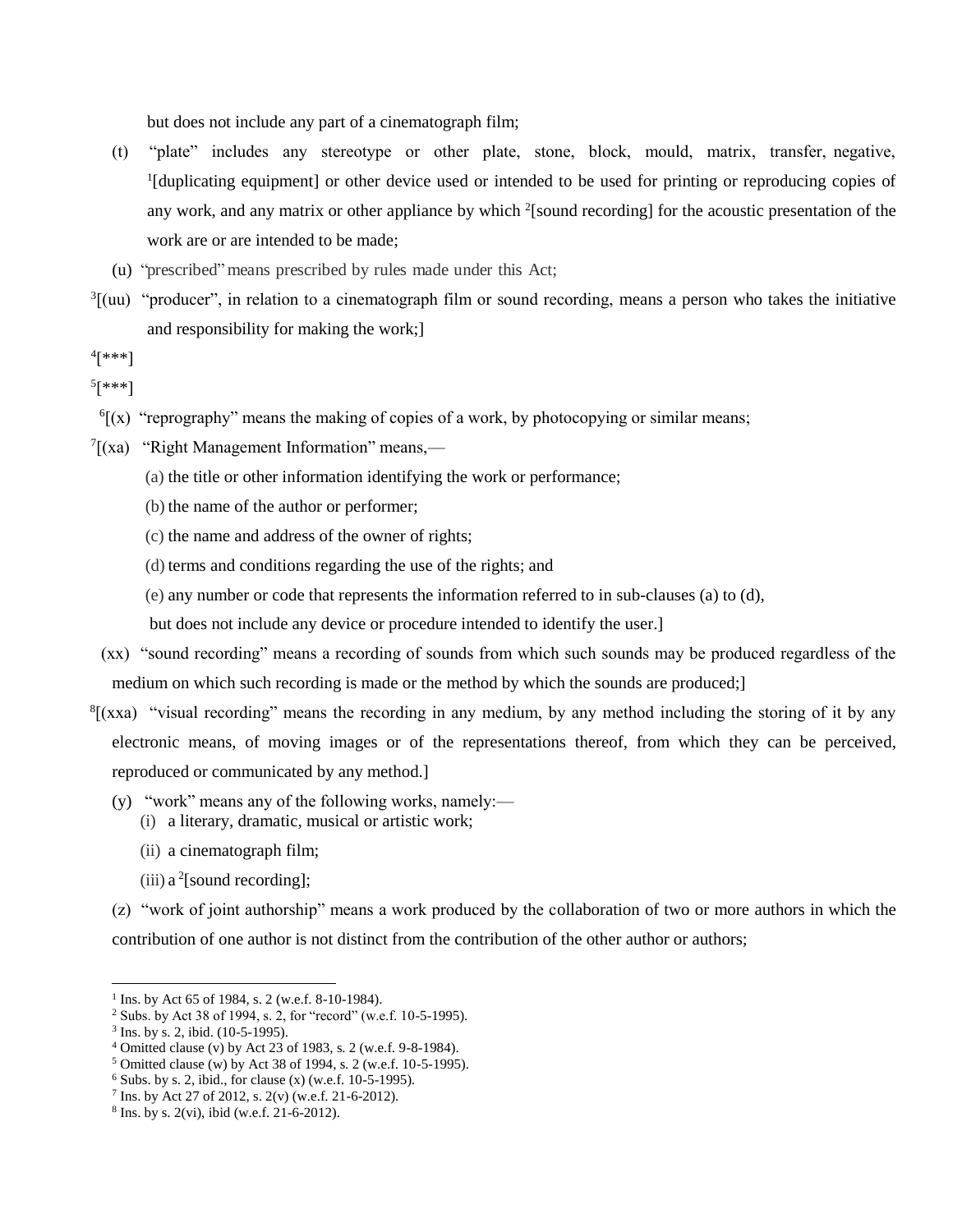(za) "work of sculpture" includes casts and models.

<sup>1</sup>[3. Meaning of publication.— For the purposes of this Act, "publication" means making a work available to the public by issue of copies or by communicating the work to the public.]

**4. When work not deemed to be published or performed in public.—** Except in relation to infringement of copyright, a work shall not be deemed to be published or performed in public, if published, or performed in public, without the licence of the owner of the copyright.

**5. When work deemed to be first published in India.—** For the purposes of this Act, a work published in India shall be deemed to be first published in India, notwithstanding that it has been published simultaneously in some other country, unless such other country provides a shorter term of copyright for such work; and a work shall be deemed to be published simultaneously in India and in another country if the time between the publication in India and the publication in such other country does not exceed thirty days or such other period as the Central Government may, in relation to any specified country, determine.

2 [**6. Certain disputes to be decided by <sup>3</sup> [Appellate Board].—** If any question arises—

- (a) whether a work has been published or as to the date on which a work was published for the purposes of Chapter V, or
- (b) whether the term of copyright for any work is shorter in any other country than that provided in respect of that work under this Act,

it shall be referred to the <sup>4</sup>[Appellate Board] constituted under section 11 whose decision thereon shall be final:

Provided that if in the opinion of the <sup>4</sup>[Appellate Board], the issue of copies or communication to the public referred to in section 3 was of an insignificant nature, it shall not be deemed to be publication for the purposes of that section.]

**7. Nationality of author where the making of unpublished work is extended over considerable period.—** Where, in the case of an unpublished work, the making of the work is extended over a considerable period, the author of the work shall, for the purposes of this Act, be deemed to be a citizen of, or domiciled in, that country of which he was a citizen or wherein he was domiciled during any substantial part of that period.

**8. Domicile of corporations.—** For the purposes of this Act, a body corporate shall be deemed to be domiciled in India if it is incorporated under any law in force in India.

# CHAPTER II **COPYRIGHT OFFICE AND <sup>3</sup> [APPELLATE BOARD]**

**9. Copyright Office.—**(1) There shall be established for the purposes of this Act an office to be called the Copyright Office.

(2) The Copyright Office shall be under the immediate control of the Registrar of Copyrights who shall act

<sup>1</sup> Subs. by Act 38 of 1994, s. 3, for section 3 (w.e.f. 10-5-1995).

<sup>2</sup> Subs. by Act 38 of 1994, s. 4, for section 6 (w.e.f. 10-5-1995).

<sup>3</sup> Subs. by Act 7 of 2017, s.160 (a), for "Copyright Board" (w.e.f. 26-5-2017).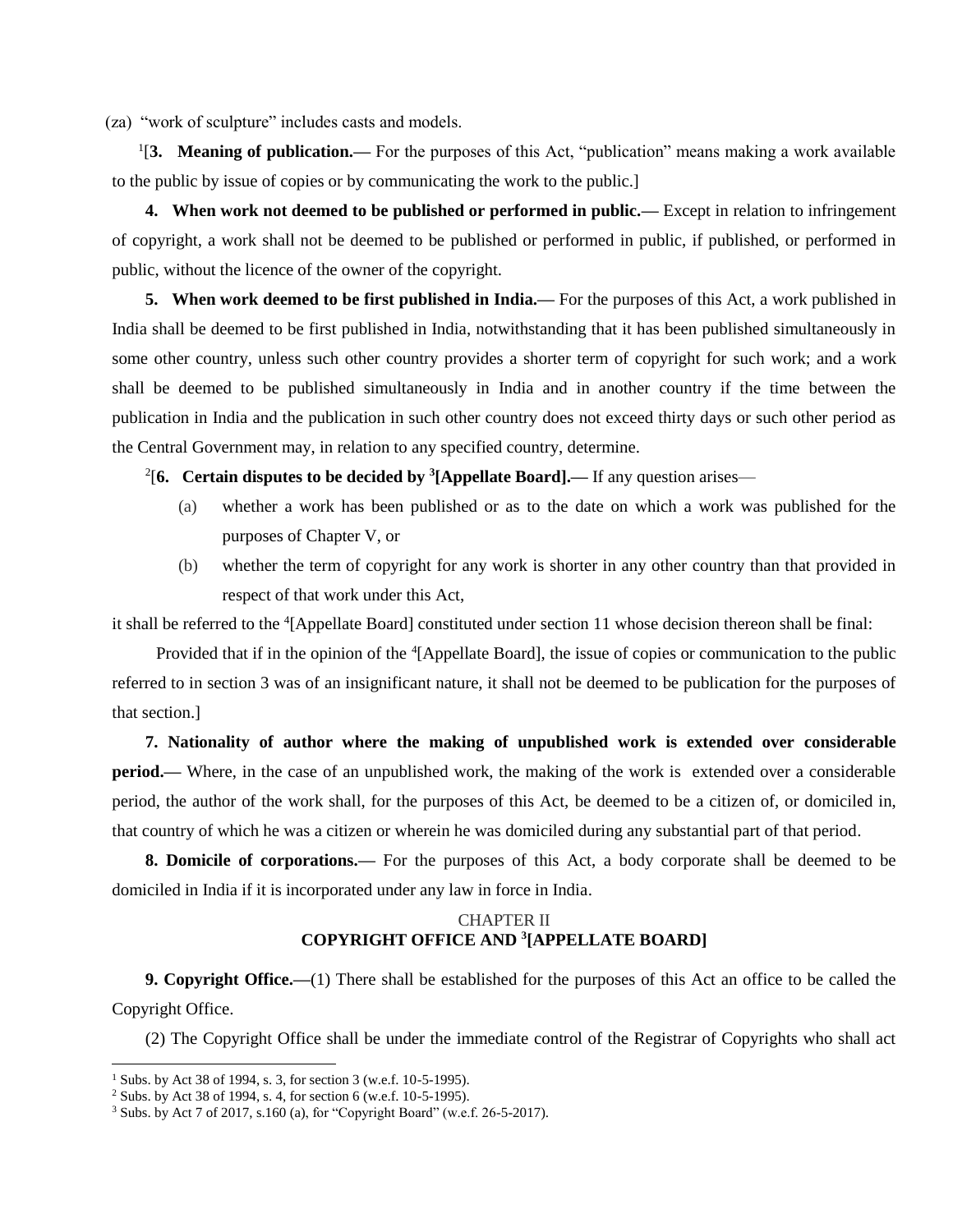under the superintendence and direction of the Central Government.

(3) There shall be a seal for the Copyright Office.

**10. Registrar and Deputy Registrar of Copyrights.—**(1) The Central Government shall appoint a Registrar of Copyrights and may appoint one or more Deputy Registrars of Copyrights.

(2) A Deputy Registrar of Copyrights shall discharge under the superintendence and direction of the Registrar of Copyrights such functions of the Registrar under this Act as the Registrar may, from time to time, assign to him; and any reference in this Act to the Registrar of Copyrights shall include a reference to a Deputy Registrar of Copyrights when so discharging any such functions.

**1 [11. Appellate Board.—**(1) The Appellate Board established under section 83 of the Trade Marks Act, 1999 (47 of 1999) shall, on and from the commencement of Part XIV of Chapter VI of the Finance Act, 2017 (7 of 2017), be the Appellate Board for the purposes of this Act and the said Appellate Board shall exercise the jurisdiction, powers and authority conferred on it by or under this Act.]

**12. Powers and procedure of <sup>2</sup>[Appellate Board].— (1) The <sup>1</sup>[Appellate Board] shall, subject to any rules** that may be made under this Act, have power to regulate its own procedure, including the fixing of places and times of its sittings:

Provided that the <sup>1</sup>[Appellate Board] shall ordinarily hear any proceeding instituted before it under this Act within the zone in which, at the time of the institution of the proceeding, the person instituting the proceeding actually and voluntarily resides or carries on business or personally works for gain.

Explanation.— In this sub-section "zone" means a zone specified in section 15 of the States Reorganisation Act, 1956 (37 of 1956).

(2) The <sup>1</sup>[Appellate Board] may exercise and discharge its powers and functions through Benches constituted by the Chairman of the <sup>1</sup>[Appellate Board] from amongst its <sup>3</sup>[members]:

4 [Provided that, if the Chairman is of opinion that any matter of importance is required to be heard by a larger bench, he may refer the matter to a special bench consisting of five members.]

5 [\*\*\*]

 $\overline{\phantom{a}}$ 

(5) No member of the <sup>2</sup> [Appellate Board] shall take part in any proceedings before the Board in respect of any matter in which he has a personal interest.

(6) No act done or proceeding taken by the <sup>2</sup> [Appellate Board] under this Act shall be questioned on the ground merely of the existence of any vacancy in, or defect in the constitution of, the Board.

(7) The <sup>2</sup>[Appellate Board] shall be deemed to be a civil court for the purposes of <sup>6</sup>[sections 345 and 346 of the Code of Criminal Procedure, 1973] and all proceedings before the Board shall be deemed to be judicial

<sup>1</sup> Subs. by Act 7 of 2017, s.160 (c), for s. 11(w.e.f. 26-5-2017)

<sup>2</sup> Subs. by Act 7 of 2017, s.160 (a), for "Copyright Board" (w.e.f. 26-5-2017).

<sup>3</sup> Subs. by Act 27 of 2012, s. 4, for "members, each Bench consisting of not less than three members" (w.e.f. 21-6-2012).

<sup>4</sup> Ins. by Act 38 of 1994, s. 6 (w.e.f. 10-5-1995).

<sup>5</sup> Sub-section (3) and (4) omitted by Act 7 of 2017, s.160 (d) (w.e.f. 26-5-2017).

<sup>6</sup> Subs. by Act 23 of 1983, s. 6, for "sections 480 and 482 of the Code of Criminal Procedure, 1898 (5 of 1898)" (w.e.f. 9-8- 1984).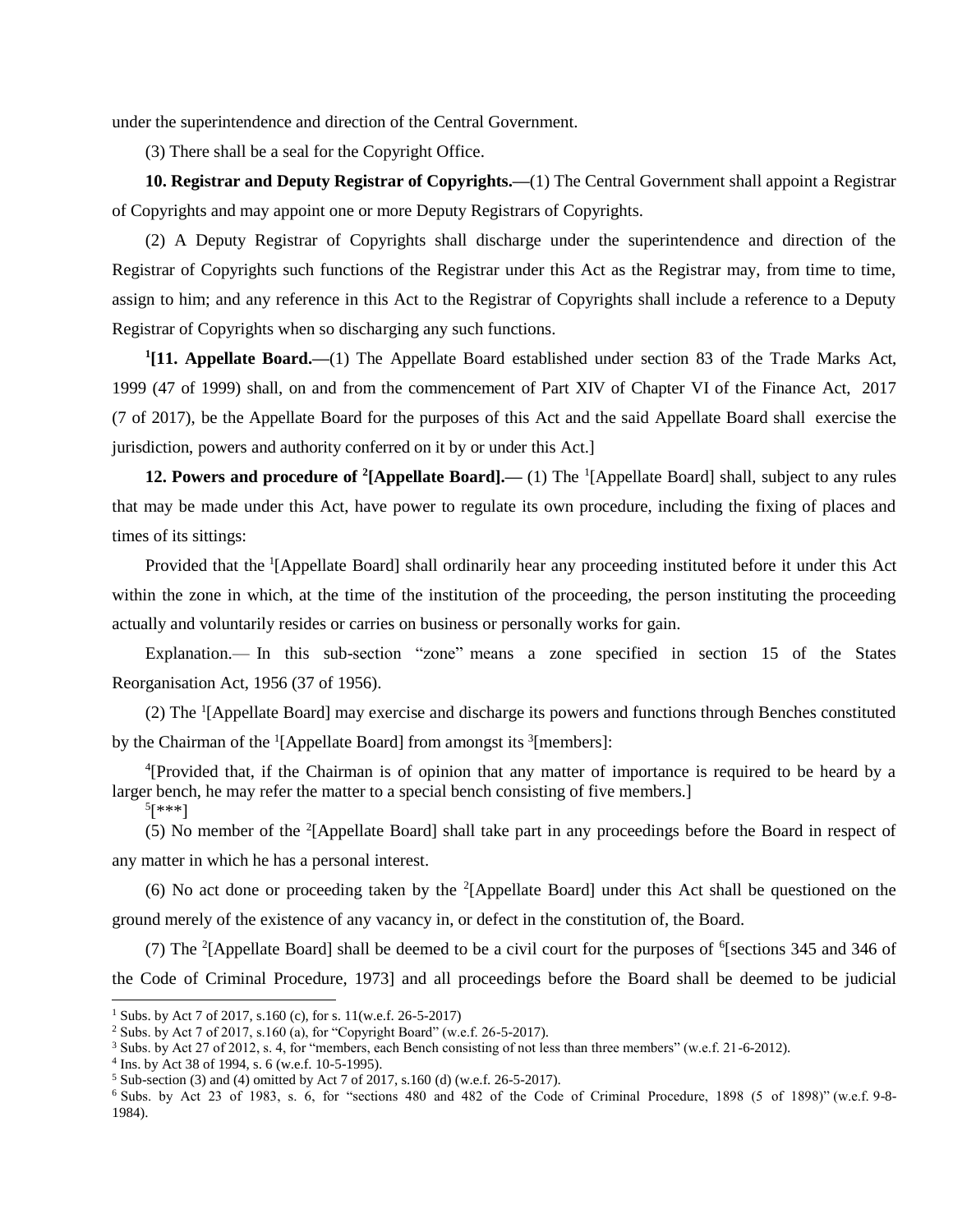proceedings within the meaning of sections 193 and 228 of the Indian Penal Code.

# CHAPTER III **COPYRIGHT**

**13. Works in which copyright subsists.—** (1) Subject to the provisions of this section and the other provisions of this Act, copyright shall subsist throughout India in the following classes of works, that is to say,—

- (a) original literary, dramatic, musical and artistic works;
- (b) cinematograph films; and
- (c)  $\frac{1}{2}$  [sound recording].

(2) Copyright shall not subsist in any work specified in sub-section (1), other than a work to which the provisions of section 40 or section 41 apply, unless,—

- (i) in the case of a published work, the work is first published in India, or where the work is first published outside India, the author is at the date of such publication, or in a case where the author was dead at that date, was at the time of his death, a citizen of India;
- (ii) in the case of an unpublished work other than a  $2$ [work of architecture], the author is at the date of the making of the work a citizen of India or domiciled in India; and
- (iii) in the case of  $2$ [work of architecture], the work is located in India.

*Explanation*.— In the case of a work of joint authorship, the conditions conferring copyright specified in this sub-section shall be satisfied by all the authors of the work.

(3) Copyright shall not subsist—

- (a) in any cinematograph film if a substantial part of the film is an infringement of the copyright in any other work;
- (b) in any <sup>1</sup>[sound recording] made in respect of a literary, dramatic or musical work, if in making the <sup>1</sup>[sound recording], copyright in such work has been infringed.
- (4) The copyright in a cinematograph film or a  $\frac{1}{2}$  [sound recording] shall not affect the separate copyright in any work in respect of which or a substantial part of which, the film, or, as the case may be, the  $<sup>1</sup>$  [sound recording] is made.</sup>
- (5) In the case of  $2$ [work of architecture], copyright shall subsist only in the artistic character and design and shall not extend to processes or methods of construction.

<sup>3</sup>[14. Meaning of Copyright.— For the purposes of this Act, "copyright" means the exclusive right subject to the provisions of this Act, to do or authorise the doing of any of the following acts in respect of a work or any substantial part thereof, namely:—

(a) in the case of a literary, dramatic or musical work, not being a computer programme,—

<sup>1</sup> Subs. by Act 38 of 1994, s. 2, for "record" (w.e.f. 10-5-1995).

<sup>2</sup> Subs. by s. 2, ibid., for "architectural work of art" (w.e.f. 10-5-1995).

<sup>3</sup> Subs. by s. 7, *ibid*., for section 14 (w.e.f. 10-5-1995).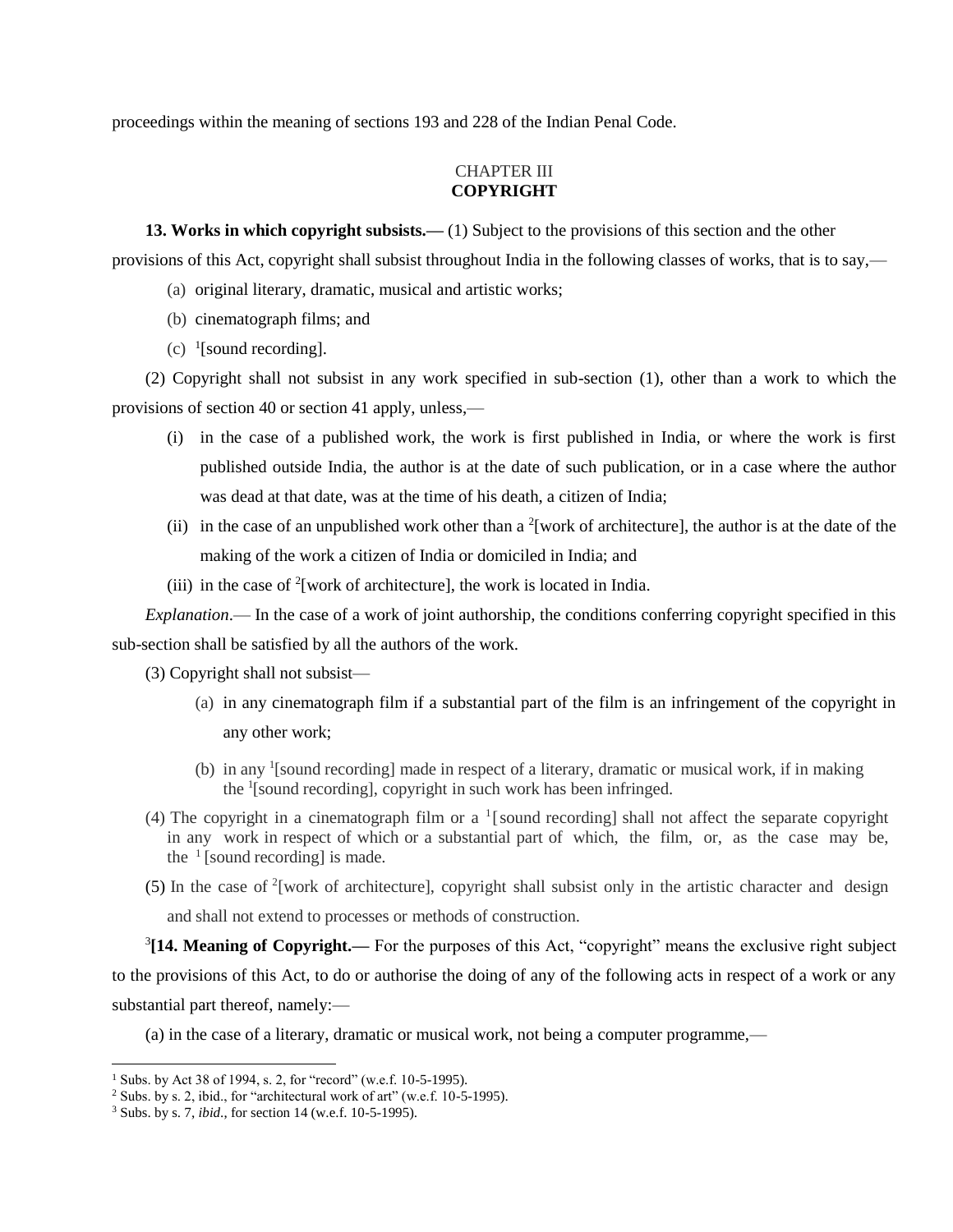- (i) to reproduce the work in any material form including the storing of it in any medium by electronic means;
- (ii) to issue copies of the work to the public not being copies already in circulation;
- (iii) to perform the work in public, or communicate it to the public;
- (iv) to make any cinematograph film or sound recording in respect of the work;
- (v) to make any translation of the work;
- (vi) to make any adaptation of the work;
- (vii) to do, in relation to a translation or an adaptation of the work, any of the acts specified in relation to the work in sub-clauses (i) to (vi);
- (b) in the case of a computer programme,—
	- (i) to do any of the acts specified in clause (a);
	- <sup>1</sup>[(ii) to sell or give on commercial rental or offer for sale or for commercial rental any copy of the computer programme:

Provided that such commercial rental does not apply in respect of computer programmes where the programme itself is not the essential object of the rental.]

- (c) in the case of an artistic work,—
	- $2(1)$  to reproduce the work in any material form including—
		- (A) the storing of it in any medium by electronic or other means; or
		- (B) depiction in three-dimensions of a two-dimensional work; or
		- (C) depiction in two-dimensions of a three-dimensional work;]
	- (ii) to communicate the work to the public;
	- (iii) to issue copies of the work to the public not being copies already in circulation;
	- (iv) to include the work in any cinematograph film;
	- (v) to make any adaptation of the work;
- (vi) to do in relation to adaptation of the work any of the acts specified in relation to the work in sub-clauses
- $(i)$  to  $(iv)$ ;

 $\overline{\phantom{a}}$ 

- (d) in the case of a cinematograph film,—
	- $3$ [(i) to make a copy of the film, including—
		- (A) a photograph of any image forming part thereof; or
		- (B) storing of it in any medium by electronic or other means;]

 $^{4}$ [(ii) to sell or give on commercial rental or offer for sale or for such rental, any copy of the film;]

<sup>&</sup>lt;sup>1</sup> Subs. by Act 49 of 1999, s. 3, for sub-clause (ii) (w.e.f. 15-1-2000).

<sup>2</sup> Subs. by Act 27 of 2012, s. 5(i), for sub-clause (i) (w.e.f. 21-6-2012).

<sup>3</sup> Subs. by Act 27 of 2012,s. 5(ii)(a), for sub-clause (i) (w.e.f. 21-6-2012)

<sup>4</sup> Subs. by Act 27 of 2012,s. 5(ii)(b), for sub-clause (ii) (w.e.f. 21-6-2012)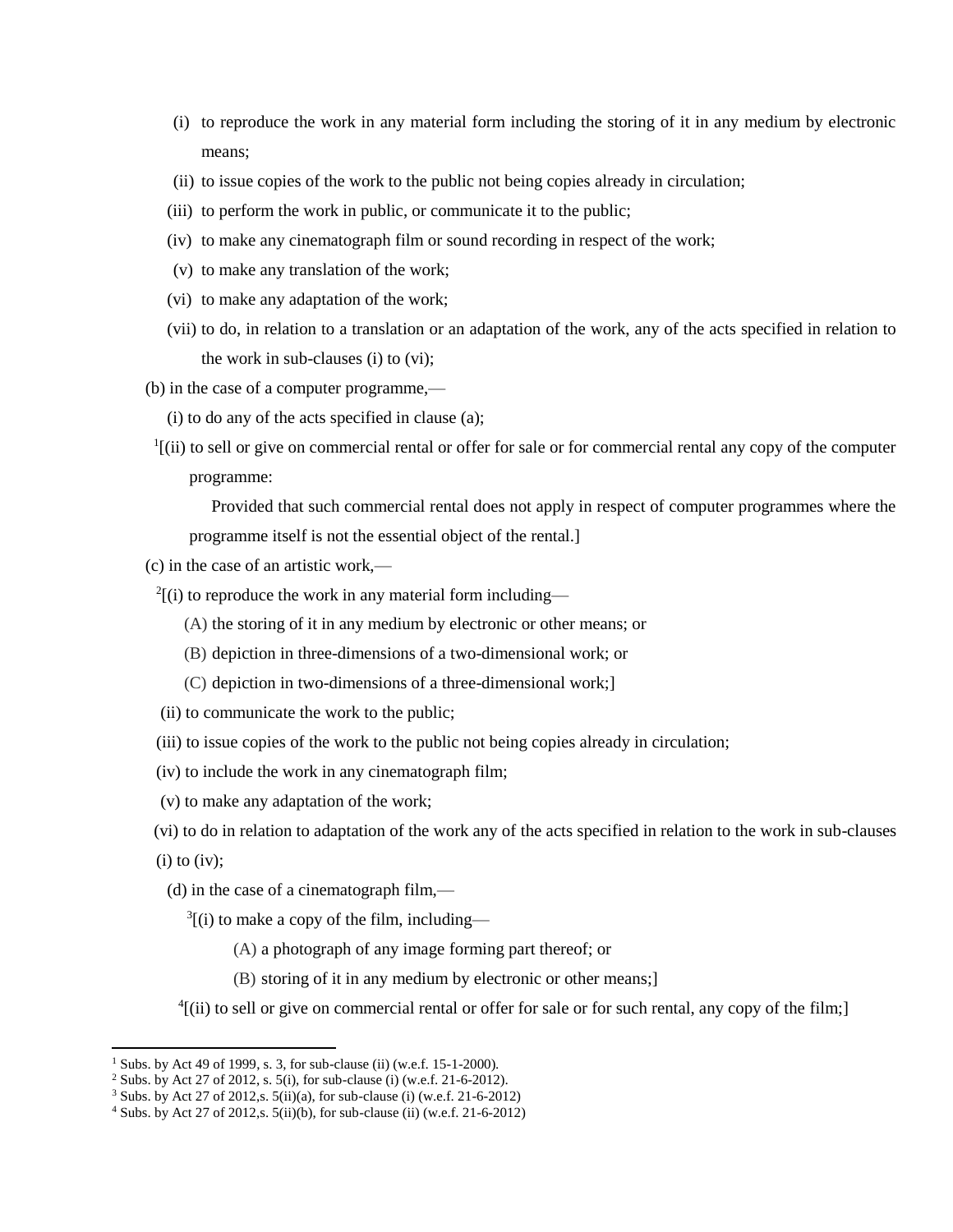- (iii) to communicate the film to the public;
- (e) in the case of a sound recording,—
	- $(i)$  to make any other sound recording embodying it <sup>1</sup>[including storing of it in any medium by electronic or other means];
	- $2$  [(ii) to sell or give on commercial rental or offer for sale or for such rental, any copy of the sound recording;]
	- (iii) to communicate the sound recording to the public.

**15. Special provision regarding Copyright in designs registered or capable of being registered under the <sup>3</sup> [\*\*\*] <sup>4</sup> [Designs Act, 2000 (16 of 2000)].—** (1) Copyright shall not subsist under this Act in any design which is registered under the  $3$ [\*\*\*]  $4$ [Designs Act, 2000 (16 of 2000)].

(2) Copyright in any design, which is capable of being registered under the  $3$ [\*\*\*]  $4$ [Designs Act, 2000 (16 of 2000)] but which has not been so registered, shall cease as soon as any article to which the design has been applied has been reproduced more than fifty times by an industrial process by the owner of the copyright or, with his licence, by any other person.

**16. No copyright except as provided in this Act.—** No person shall be entitled to copyright or any similar right in any work, whether published or unpublished, otherwise than under and in accordance with the provisions of this Act or of any other law for the time being in force, but nothing in this section shall be construed as abrogating any right or jurisdiction to restrain a breach of trust or confidence.

#### CHAPTER IV

# **OWNERSHIP OF COPYRIGHT AND RIGHTS OF THE OWNER**

**17. First owner of copyright.—** Subject to the provisions of this Act, the author of a work shall be the first owner of the copyright therein:

Provided that**—**

 $\overline{\phantom{a}}$ 

**(a)** in the case of a literary, dramatic or artistic work made by the author in the course of his employment by the proprietor of a newspaper, magazine or similar periodical under a contract of service or apprenticeship, for the purpose of publication in a newspaper, magazine or similar periodical, the said proprietor shall, in the absence of any agreement to the contrary, be the first owner of the copyright in the work in so far as the copyright relates to the publication of the work in any newspaper, magazine or similar periodical, or to the reproduction of the work for the purpose of its being so published, but in all other respects the author shall be the first owner of the copyright in the work;

<sup>&</sup>lt;sup>1</sup> Ins. by Act 27 of 2012, s. 5(iii)(a), (w.e.f. 21-6-2012)

<sup>&</sup>lt;sup>2</sup> Subs. by Act 27 of 2012, s. 5(iii)(b), for sub-clause (2) (w.e.f. 21-6-2012)

<sup>3</sup> The words "Indian Patents and" omitted by Act 23 of 1983, s. 7 (w.e.f. 9-8-1984)

<sup>4</sup> Subs. by Act 27 of 2012, s. 6, for "Designs Act, 1911 (2 of 1911)" (w.e.f. 21-6-2012)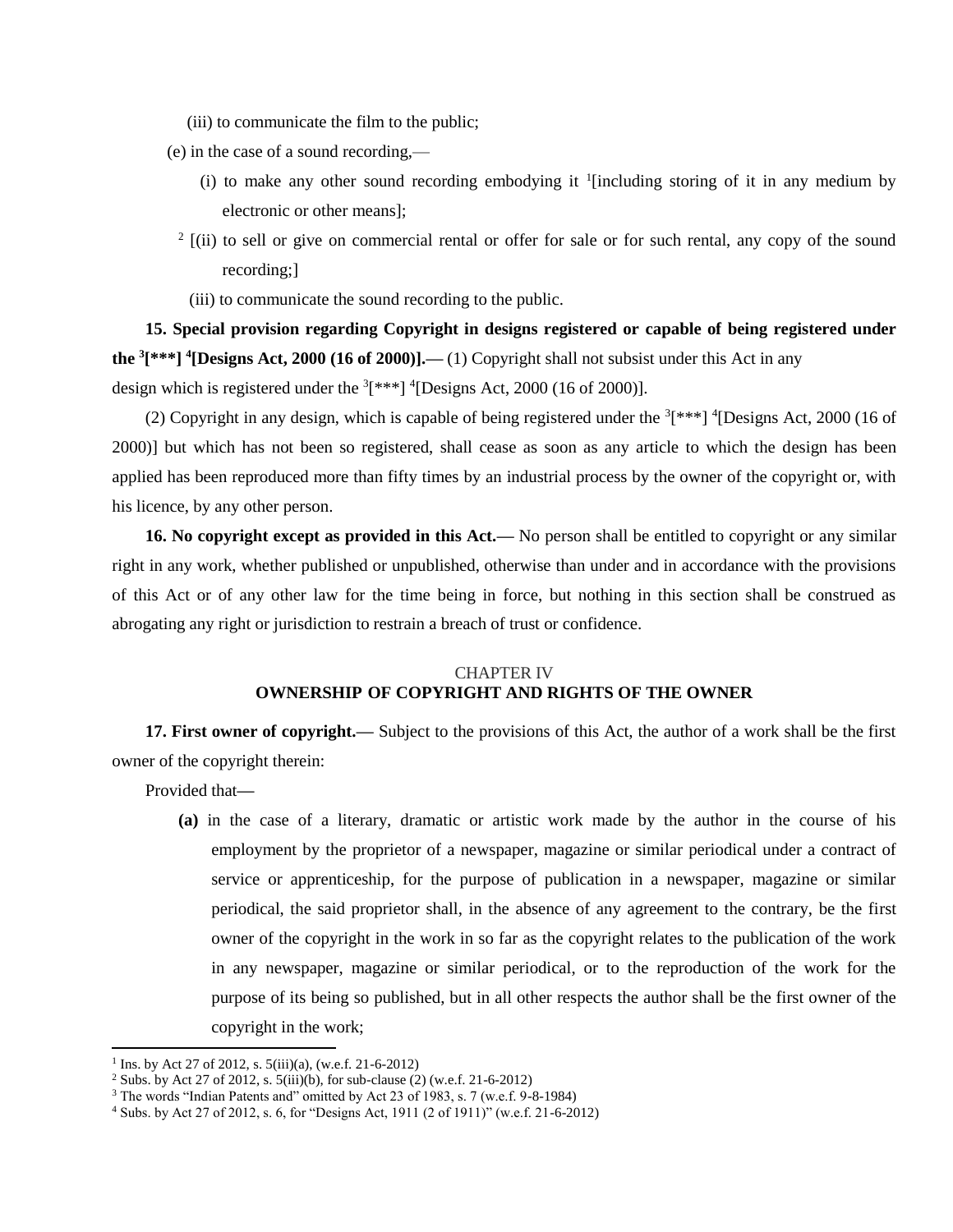- (b) subject to the provisions of clause (a), in the case of a photograph taken, or a painting or portrait drawn, or an engraving or a cinematograph film made, for valuable consideration at the instance of any person, such person shall, in the absence of any agreement to the contrary, be the first owner of the copyright therein;
- (c) in the case of a work made in the course of the author's employment under a contract of service or apprenticeship, to which clause (a) or clause (b) does not apply, the employer shall, in the absence of any agreement to the contrary, be the first owner of the copyright therein;
- $<sup>1</sup>$ [(cc) in the case of any address or speech delivered in public, the person who has delivered such address</sup> or speech or if such person has delivered such address or speech on behalf of any other person, such other person shall be the first owner of the copyright therein notwithstanding that the person who delivers such address or speech, or, as the case may be, the person on whose behalf such address or speech is delivered, is employed by any other person who arranges such address or speech or on whose behalf or premises such address or speech is delivered;
	- (d) in the case of a Government work, Government shall, in the absence of any agreement to the contrary, be the first owner of the copyright therein;
- $2[(dd)$  in the case of a work made or first published by or under the direction or control of any public undertaking, such public undertaking shall, in the absence of any agreement to the contrary, be the first owner of the copyright therein.

*Explanation*.— For the purposes of this clause and section 28A, "public undertaking" means—

(i) an undertaking owned or controlled by Government; or

- (ii) a Government company as defined in section 617 of the Companies Act, 1956 (1 of 1956);or
- (iii) a body corporate established by or under any Central, Provincial or State Act;]
- (e) in the case of a work to which the provisions of section 41 apply, the international organization concerned shall be the first owner of the copyright therein.

<sup>3</sup>[Provided that in case of any work incorporated in a cinematograph work, nothing contained in clauses (b) and (c) shall affect the right of the author in the work referred to in clause (a) of sub-section (1) of section 13.]

**18. Assignment of copyright.—** (1) The owner of the copyright in an existing work or the prospective owner of the copyright in a future work may assign to any person the copyright either wholly or partially and either generally or subject to limitations and either for the whole term of the copyright or any part thereof:

Provided that in the case of the assignment of copyright in any future work, the assignment shall take effect only when the work comes into existence.

<sup>&</sup>lt;sup>1</sup> Ins. by Act 23 of 1983, s. 8(a) (w.e.f. 9-8-1984).

<sup>2</sup> Ins. by Act 23 of 1983, s. 8(b) (w.e.f. 9-8-1984).

<sup>3</sup> Ins. by Act 27 of 2012, s. 7 (w.e.f. 21-6-2012).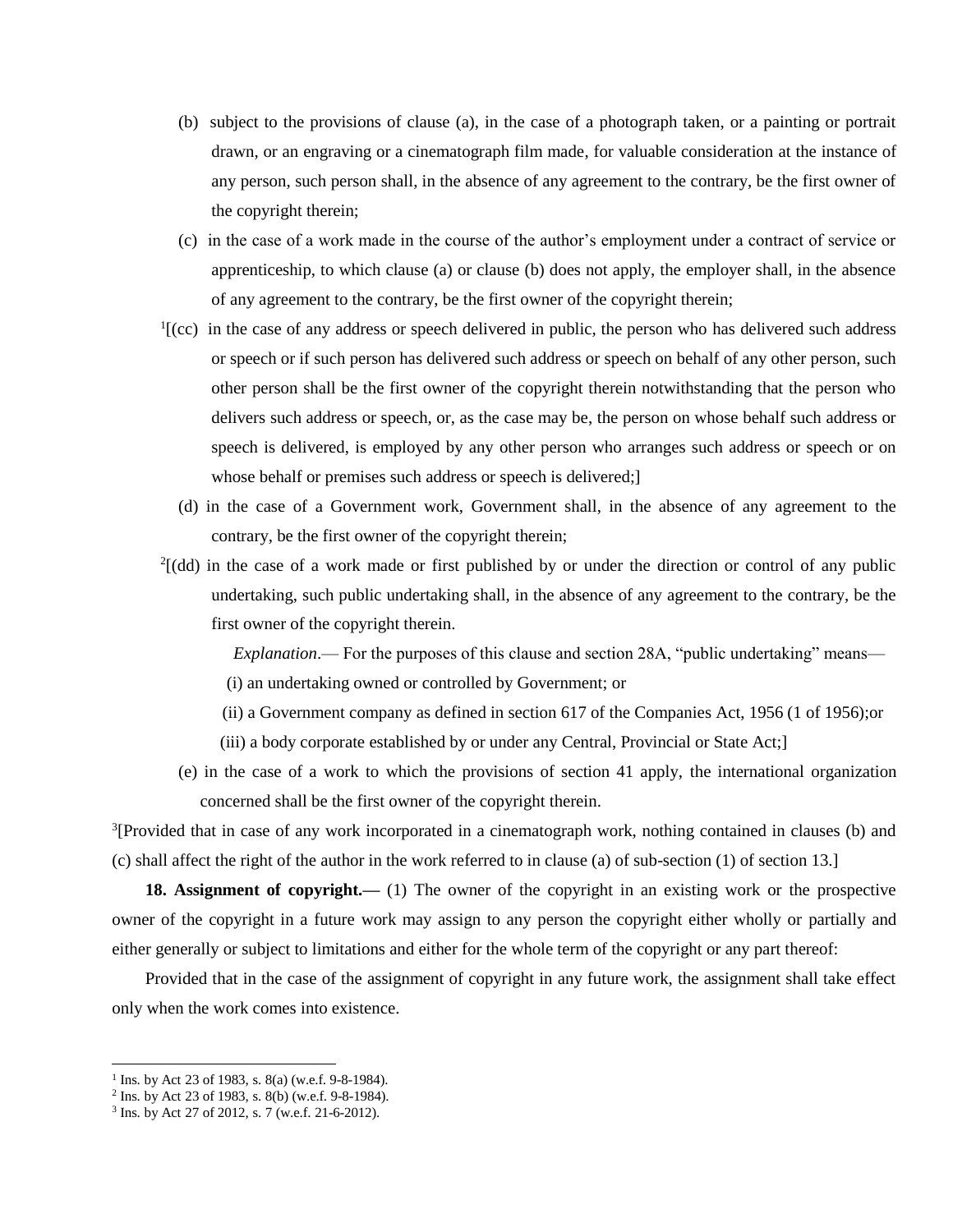<sup>1</sup>[Provided further that no such assignment shall be applied to any medium or mode of exploitation of the work which did not exist or was not in commercial use at the time when the assignment was made, unless the assignment specifically referred to such medium or mode of exploitation of the work:

Provided also that the author of the literary or musical work included in a cinematograph film shall not assign or waive the right to receive royalties to be shared on an equal basis with the assignee of copyright for the utilization of such work in any form other than for the communication to the public of the work along with the cinematograph film in a cinema hall, except to the legal heirs of the authors or to a copyright society for collection and distribution and any agreement to contrary shall be void:

Provided also that the author of the literary or musical work included in the sound recording but not forming part of any cinematograph film shall not assign or waive the right to receive royalties to be shared on an equal basis with the assignee of copyright for any utilization of such work except to the legal heirs of the authors or to a collecting society for collection and distribution and any assignment to the contrary shall be void.]

(2) Where the assignee of a copyright becomes entitled to any right comprised in the copyright, the assignee as respects the rights so assigned, and the assignor as respects the rights not assigned, shall be treated for the purposes of this Act as the owner of copyright and the provisions of this Act shall have effect accordingly.

(3) In this section, the expression "assignee" as respects the assignment of the copyright in any future work includes the legal representatives of the assignee, if the assignee dies before the work comes into existence.

**19. Mode of assignment.**—<sup>2</sup>[(1)] No assignment of the copyright in any work shall be valid unless it is in writing signed by the assignor or by his duly authorised agent.

 $3(2)$  The assignment of copyright in any work shall identify such work, and shall specify the rights assigned and the duration and territorial extent of such assignment.

(3) The assignment of copyright in any work shall also specify the amount of <sup>4</sup>[royalty and any other consideration payable], to the author or his legal heirs during the currency of the assignment and the assignment shall be subject to revision, extension or termination on terms mutually agreed upon by the parties.

(4) Where the assignee does not exercise the rights assigned to him under any of the other sub-sections of this section within a period of one year from the date of assignment, the assignment in respect of such rights shall be deemed to have lapsed after the expiry of the said period unless otherwise specified in the assignment.

(5) If the period of assignment is not stated, it shall be deemed to be five years from the date of assignment.

(6) If the territorial extent of assignment of the rights is not specified, it shall be presumed to extend within India.

(7) Nothing in sub-section (2) or sub-section (3) or sub-section (4) or sub-section (5) or sub-section (6) shall

<sup>1</sup> Ins. by Act 27 of 2012, s. 8 (w.e.f. 21-6-2012)

<sup>2</sup> Section 19 re-numbered as sub-section (*1*) thereof by Act 23 of 1983, s. 9 (w.e.f. 9-8-1984).

<sup>3</sup> Subs. by Act 38 of 1994, s. 8, for sub-section (*2*) (w.e.f. 10-5-1995).

<sup>4</sup> Subs. by Act 27 of 2012, s. 9(i), for "royalty payable, if any" (w.e.f. 21-6-2012).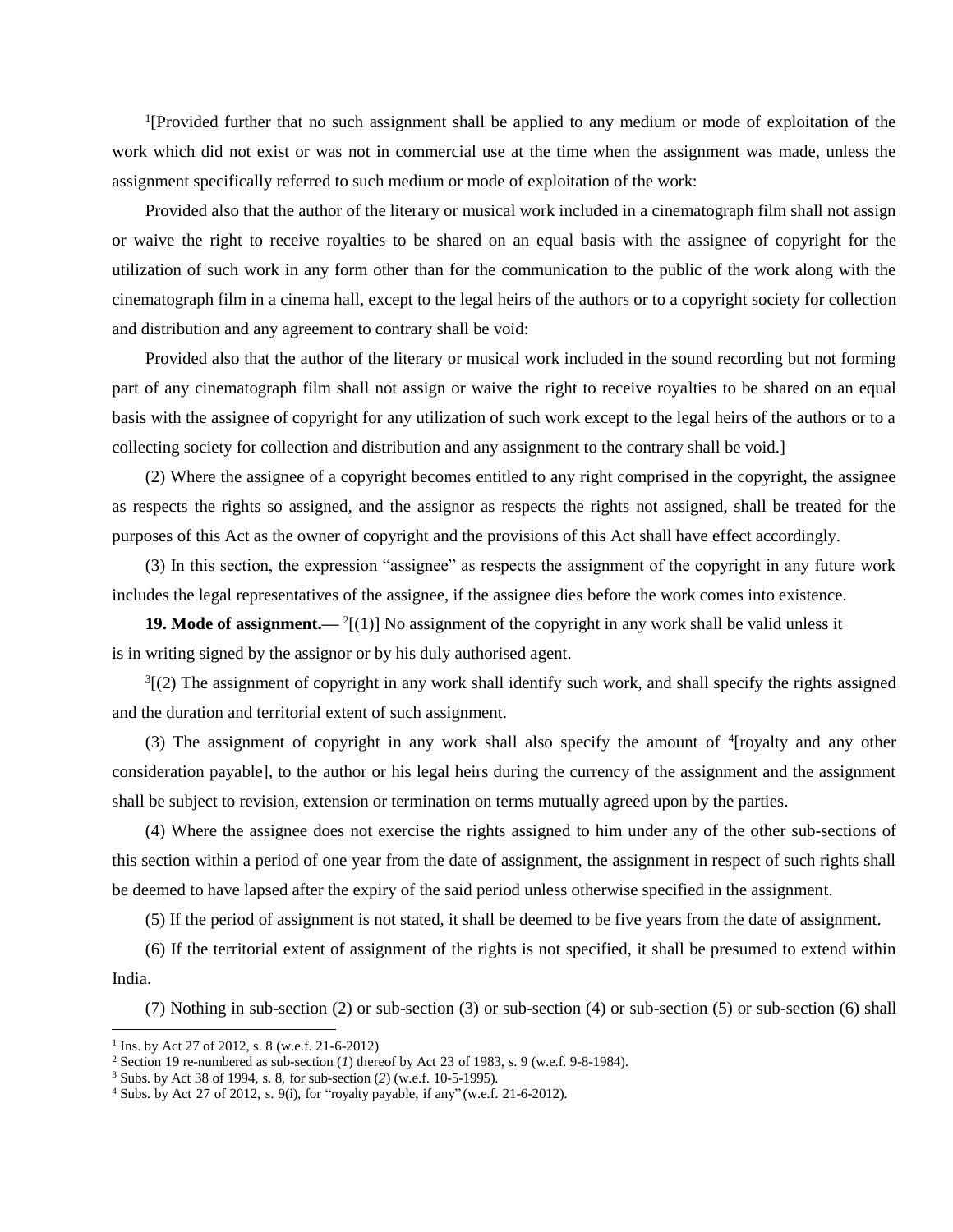be applicable to assignments made before the coming into force of the Copyright (Amendment) Act, 1994 (38 of 1994)].

 $<sup>1</sup>$ [(8) The assignment of copyright in any work contrary to the terms and conditions of the rights already</sup> assigned to a copyright society in which the author of the work is a member shall be void.]

 $1(9)$  No assignment of copyright in any work to make a cinematograph film shall affect the right of the author of the work to claim an equal share of royalties and consideration payable in case of utilisation of the work in any form other than for the communication to the public of the work, along with the cinematograph film in a cinema hall.]

<sup>1</sup>[(10) No assignment of the copyright in any work to make a sound recording which does not form part of any cinematograph film shall affect the right of the author of the work to claim an equal share of royalties and consideration payable for any utilization of such work in any form.]

**2 [19A. Disputes with respect to assignment of copyright.—** (1) If an assignee fails to make sufficient exercise of the rights assigned to him, and such failure is not attributable to any act or omission of the assignor, then, the <sup>3</sup>[Appellate Board] may, on receipt of a complaint from the assignor and after holding such inquiry as it may deem necessary, revoke such assignment.

(2) If any dispute arises with respect to the assignment of any copyright, the  ${}^{3}$ [Appellate Board] may, on receipt of a complaint from the aggrieved party and after holding such inquiry as it considers necessary, pass such order as it may deem fit including an order for the recovery of any royalty payable:

Provided that the <sup>3</sup>[Appellate Board] shall not pass any order under this sub-section to revoke the assignment unless it is satisfied that the terms of assignment are harsh to the assignor in case the assignor is also the author:

<sup>4</sup>[Provided further that, pending the disposal of an application for revocation of assignment under this subsection, the <sup>3</sup>[Appellate Board] may pass such order, as it deems fit regarding implementation of the terms and conditions of assignment including any consideration to be paid for the enjoyment of the rights assigned:

Provided also that] no order of revocation of assignment under this sub-section, shall be made within a period of five years from the date of such assignment.]

 ${}^5$ [(3) Every complaint received under sub-section (2) shall be dealt with by the  ${}^3$ [Appellate Board] as far as possible and efforts shall be made to pass the final order in the matter within a period of six months from the date of receipt of the complaint and any delay in compliance of the same, the <sup>3</sup>[Appellate Board] shall record the reasons thereof.]

**20. Transmission of copyright in manuscript by testamentary disposition.—** Where under a bequest a person is entitled to the manuscript of a literary, dramatic or musical work, or to an artistic work, and the work

<sup>&</sup>lt;sup>1</sup> Ins. by Act 27 of 2012, s. 9(ii), (w.e.f. 21-6-2012).

<sup>2</sup> Subs. by Act 38 of 1994, s. 9, for section 19A (w.e.f. 10-5-1995).

<sup>3</sup> Subs. by Act 7 of 2017, s.160 (a), for "Copyright Board" (w.e.f. 26-5-2017).

<sup>4</sup> Subs. by Act 27 of 2012, s. 10(i), for "Provided further that" (w.e.f. 21-6-2012).

<sup>5</sup> Ins. by Act 27 of 2012, s. 10(ii) (w.e.f. 21-6-2012).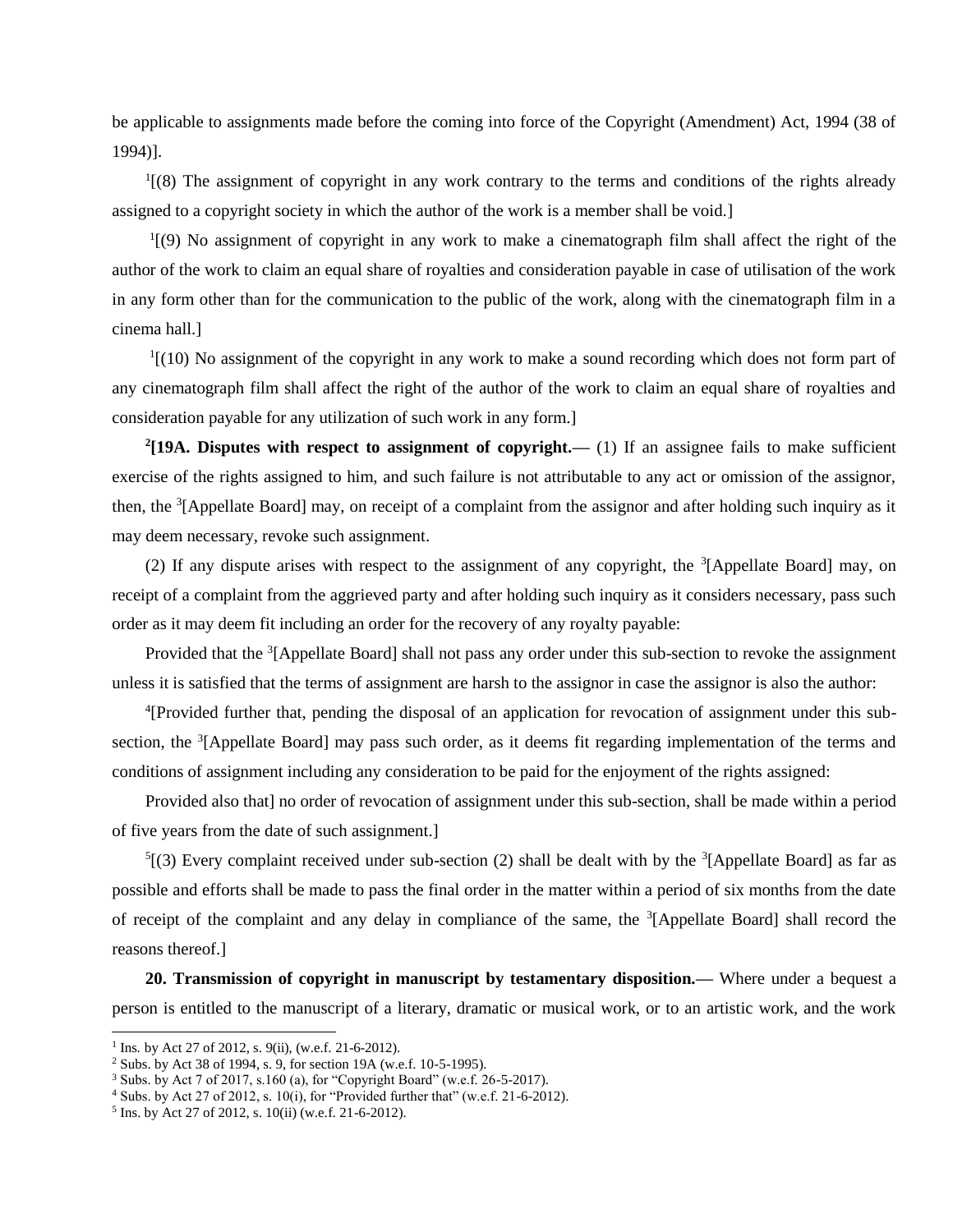was not published before the death of the testator, the bequest shall, unless the contrary intention is indicated in the testator's Will or any codicil thereto, be construed as including the copyright in the work in so far as the testator was the owner of the copyright immediately before his death.

Explanation.— In this section, the expression "manuscript" means the original document embodying the work, whether written by hand or not.

**21. Right of author to relinquish copyright.—** (1) The author of a work may relinquish all or any of the rights comprised in the copyright in the work by giving notice in the prescribed form to <sup>1</sup>[the Registrar of Copyrights or by way of public notice] and thereupon such rights shall, subject to the provisions of sub-section (3), cease to exist from the date of the notice.

(2) On receipt of a notice under sub-section (1), the Registrar of Copyrights shall cause it to be published in the Official Gazette and in such other manner as he may deem fit.

 $2$ [(2A) The Registrar of Copyright shall, within fourteen days from the publication of the notice in the Official Gazette, post the notice on the official website of the Copyright Office so as to remain in the public domain for a period of not less than three years.]

(3) The relinquishment of all or any of the rights comprised in the copyright in a work shall not affect any rights subsisting in favour of any person on the date of the notice referred to in sub-section (1).

# CHAPTER V **TERM OF COPYRIGHT**

**22. Term of copyright in published literary, dramatic, musical and artistic works.—** Except as otherwise hereinafter provided, copyright shall subsist in any literary, dramatic, musical or artistic work <sup>3</sup>[\*\*\*] published within the lifetime of the author until <sup>4</sup>[sixty years] from the beginning of the calendar year next following the year in which the author dies.

*Explanation*.— In this section the reference to the author shall, in the case of a work of joint authorship, be construed as a reference to the author who dies last.

**23. Term of copyright in anonymous and pseudonymous works**.— (1) In the case of literary, dramatic, musical or artistic work (other than a photograph), which is published anonymously or pseudonymously, copyright shall subsist until <sup>5</sup>[sixty years] from the beginning of the calendar year next following the year in which the work is first published:

Provided that where the identity of the author is disclosed before the expiry of the said period, copyright shall

<sup>&</sup>lt;sup>1</sup> Subs. by Act 27 of 2012, s. 11(i), for "the Registrar of Copyright" (w.e.f. 21-6-2012).

<sup>2</sup> Ins. by s. 11(ii), *ibid*. (w.e.f. 21-6-2012).

<sup>3</sup> The words "(other than a photograph)" omitted by Act 27 of 2012 s. 12, (w.e.f. 21-6-2012).

<sup>4</sup> Subs. by Act 13 of 1992, s. 2, for "fifty years" (w.e.f. 28-10-1991).

<sup>5</sup> Subs. by Act 13 of 1992, s. 2, for "fifty years" (w.e.f. 28-10-1991).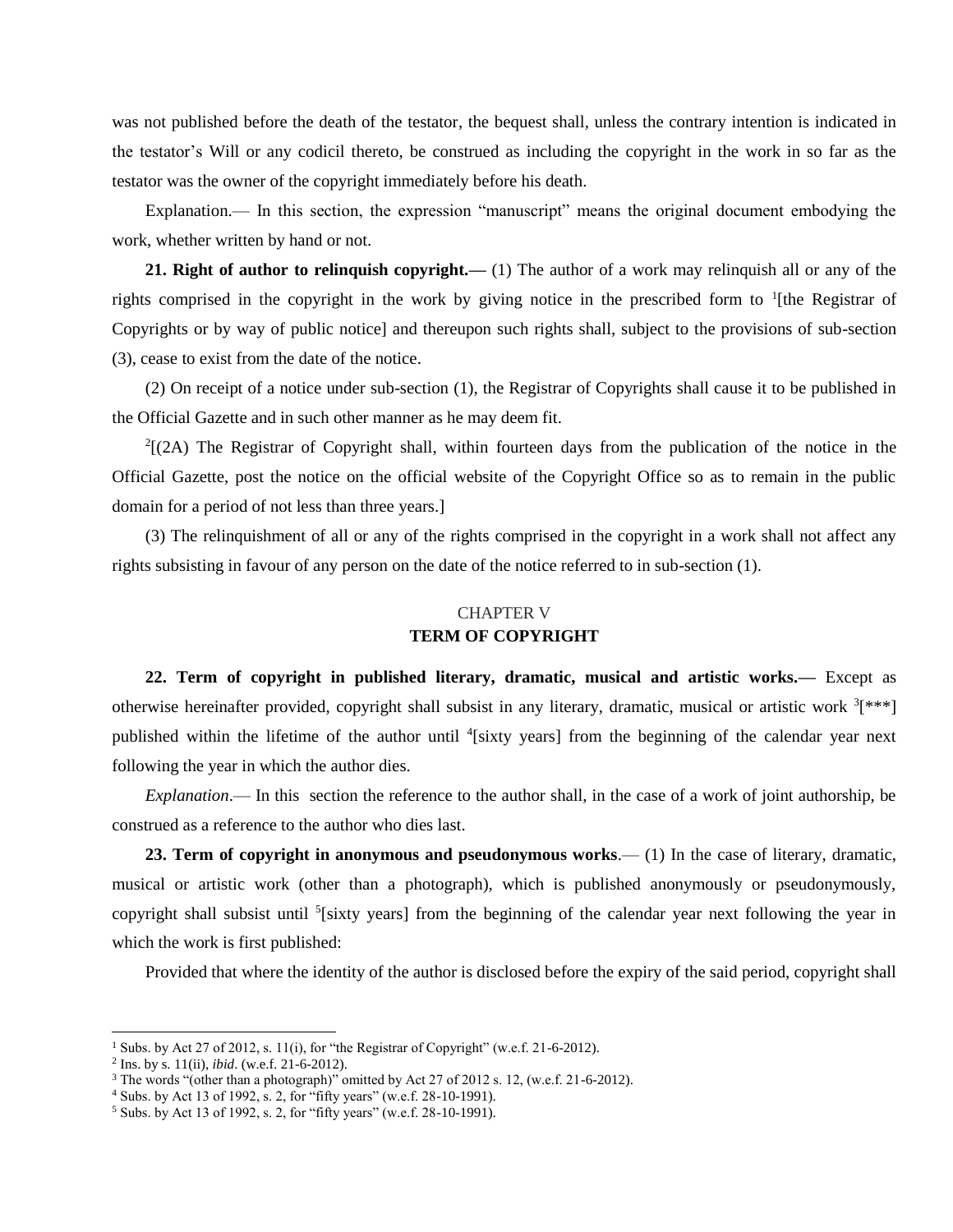subsist until  $\frac{1}{1}$ [sixty years] from the beginning of the calendar year next following the year in which the author dies.

(2) In sub-section (1), references to the author shall, in the case of an anonymous work of joint authorship, be construed,—

- (a) where the identity of one of the authors is disclosed, as references to that author;
- (b) where the identity of more authors than one is disclosed, as references to the author who dies last from amongst such authors.

(3) In sub-section (1), references to the author shall, in the case of a pseudonyms work of joint authorship, be construed,—

- (a) where the names of one or more (but not all) of the authors are pseudonyms and his or their identity is not disclosed, as references to the author whose name is not a pseudonym, or, if the names of two or more of the authors are not pseudonyms, as references to such of those authors who dies last;
- (b) where the names of one or more (but not all) of the authors are pseudonyms and the identity of one or more of them is disclosed, as references to the author who dies last from amongst the authors whose names are not pseudonyms and the authors whose names are pseudonyms and are disclosed; and
- (c) where the names of all the authors are pseudonyms and the identity of one of them is disclosed, as references to the author whose identity is disclosed or if the identity of two or more of such authors is disclosed, as references to such of those authors who dies last.

*Explanation*.— For the purposes of this section, the identity of an author shall be deemed to have been disclosed, if either the identity of the author is disclosed publicly by both the author and the publisher or is otherwise established to the satisfaction of the <sup>2</sup>[Appellate Board] by that author.

**24. Term of copyright in posthumous work.—** (1) In the case of a literary, dramatic or musical work or an engraving, in which copyright subsists at the date of the death of the author or, in the case of any such work of joint authorship, at or immediately before the date of the death of the author who dies last, but which, or any adaptation of which, has not been published before that date, copyright shall subsist until <sup>1</sup>[sixty years] from the beginning of the calendar year next following the year in which the work is first published or, where an adaptation of the work is published in any earlier year, from the beginning of the calendar year next following that year.

(2) For the purposes of this section a literary, dramatic or musical work or an adaptation of any such work shall be deemed to have been published, if it has been performed in public or if any <sup>3</sup>[sound recording] made in respect of the work have been sold to the public or have been offered for sale to the public.

<sup>1</sup> Subs. by Act 13 of 1992, s. 2, for "fifty years" (w.e.f. 28-10-1991).

<sup>2</sup> Subs. by Act 7 of 2017, s.160 (a), for "Copyright Board" (w.e.f. 26-5-2017).

<sup>3</sup> Subs. by Act 38 of 1994, s. 2, for "record" (w.e.f. 10-5-1995).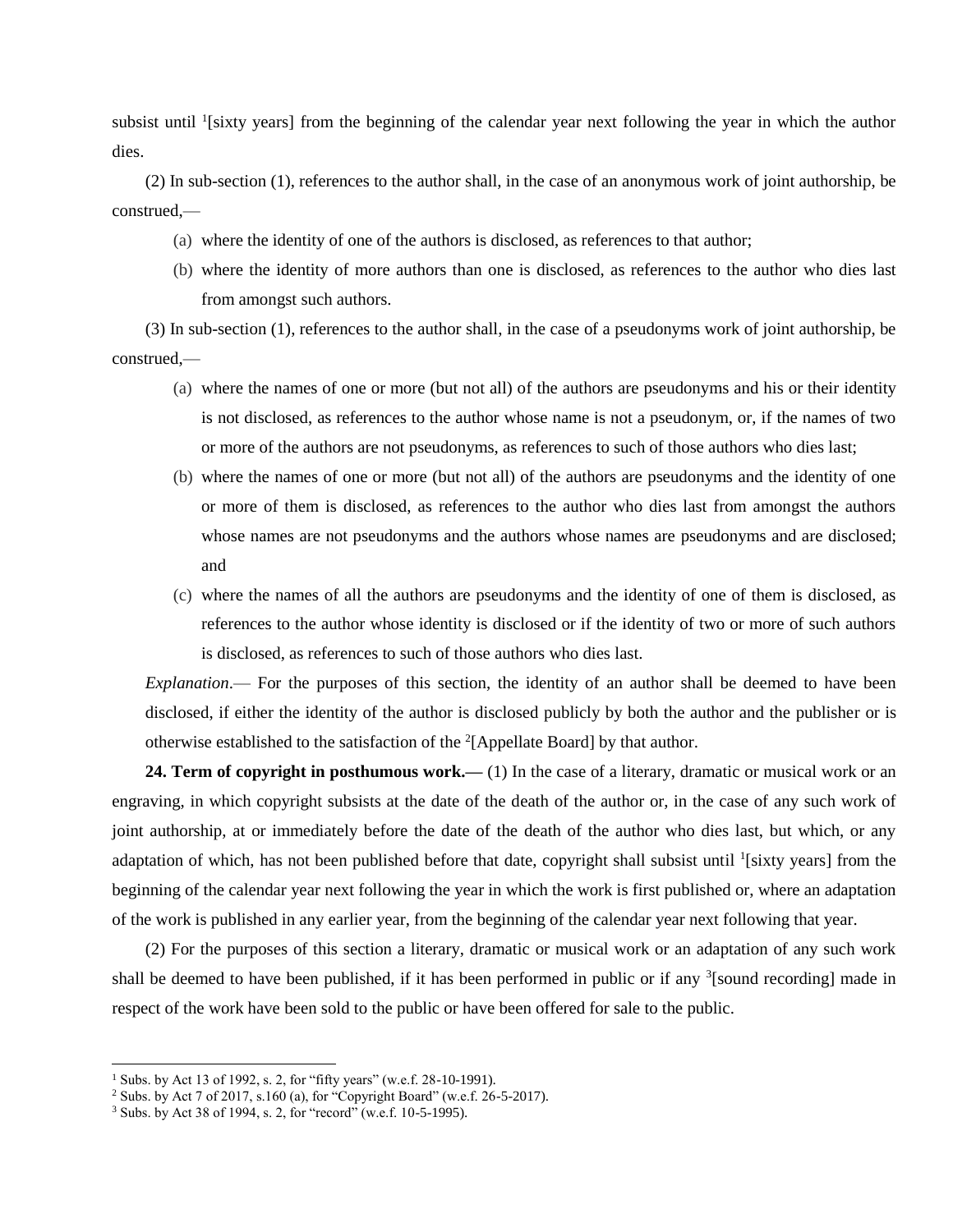1 [**25. Term of copyright in photographs. —** *Omitted by the Copyright (Amendment) Act, 2012 (27 of 2012), s. 13 (w.e.f. 21-6-2012).*

**26. Term of copyright in cinematograph films.—** In the case of a cinematograph film, copyright shall subsist until  $2$ [sixty years] from the beginning of the calendar year next following the year in which the film is published.

**27. Term of copyright in sound recording.—** In the case of a <sup>3</sup>[sound recording] copyright shall subsist until  $2$ [sixty years] from the beginning of the calendar year next following the year in which the  $3$ [sound recording] is published.

**28. Term of copyright in Government works.—** In the case of a Government work, where Government is the first owner of the copyright therein, copyright shall subsist until  $2$ [sixty years] from the beginning of the calendar year next following the year in which the work is first published.

**4 [28A. Term of copyright in works of public undertakings.—** In the case of a work, where a public undertaking is the first owner of the copyright therein, copyright shall subsist until  $2$ [sixty years] from the beginning of the calendar year next following the year in which the work is first published.]

**29. Term of copyright in works of international organisations**.— In the case of a work of an international organisation to which the provisions of section 41 apply, copyright shall subsist until  $2$ [sixty years] from the beginning of the calendar year next following the year in which the work is first published.

## CHAPTER VI **LICENCES**

**30. Licences by owners of copyright.—** The owner of the copyright in any existing work or the prospective owner of the copyright in any future work may grant any interest in the right by licence in <sup>5</sup>[writing by him] or by his duly authorised agent:

Provided that in the case of a licence relating to copyright in any future work, the licence shall take effect only when the work comes into existence.

*Explanation*.— Where a person to whom a licence relating to copyright in any future work is granted under this section dies before the work comes into existence, his legal representatives shall, in the absence of any provision to the contrary in the licence, be entitled to the benefit of the licence.

6 [**30A. Application of <sup>7</sup> [section 19].—** The provisions of <sup>7</sup> [sections 19] shall, with any necessary adaptations and modifications, apply in relation to a licence under section 30 as they apply in relation to assignment of

<sup>1</sup> Omitted by Act 27 of 2012 (w.e.f. 21-6-2012).

<sup>2</sup> Subs. by Act 13 of 1992, s. 2, for "fifty years" (w.e.f. 28-10-1991).

<sup>3</sup> Subs. by Act 38 of 1994, s. 2, for "record" (w.e.f. 10-5-1995).

<sup>4</sup> Ins. by Act 23 of 1983, s. 11 (w.e.f. 9-8-1984).

 $5$  Subs. by Act 27 of 2012, s. 14, for "writing signed by him" (w.e.f. 21-6-2012).

<sup>6</sup> Ins. by Act 38 of 1994, s. 10 (w.e.f. 10-5-1995).

<sup>7</sup> Subs. by Act 27 of 2012, s. 15, for "section 19 and 19A" (w.e.f. 21-6-2012).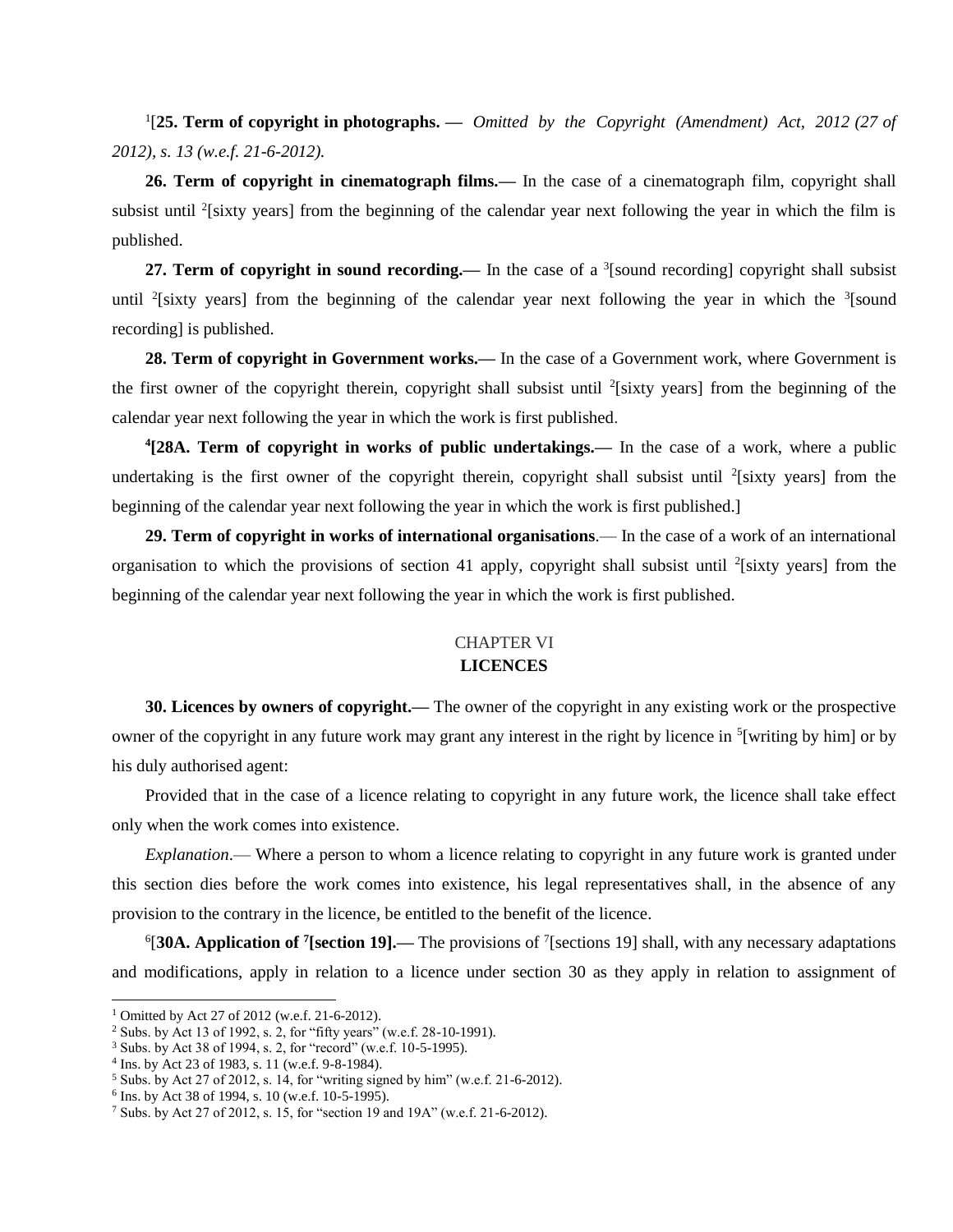copyright in a work.]

**31. Compulsory licence in works withheld from public.— (1)** If at any time during the term of copyright in  $\frac{1}{2}$  [any work] which has been published or performed in public, a complaint is made to the  $\frac{2}{2}$ [Appellate Board] that the owner of copyright in the work—

- (a) has refused to republish or allow the republication of the work or has refused to allow the performance in public of the work, and by reason of such refusal the work is withheld from the public; or
- (b) has refused to allow communication to the public by  $3$ [broadcast] of such work or in the case of a  $4$ [sound recording] the work recorded in such <sup>4</sup>[sound recording], on terms which the complainant considers reasonable;

the <sup>2</sup>[Appellate Board], after giving to the owner of the copyright in the work a reasonable opportunity of being heard and after holding such inquiry as it may deem necessary, may, if it is satisfied that the grounds for such refusal are not reasonable, direct the Registrar of Copyrights to grant to the complainant a licence to republish the work, perform the work in public or communicate the work to the public by <sup>3</sup>[broadcast], as the case may be, subject to payment to the owner of the copyright of such compensation and subject to such other terms and conditions as the <sup>2</sup>[Appellate Board] may determine; and thereupon the Registrar of Copyrights shall grant the <sup>5</sup>[licence to such person or persons who, in the opinion of the  $2$ [Appellate Board], is or are qualified to do so] in accordance with the directions of the <sup>2</sup>[Appellate Board], on payment of such fee as may be prescribed. 6 [\*\*\*]

7 [\*\*\*]

l

<sup>8</sup>[31A. Compulsory licence in unpublished <sup>9</sup>[or published works].—  $^{10}$ [(1) Where, in the case of any unpublished work or any work published or communicated to the public and the work is withheld from the public in India, the author is dead or unknown or cannot be traced, or the owner of the copyright in such work cannot be found, any person may apply to the <sup>2</sup>[Appellate Board] for a licence to publish or communicate to the public such work or a translation thereof in any language.]

(2) Before making an application under sub-section (1), the applicant shall publish his proposal in one issue of a daily newspaper in the English language having circulation in the major part of the country and where the application is for the publication of a translation in any language, also in one issue of any daily newspaper in that language.

(3) Every such application shall be made in such form as may be prescribed and shall be accompanied with a copy of the advertisement issued under sub-section (2) and such fee as may be prescribed.

<sup>&</sup>lt;sup>1</sup> Subs. by Act 27 of 2012, s. 16(i)(a), for "any Indian work" (w.e.f. 21-6-2012).

<sup>2</sup> Subs. by Act 7 of 2017, s.160 (a), for "Copyright Board" (w.e.f. 26-5-2017)

<sup>3</sup> Subs. by Act 23 of 1983, s. 2, for "radio-diffusion" (w.e.f. 9-8-1984).

<sup>4</sup> Subs. by Act 38 of 1994, s. 2, for "record" (w.e.f. 10-5-1995).

 $5$  Subs. by Act 27 of 2012, s. 16(i)(b), for "licence to the complainant" (w.e.f. 21-6-2012).

<sup>&</sup>lt;sup>6</sup> The Explanation omitted by s.  $16(i)(c)$ , *ibid.* (w.e.f. 21-6-2012).

<sup>7</sup> Sub-section (2) omitted by Act 27 of 2012, s. 16(ii) (w.e.f. 21-6-2012).

<sup>8</sup> Ins. by Act 23 of 1983, s. 12 (w.e.f. 9-8-1984).

<sup>9</sup> Subs. by Act 27 of 2012, s. 17(i), for "Indian works" (w.e.f. 21-6-2012).

 $10$  Subs. by s. 17(ii), ibid., for sub-section (1) (w.e.f. 21-6-2012).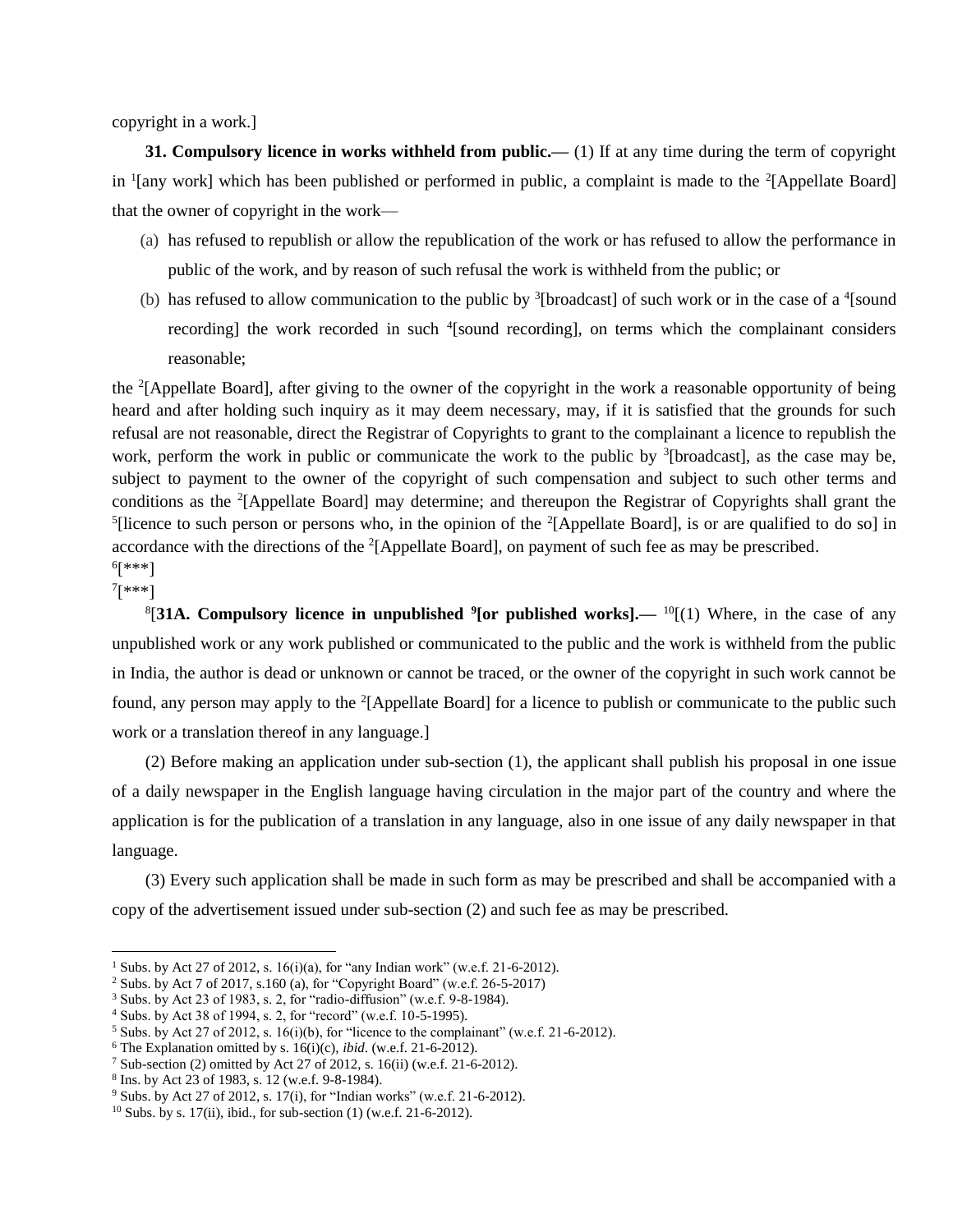(4) Where an application is made to the  ${}^{1}[$ Appellate Board] under this section, it may, after holding such inquiry as may be prescribed, direct the Registrar of Copyrights to grant to the applicant a licence to publish the work or a translation thereof in the language mentioned in the application subject to the payment of such royalty and subject to such other terms and conditions as the <sup>1</sup>[Appellate Board] may determine, and thereupon the Registrar of Copyrights shall grant the licence to the applicant in accordance with the direction of the <sup>1</sup>[Appellate Board].

(5) Where a licence is granted under this section, the Registrar of Copyrights may, by order, direct the applicant to deposit the amount of the royalty determined by the <sup>1</sup>[Appellate Board] in the public account of India or in any other account specified by the <sup>1</sup>[Appellate Board] so as to enable the owner of the copyright or, as the case may be, his heirs, executors or the legal representatives to claim such royalty at any time.

(6) Without prejudice to the foregoing provisions of this section, in the case of a work referred to in subsection (1), if the original author is dead, the Central Government may, if it considers that the publication of the work is desirable in the national interest, require the heirs, executors or legal representatives of the author to publish such work within such period as may be specified by it.

(7) Where any work is not published within the period specified by the Central Government under subsection  $(6)$ , the <sup>1</sup>[Appellate Board] may, on an application made by any person for permission to publish the work and after hearing the parties concerned, permit such publication on payment of such royalty as the <sup>1</sup>[Appellate Board] may, in the circumstances of such case, determine in the prescribed manner.]

2 [**31B. Compulsory licence for benefit of disabled.—** (1) Any person working for the benefit of persons with disability on a profit basis or for business may apply to the <sup>1</sup>[Appellate Board], in such form and manner and accompanied by such fee as may be prescribed, for a compulsory licence to publish any work in which copyright subsists for the benefit of such persons, in a case to which clause (zb) of sub-section (1) of section 52 does not apply and the <sup>1</sup>[Appellate Board] shall dispose of such application as expeditiously as possible and endeavour shall be made to dispose of such application within a period of two months from the date of receipt of the application.

(2) The <sup>1</sup>[Appellate Board] may, on receipt of an application under sub-section (1), inquire, or direct such inquiry as it considers necessary to establish the credentials of the applicant and satisfy itself that the application has been made in good faith.

(3) If the <sup>1</sup> [Appellate Board] is satisfied, after giving to the owners of rights in the work a reasonable opportunity of being heard and after holding such inquiry as it may deem necessary, that a compulsory licence needs to be issued to make the work available to the disabled, it may direct the Registrar of Copyrights to grant to the applicant such a licence to publish the work.

<sup>&</sup>lt;sup>1</sup> Subs. by Act 7 of 2017, s.160(a), for "Copyright Board" (w.e.f. 26-5-2017).

<sup>2</sup> Ins. by Act 27 of 2012, s. 18 (w.e.f. 21-6-2012).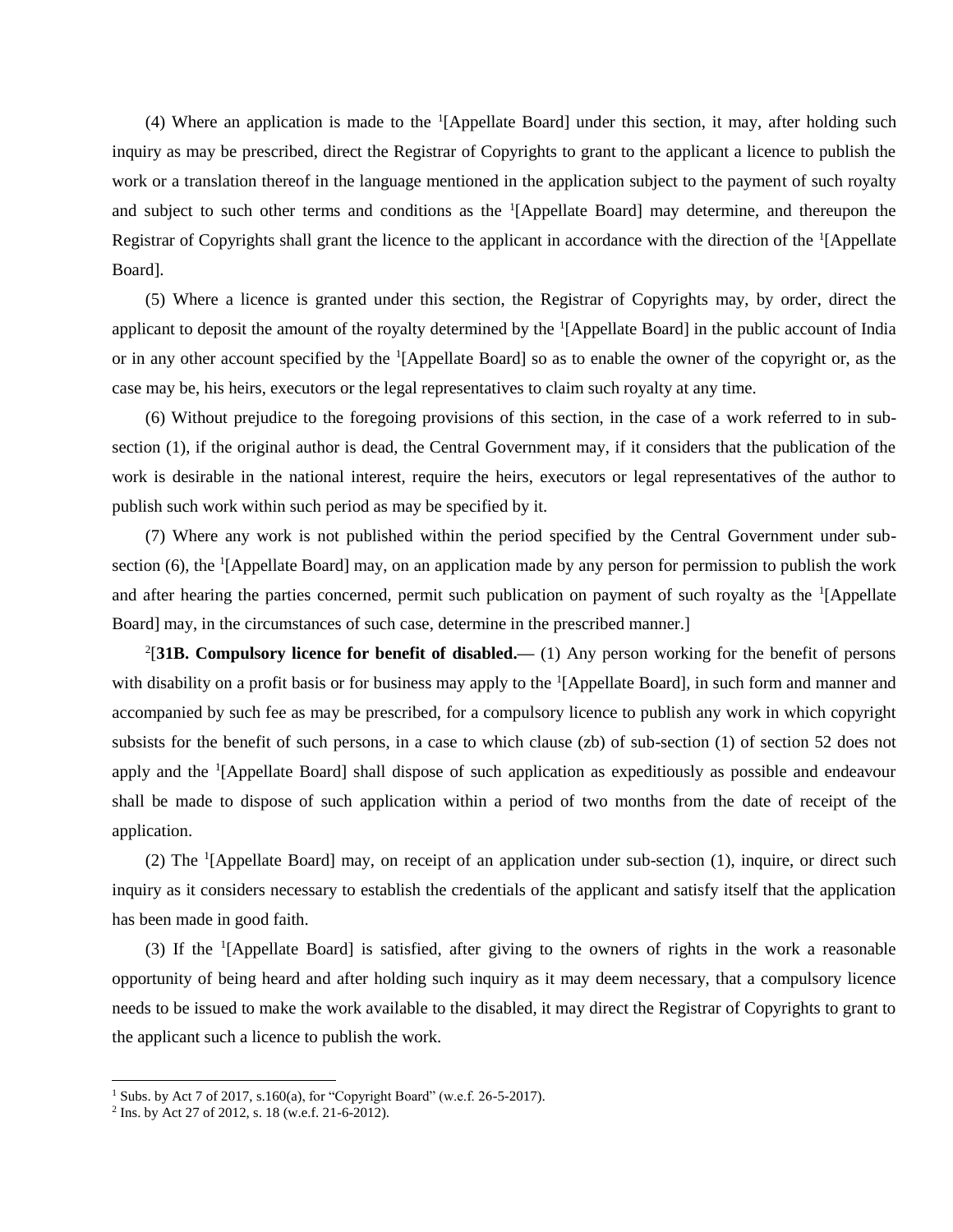(4) Every compulsory licence issued under this section shall specify the means and format of publication, the period during which the compulsory licence may be exercised and, in the case of issue of copies, the number of copies that may be issued including the rate or royalty:

Provided that where the <sup>1</sup>[Appellate Board] has issued such a compulsory licence it may, on a further application and after giving reasonable opportunity to the owners of rights, extend the period of such compulsory licence and allow the issue of more copies as it may deem fit.]

**2 [31C. Statutory licence for cover versions.**— (*1*) Any person desirous of making a cover version, being a sound recording in respect of any literary, dramatic or musical work, where sound recordings of that work have been made by or with the licence or consent of the owner of the right in the work, may do so subject to the provisions of this section:

Provided that such sound recordings shall be in the same medium as the last recording, unless the medium of the last recording is no longer in current commercial use.

(2) The person making the sound recordings shall give prior notice of his intention to make the sound recordings in the manner as may be prescribed, and provide in advance copies of all covers or labels with which the sound recordings are to be sold, and pay in advance, to the owner of rights in each work royalties in respect of all copies to be made by him, at the rate fixed by the <sup>1</sup>[Appellate Board] in this behalf:

Provided that such sound recordings shall not be sold or issued in any form of packaging or with any cover or label which is likely to mislead or confuse the public as to their identity, and in particular shall not contain the name or depict in any way any performer of an earlier sound recording of the same work or any cinematograph film in which such sound recording was incorporated and, further, shall state on the cover that it is a cover version made under this section.

(3) The person making such sound recordings shall not make any alteration in the literary or musical work which has not been made previously by or with the consent of the owner of rights, or which is not technically necessary for the purpose of making the sound recordings:

Provided that such sound recordings shall not be made until the expiration of five calendar years after the end of the year in which the first sound recordings of the work was made.

(4) One royalty in respect of such sound recordings shall be paid for a minimum of fifty thousand copies of each work during each calendar year in which copies of it are made:

Provided that the <sup>1</sup>[Appellate Board] may, by general order, fix a lower minimum in respect of works in a

<sup>&</sup>lt;sup>1</sup> Subs. by Act 7 of 2017, s.160 (a), for "Copyright Board" (w.e.f. 26-5-2017).

<sup>2</sup> Ins. by Act 27 of 2012, s. 18 (w.e.f. 21-06-2012)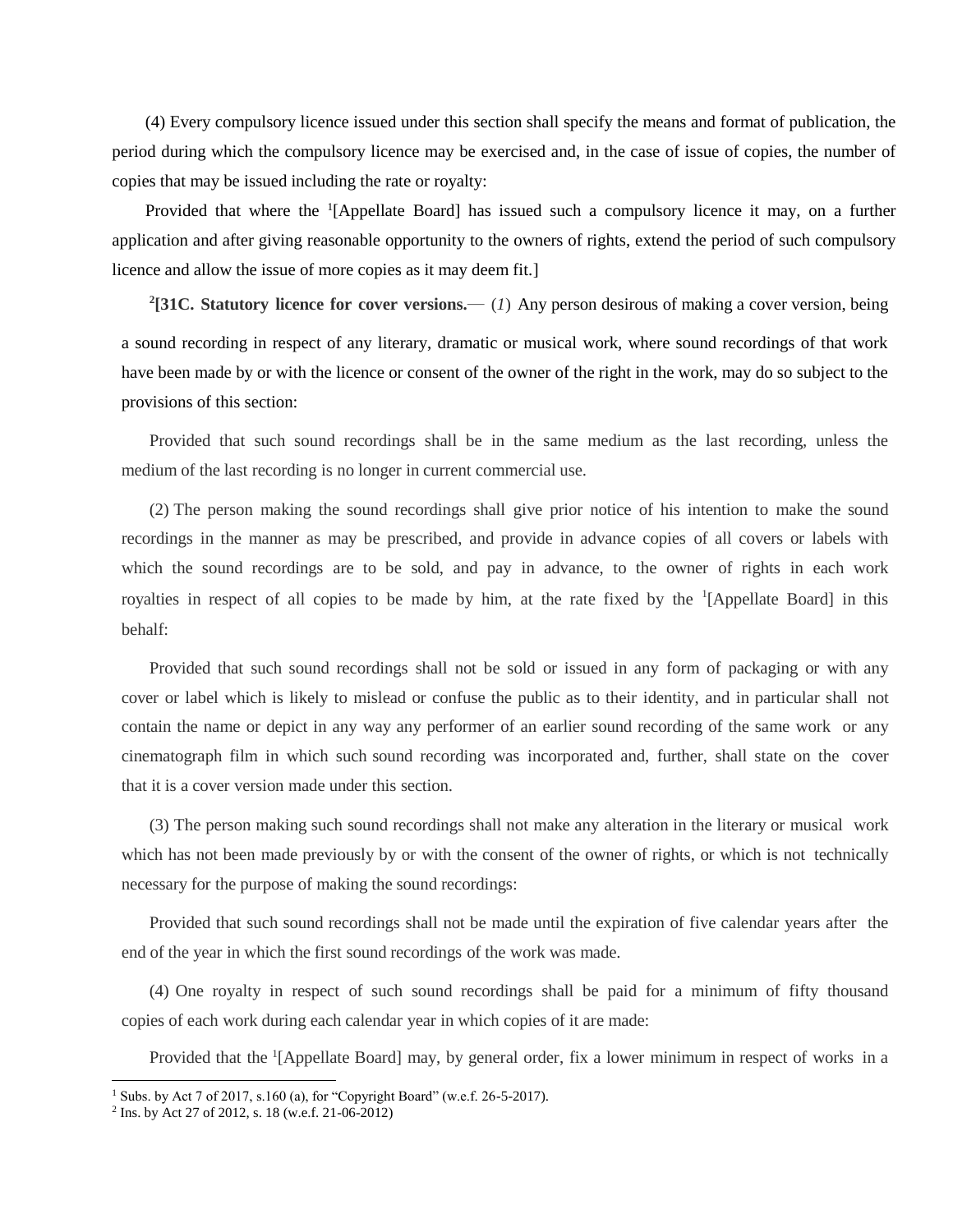particular language or dialect having regard to the potential circulation of such works.

(5) The person making such sound recordings shall maintain such registers and books of account in respect thereof, including full details of existing stock as may be prescribed and shall allow the owner of rights or his duly authorised agent or representative to inspect all records and books of account relating to such sound recording:

Provided that if on a complaint brought before the <sup>1</sup>[Appellate Board] to the effect that the owner of rights has not been paid in full for any sound recordings purporting to be made in pursuance of this section, the <sup>1</sup>[Appellate Board] is, *prima facie*, satisfied that the complaint is genuine, it may pass an order *ex parte* directing the person making the sound recording to cease from making further copies and, after holding such inquiry as it considers necessary, make such further order as it may deem fit, including an order for payment of royalty.

*Explanation*.— For the purposes of this section "cover version" means a sound recording made in accordance with this section.]

**2 [31D. Statutory licence for broadcasting of literary and musical works and sound recording.—** (1) Any broadcasting organisation desirous of communicating to the public by way of a broadcast or by way of performance of a literary or musical work and sound recording which has already been published may do so subject to the provisions of this section.

(2) The broadcasting organisation shall give prior notice, in such manner as may be prescribed, of its intention to broadcast the work stating the duration and territorial coverage of the broadcast, and shall pay to the owner of rights in each work royalties in the manner and at the rate fixed by the <sup>1</sup>[Appellate Board].

(3) The rates of royalties for radio broadcasting shall be different from television broadcasting and the <sup>1</sup>[Appellate Board] shall fix separate rates for radio broadcasting and television broadcasting.

(4) In fixing the manner and the rate of royalty under sub-section  $(2)$ , the <sup>1</sup>[Appellate Board] may require the broadcasting organisation to pay an advance to the owners of rights.

(5) The names of the authors and the principal performers of the work shall, except in case of the broadcasting organisation communicating such work by way of performance, be announced with the broadcast.

(6) No fresh alteration to any literary or musical work, which is not technically necessary for the purpose of broadcasting, other than shortening the work for convenience of broadcast, shall be made without the consent of the owners of rights.

- (7) The broadcasting organisation shall—
	- (a) maintain such records and books of account, and render to the owners of rights such reports and accounts; and

<sup>&</sup>lt;sup>1</sup> Subs. by Act 7 of 2017, s.160 (a), for "Copyright Board" (w.e.f. 26-5-2017).

<sup>2</sup> Ins. by Act 27 of 2012, s. 18 (w.e.f. 21-06-2012)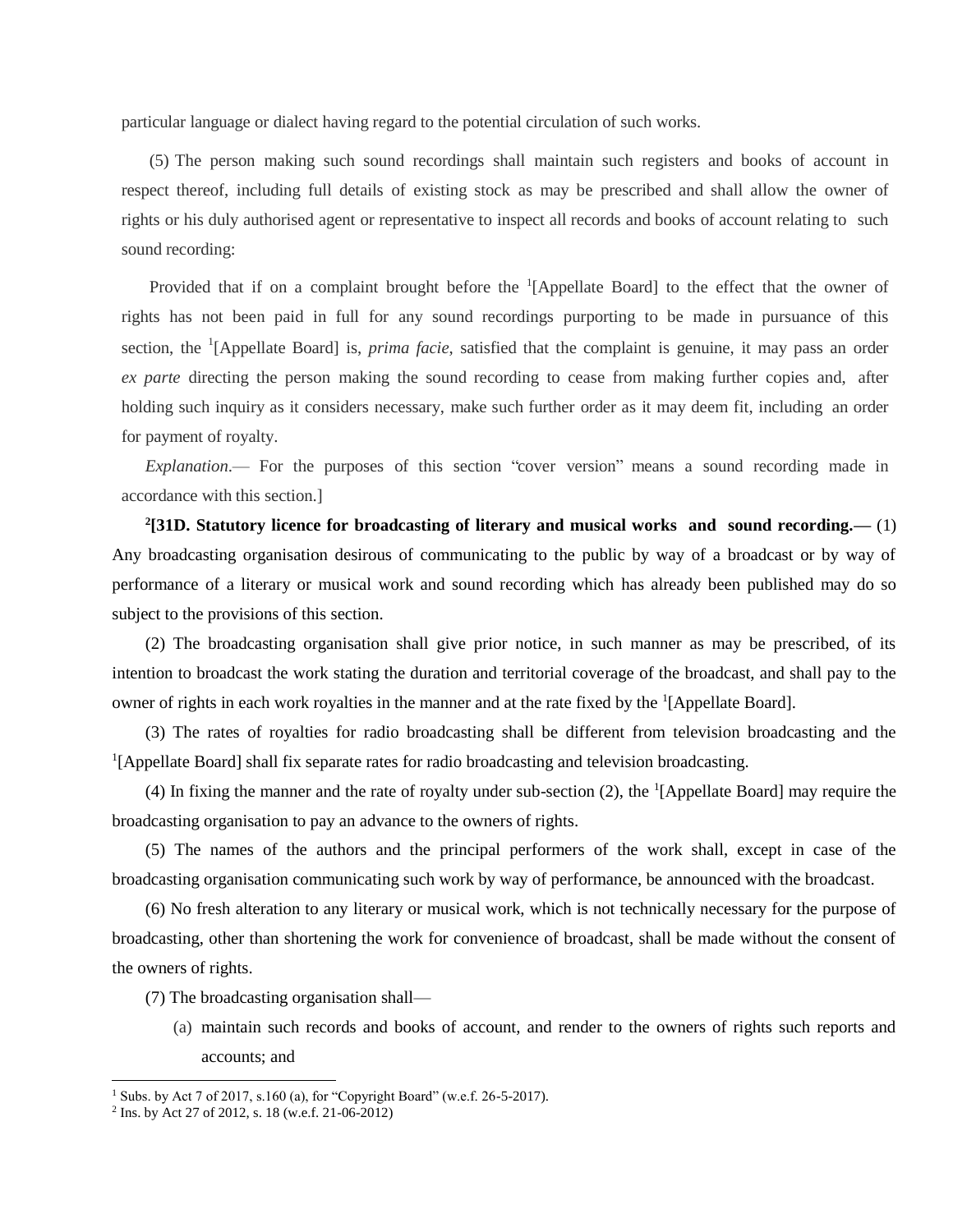(b) allow the owner of rights or his duly authorised agent or representative to inspect all records and books of account relating to such broadcast,

in such manner as may be prescribed.

(8) Nothing in this section shall affect the operation of any licence issued or any agreement entered into before the commencement of the Copyright (Amendment) Act, 2012.]

**32. Licence to produce and publish translations.—** (1) Any person may apply to the <sup>1</sup>[Appellate Board] for a licence to produce and publish a translation of a literary or dramatic work in any language <sup>2</sup>[after a period of seven years from the first publication of the work].

 $3(1)$  Notwithstanding anything contained in sub-section (1), any person may apply to the <sup>1</sup>[Appellate] Board] for a licence to produce and publish a translation, in printed or analogous forms of reproduction, of a literary or dramatic work, other than an Indian work, in any language in general use in India after a period of three years from the first publication of such work, if such translation is required for the purposes of teaching, scholarship or research:

Provided that where such translation is in a language not in general use in any developed country, such application may be made after a period of one year from such publication.]

(2) Every <sup>4</sup> [application under this section] shall be made in such form as may be prescribed and shall state the proposed retail price of a copy of the translation of the work.

(3) Every applicant for a licence under this section shall, along with his application, deposit with the Registrar of Copyrights such fee as may be prescribed.

(4) Where an application is made to the  ${}^{1}[$ Appellate Board] under this section, it may, after holding such inquiry as may be prescribed, grant to the applicant a licence, not being an exclusive licence, to produce and publish a translation of the work in the language mentioned in  $\frac{5}{1}$  [the application—

- (i) subject to the condition that the applicant shall pay to the owner of the copyright in the work royalties in respect of copies of the translation of the work sold to the public, calculated at such rate as the <sup>1</sup>[Appellate Board] may, in the circumstances of each case, determine in the prescribed manner; and
- (ii) where such licence is granted on an application under sub-section (1A), subject also to the condition that the licence shall not extend to the export of copies of the translation of the work outside India and every copy of such translation shall contain a notice in the language of such translation that the copy is available for distribution only in India:

Provided that nothing in clause (ii) shall apply to the export by Government or any authority under the

<sup>1</sup> Subs. by Act 7 of 2017, s.160 (a), for "Copyright Board" (w.e.f. 26-5-2017).

<sup>2</sup> Ins. by Act 27 of 2012, s. 18 (w.e.f 21-6-2012)

<sup>3</sup> Ins. by Act 23 of 1983, s. 13 (w.e.f. 9-8-1984).

<sup>4</sup> Subs. by s. 13, ibid., for "such application" (w.e.f. 9-8-1984).

<sup>5</sup> Subs. by s. 13, ibid., for certain words (w.e.f. 9-8-1984).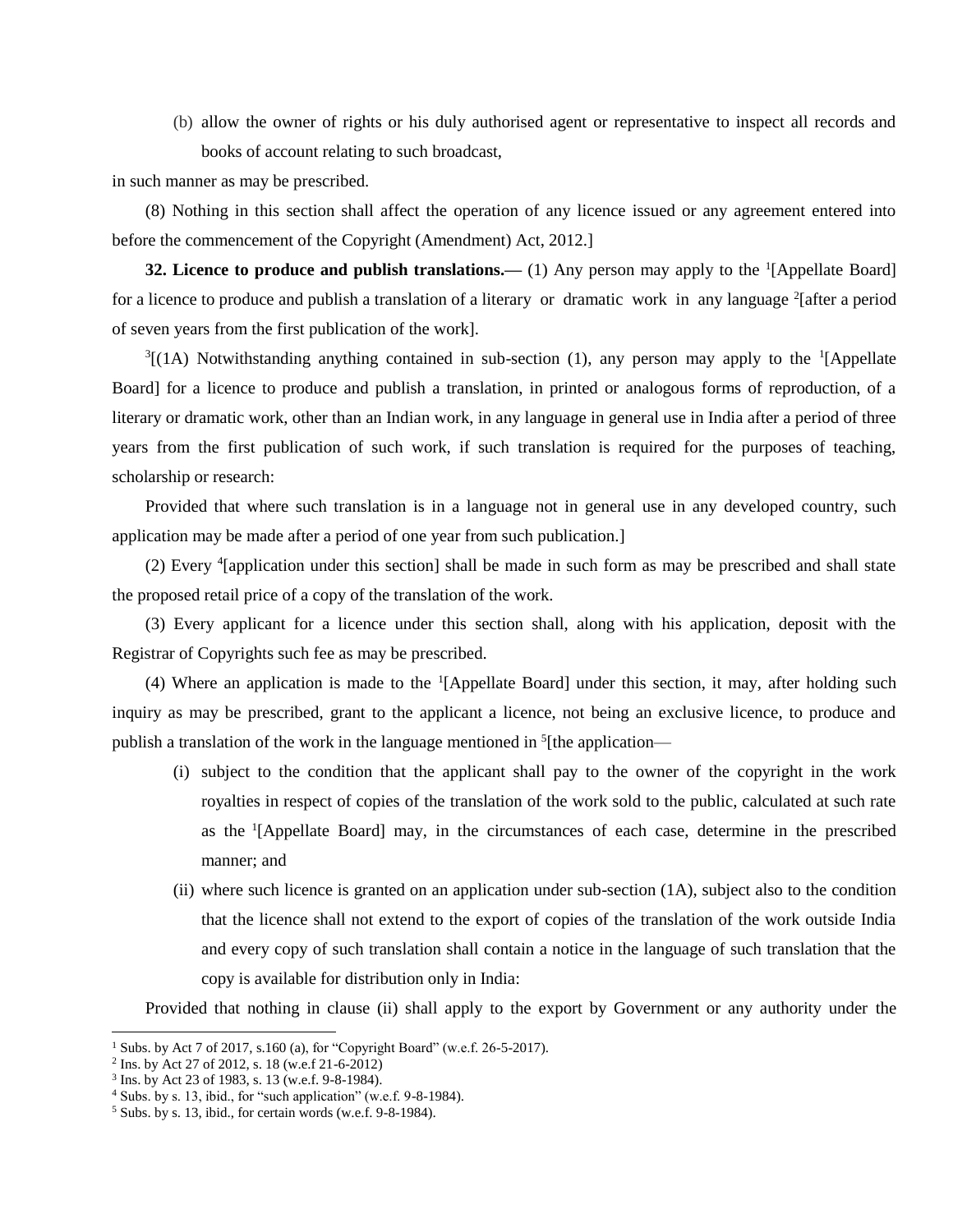Government of copies of such translation in a language other than English, French or Spanish to any country if—

- 1) such copies are sent to citizens of India residing outside India or to any association of such citizens outside India; or
- 2) such copies are meant to be used for purposes of teaching, scholarship or research and not for any commercial purpose; and
- 3) in either case, the permission for such export has been given by the Government of that country:]

<sup>1</sup>[Provided further that no licence under this section] shall be granted, unless—

- (a) a translation of the work in the language mentioned in the application has not been published by the owner of the copyright in the work or any person authorised by him, <sup>2</sup>[within seven years or three years or one year, as the case may be, of the first publication of the work], or if a translation has been so published, it has been out of print;
- (b) the applicant has proved to the satisfaction of the  ${}^{3}$ [Appellate Board] that he had requested and had been denied authorisation by the owner of the copyright to produce and publish such translation, or that <sup>4</sup>[he was, after due diligence on his part, unable to find] the owner of the copyright;
- (c) where the applicant was unable to find the owner of the copyright, he had sent a copy of his request for <sup>5</sup>[such authorisation by registered air mail post to the publisher whose name appears from the work, and in the case of an application for a licence under sub-section (1)], not less than two months before <sup>6</sup>[such application];
- $7$ [(cc) a period of six months in the case of an application under sub-section (1A) (not being an application under the proviso thereto), or nine months in the case of an application under the proviso to that subsection, has elapsed from the date of making the request under clause (b) of this proviso or where a copy of the request has been sent under clause (c) of this proviso, from the date of sending of such copy, and the translation of the work in the language mentioned in the application has not been published by the owner of the copyright in the work or any person authorised by him within the said period of six months or nine months, as the case may be;

 ${}^{8}$ [(ccc) in the case of any application made under sub-section (1A),—

- (i) the name of the author and the title of the particular edition of the work proposed to be translated are printed on all the copies of the translation;
- (ii) if the work is composed mainly of illustrations, the provisions of section 32A are also complied

7 Ins. by s. 13, ibid. (w.e.f. 9-8-1984).

<sup>&</sup>lt;sup>1</sup> Subs. by Act 23 of 1983, s. 13, for "Provided that no such licence" (w.e.f. 9-8-1984).

<sup>2</sup> Subs. by s. 13, ibid., for "within seven years of the first publication of the work" (w.e.f. 9-8-1984).

<sup>3</sup> Subs. by Act 7 of 2017, s.160 (a), for "Copyright Board" (w.e.f. 26-5-2017).

<sup>4</sup> Subs. by Act 23 of 1983, s. 13,., for "he was unable to find" (w.e.f. 9-8-1984).

<sup>5</sup> Subs. by s. 13, ibid., for "such authorisation to the publisher whose name appears from the work" (w.e.f. 9-8-1984).

<sup>6</sup> Subs. by s. 13, ibid., for "the application for the licence" (w.e.f. 9-8-1984).

<sup>8</sup> Ins. by s. 13, ibid. (w.e.f. 9-8-1984).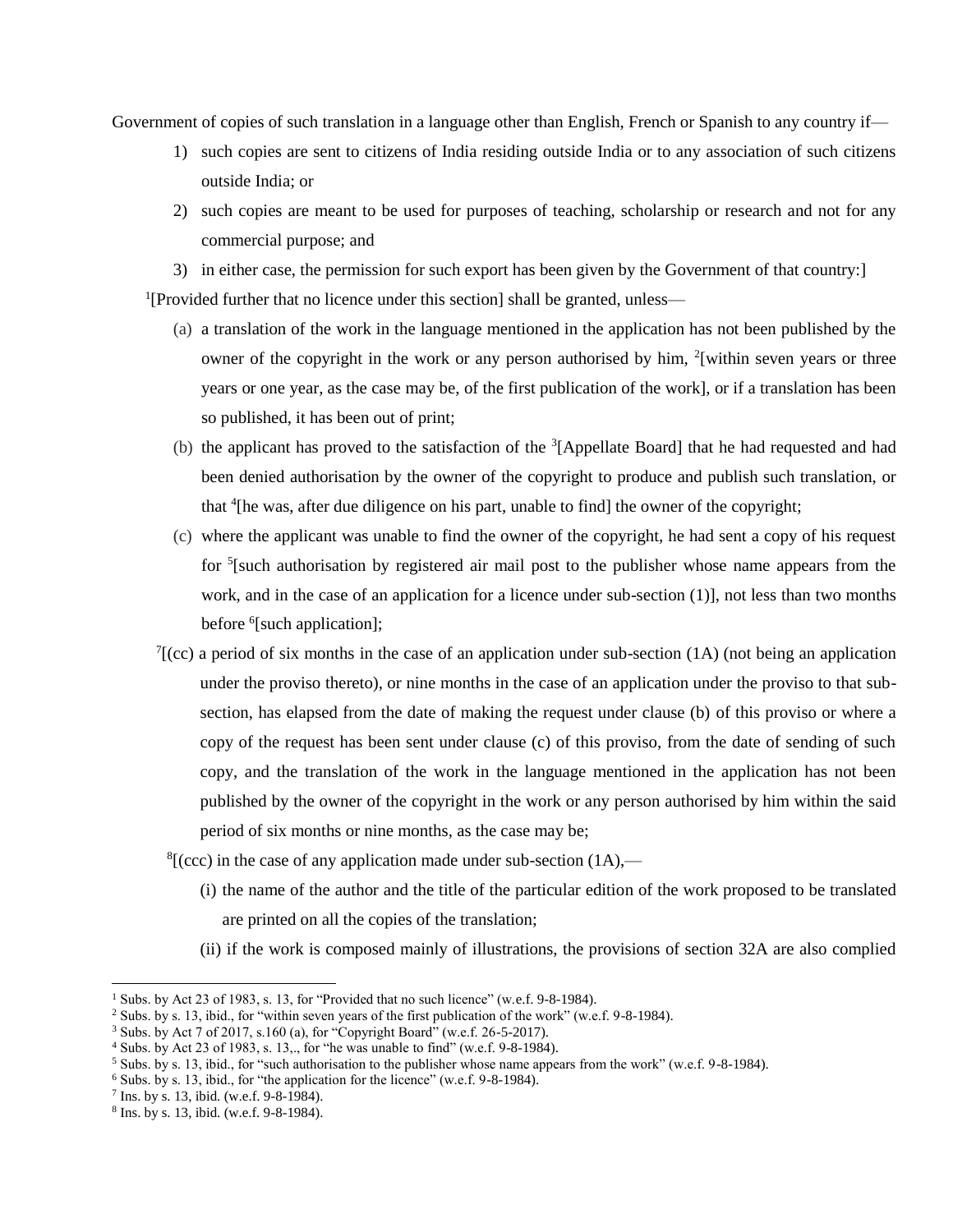with:1

- (d) the <sup>1</sup> [Appellate Board] is satisfied that the applicant is competent to produce and publish a correct translation of the work and possesses the means to pay to the owner of the copyright the royalties payable to him under this section;
- (e) the author has not withdrawn from circulation copies of the work; and
- (f) an opportunity of being heard is given, wherever practicable, to the owner of the copyright in the work.

 $2(5)$  Any broadcasting authority may apply to the <sup>1</sup>[Appellate Board] for a licence to produce and publishthetranslationof—

(a) a work referred to in sub-section (*1A*) and published in printed or analogous forms of reproduction; or

(b) any text incorporated in audio-visual fixations prepared and published solely for the purpose of systematic instructional activities,

for broadcasting such translation for the purposes of teaching or for the dissemination of the results of specialized, technical or scientific research to the experts in any particular field.

3 [(6) The provisions of sub-sections (*2*) to (*4*) in so far as they are relatable to an application under sub-section (*1A*), shall, with the necessary modifications, apply to the grant of a licence under subsection (*5*) and such licence shall not also be granted unless—

- (a) the translation is made from a work lawfully acquired;
- (b) the broadcast is made through the medium of sound and visual recordings;
- (c) such recording has been lawfully and exclusively made for the purpose of broadcasting in India by the applicant or by other broadcasting agency; and
- (d) the translation and the broadcasting of such translation are not used for any commercial purposes.

*Explanation*.—For the purposes of this section,—

- (a) "developed country" means a country which is not a developing country;
- (b) "developing country" means a country which is for the time being regarded as such in conformity with the practice of the General Assembly of the United Nations;

<sup>&</sup>lt;sup>1</sup> Subs. by Act 7 of 2017, s.160, for "Copyright Board" (w.e.f. 26-5-2017).

<sup>2</sup> Ins. by Act 23 of 1983, s. 13, (w.e.f. 9-8-1984).

<sup>3</sup> Ins. by Act 23 of 1983, s.13(e) (w.e.f 9-8-1984)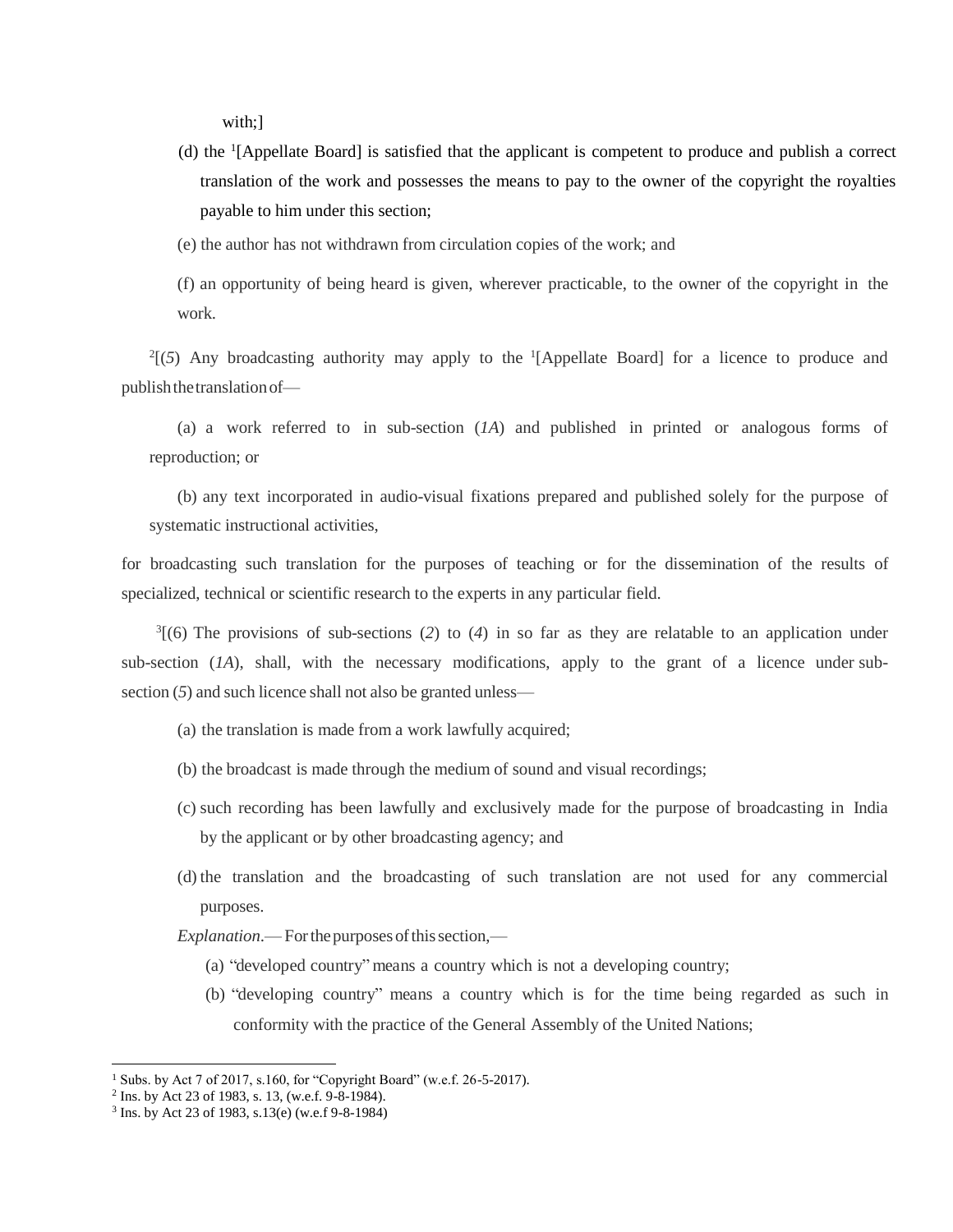- (c) "purposes of research" does not include purposes of industrial research, or purposes of research by bodies corporate (not being bodies corporate owned or controlled by Government) or other associations or body of persons for commercial purposes;
- (d) "purposes of teaching, research or scholarship"includes—
	- (i) purposes of instructional activity at all levels in educational, institutions, including Schools, Colleges, Universities and tutorial institutions; and
	- (ii) purposes of all other types of organised educational activity.]

**1 [32A. Licence to reproduce and publish works for certain purposes.**— (*1*) Where, after the expiration of the relevant period from the date of the first publication of an edition of a literary, scientific or artistic work,—

- (a) the copies of such edition are not made available in India; or
- (b) such copies have not been put on sale in India for a period of six months,

to the general public, or in connection with systematic instructional activities at a price reasonably related to that normally charged in India for comparable works by the owner of the right of reproduction or by any person authorised by him in this behalf, any person may apply to the <sup>2</sup>[Appellate Board] for a licence to reproduce and publish such work in printed or analogous forms of reproduction at the price at which such edition is sold or at a lower price for the purposes of systematic instructional activities.

(2) Every such application shall be made in such form as may be prescribed and shall state the proposed retail price of a copy of the work to be reproduced.

(3) Every applicant for a licence under this section shall, along with his application, deposit with the Registrar of Copyrights such fee as may be prescribed.

(4) Where an application is made to the  $2$ [Appellate Board] under this section, it may, after holding such inquiry as may be prescribed, grant to the applicant a licence, not being an exclusive licence, to produce and publish a reproduction of the work mentioned in the application subject to the conditions that,—

(i) the applicant shall pay to the owner of the copyright in the work royalties in respect of copies of the reproduction of the work sold to the public, calculated at such rate as the  $2$ [Appellate Board] may, in the circumstances of each case, determine in the prescribed manner;

(ii) a licence granted under this section shall not extend to the export of copies of the reproduction of the work outside India and every copy of such reproduction shall contain a notice that the copy is available for distribution only in India:

Provided that no such licence shall be granted unless—

<sup>1</sup> Ins. by Act 23 of 1983, s.14 (w.e.f 9-8-1984)

<sup>2</sup> Subs. by Act 7 of 2017, s.160 (a), for "Copyright Board" (w.e.f. 26-5-2017).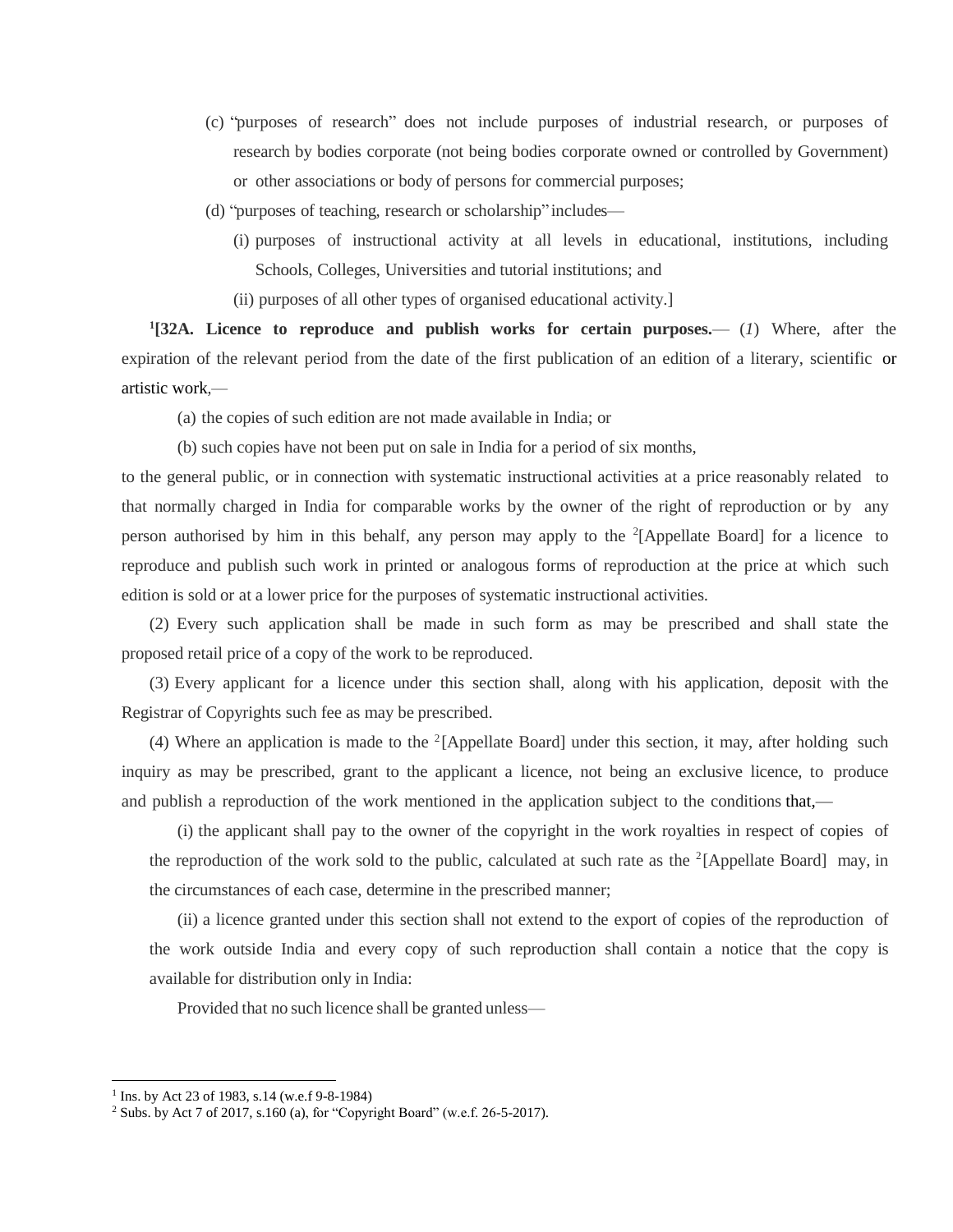(a) the applicant has proved to the satisfaction of the  ${}^{1}$ [Appellate Board] that he had requested and had been denied authorisation by the owner of the copyright in the work to reproduce and publish such work or that he was, after due diligence on his part, unable to find such owner;

(b) where the applicant was unable to find the owner of the copyright, he had sent a copy of his request for such authorisation by registered air-mail post to the publisher whose name appears from the work not less than three months before the application for the licence;

(c) the <sup>1</sup> [Appellate Board] is satisfied that the applicant is competent to reproduce and publish an accurate reproduction of the work and possesses the means to pay to the owner of the copyright the royalties payable to him under this section;

(d) the applicant undertakes to reproduce and publish the work at such price as may be fixed by the <sup>1</sup> [Appellate Board], being a price reasonably related to the price normally charged in India for works of the same standard on the same or similar subjects;

(e) a period of six months in the case of an application for the reproduction and publication of any work of natural science, physical science, mathematics or technology, or a period of three months in the case of an application for the reproduction and publication of any other work, has elapsed from the date of making the request under clause (*a*), or where a copy of the request has been sent under clause (*b*), from the date of sending of a copy, and a reproduction of the work has not been published by the owner of the copyright in the work or any person authorised by him within the said period of six months or, three months, as the case may be;

(f) the name of the author and the title of the particular edition of the work proposed to be reproduced are printed on all the copies of the reproduction;

- (g) the author has not withdrawn from circulation copies of the work; and
- (h) an opportunity of being heard is given, wherever practicable, to the owner of the copyright in the work.

(5) No licence to reproduce and publish the translation of a work shall be granted under this section unless such translation has been published by the owner of the right of translation or any person authorised by him and the translation is not in a language in general use in India.

(6) The provisions of this section shall also apply to the reproduction and publication, or translation into a language in general use in India, of any text incorporated in audio-visual fixations prepared and published solely for the purpose of systematic instructional activities.

*Explanation*.— For the purposes of this section, "relevant period", in relation to any work, means a periodof—

(a)seven years from the date of the first publication of that work, where the application is for

<sup>1</sup> Subs. by Act 7 of 2017, s.160 (a), for "Copyright Board" (w.e.f. 26-5-2017).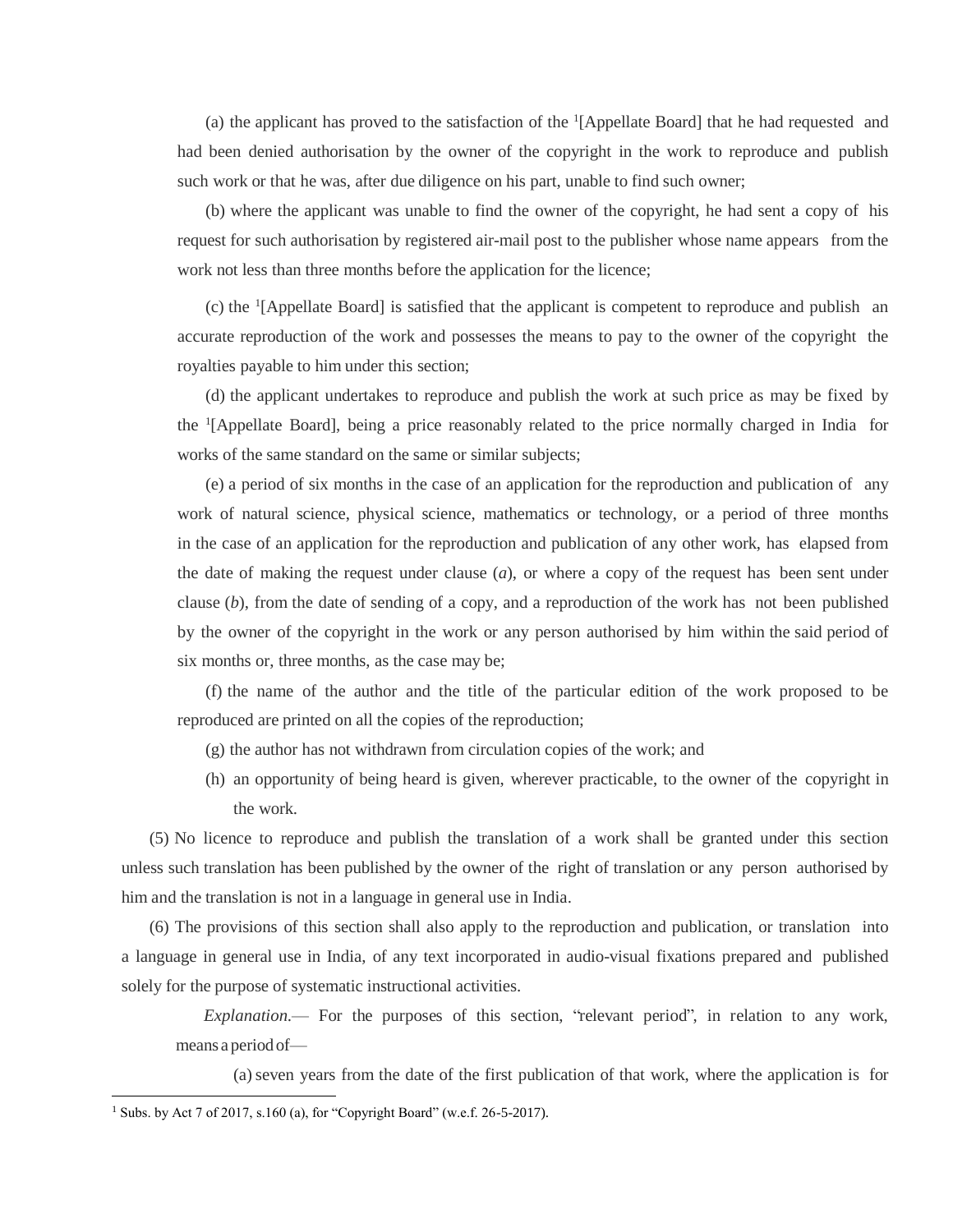the reproduction and publication of any work of, or relating to, fiction, poetry, drama, music or art;

(b)three years from the date of the first publication of that work, where the application is for the reproduction and publication of any work of, or relating to, natural science, physical science, mathematics or technology; and

(c) five years from the date of the first publication of that work, in any other case.]

**1 [32B. Termination of licences issued under this Chapter.**— (*1*) If, at any time after the granting of a licence to produce and publish the translation of a work in any language under sub-section (*1A*) of section 32 (hereafter in this sub-section referred to as the licensed work), the owner of the copyright in the work or any person authorised by him publishes a translation of such work in the same language and which is substantially the same in content at a price reasonably related to the price normally charged in India for the translation of works of the same standard on the same or similar subject, the licence so granted shall be terminated:

Provided that no such termination shall take effect until after the expiry of a period of three months from the date of service of a notice in the prescribed manner on the person holding such licence by the owner of the right of translation intimating the publication of the translation as aforesaid:

Provided further that copies of the licensed work produced and published by the person holding such licence before the termination of the licence takes effect may continue to be sold or distributed until the copies already produced and published are exhausted.

(*2*) If, at any time after the granting of a licence to produce and publish the reproduction or translation of any work under section 32A, the owner of the right of reproduction or any person authorised by him sells or distributes copies of such work or a translation thereof, as the case may be, in the same language and which is substantially the same in content at a price reasonably related to the price normally charged in India for works of the same standard on the same or similar subject, the licence so granted shall be terminated:

Provided that no such termination shall take effect until after the expiry of a period of three months from the date of service of a notice in the prescribed manner on the person holding the licence by the owner of the right of reproduction intimating the sale or distribution of the copies of the editions of work as aforesaid:

Provided further that any copies already reproduced by the licensee before such termination takes effect may continue to be sold or distributed until the copies already produced are exhausted.]

<sup>1</sup> Ins. by Act 23 of 1983, s.14 (w.e.f 9-8-1984)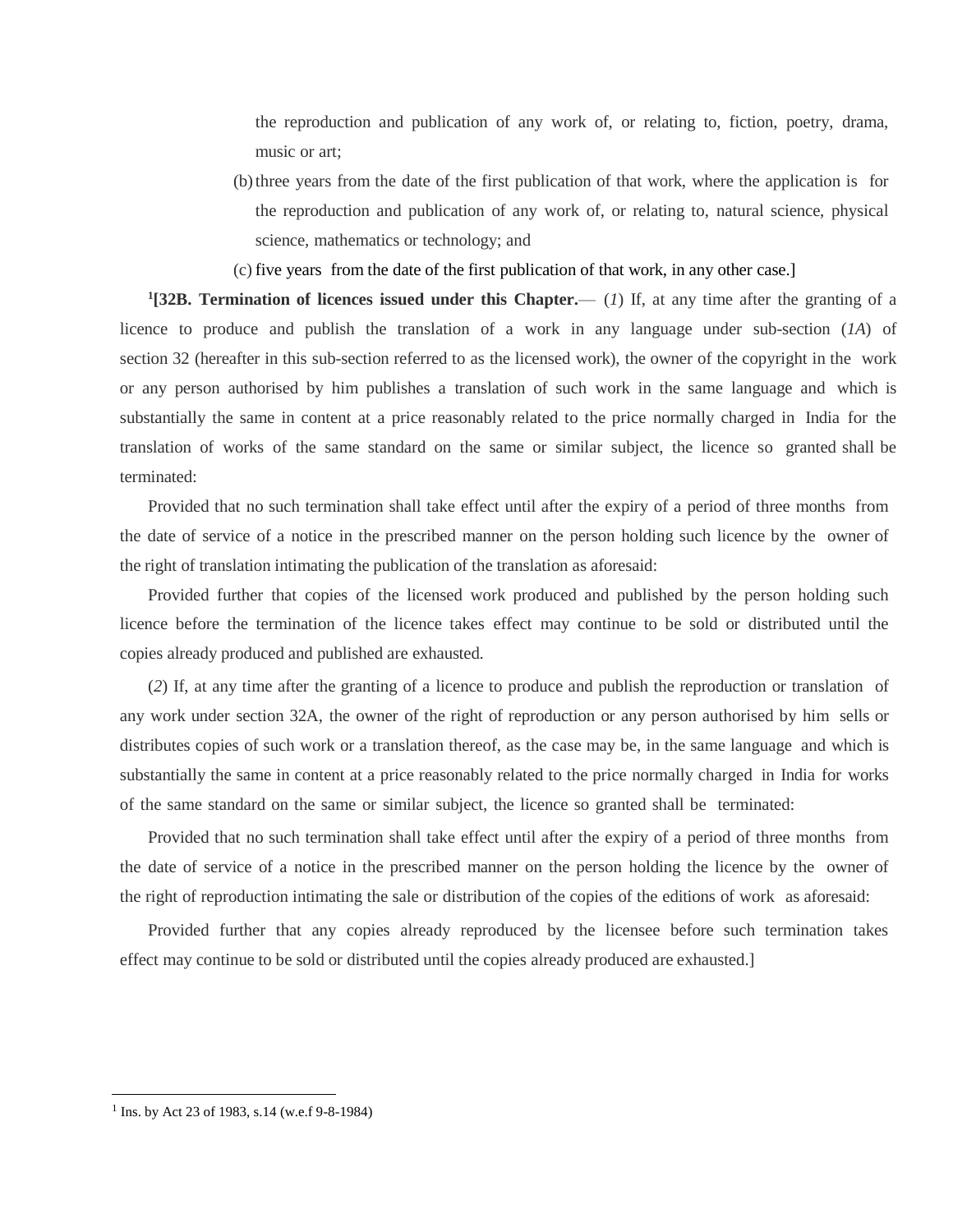## <sup>1</sup>[CHAPTER VII

## **COPYRIGHT SOCIETIES**

**33. Registration of Copyright society.**— (*1*) No person or association of persons shall, after coming into force of the Copyright (Amendment) Act, 1994 (38 of 1994) commence or, carry on the business of issuing or granting licences in respect of any work in which copyright subsists or in respect of any other rights conferred by this Act except under or in accordance with the registration granted under sub-section (*3*):

Provided that an owner of copyright shall, in his individual capacity, continue to have the right to grant licences in respect of his own works consistent with his obligations as a member of the registered copyright society:

<sup>2</sup>[Provided further that the business of issuing or granting licence in respect of literary, dramatic, musical and artistic works incorporated in a cinematograph films or sound recordings shall be carried out only through a copyright society duly registered under this Act:

Provided also] that a performing rights society functioning in accordance with the provisions of section 33 on the date immediately before the coming into force of the Copyright (Amendment) Act, 1994 (38 of 1994) shall be deemed to be a copyright society for the purposes of this Chapter and every such society shall get itself registered within a period of one year from the date of commencement of the Copyright (Amendment) Act, 1994.

(2) Any association of persons who fulfils such conditions as may be prescribed may apply for permission to do the business specified in sub-section (*1*) to the Registrar of Copyrights who shall submit the application to the Central Government.

(3) The Central Government may, having regard to the interests of the authors and other owners of rights under this Act, the interest and convenience of the public and in particular of the groups of persons who are most likely to seek licences in respect of the relevant rights and the ability and professional competence of the applicants, register such association of persons as a copyright society subject to such conditions as may be prescribed:

Provided that the Central Government shall not ordinarily register more than one copyright society to do business in respect of the same class of works.

 $3$ [(*3A*) The registration granted to a copyright society under sub-section (3) shall be for a period of five years and may be renewed from time to time before the end of every five years on a request in the prescribed form and the Central Government may renew the registration after considering the report of Registrar of Copyrights on the working of the copyright society under section 36:

Provided that the renewal of the registration of a copyright society shall be subject to the continued

<sup>1</sup> Chapter VII subs. by Act 38 of 1994, s. 11, (w.e.f. 10-5-1995).

 $2$  Subs. by Act 27 of 2012, s. 19 (i), for "Provided further" (w.e.f. 21-6-2012)

<sup>3</sup> Ins. by Act 27 of 2012, s. 19 (ii) (w.e.f. 21-6-2012).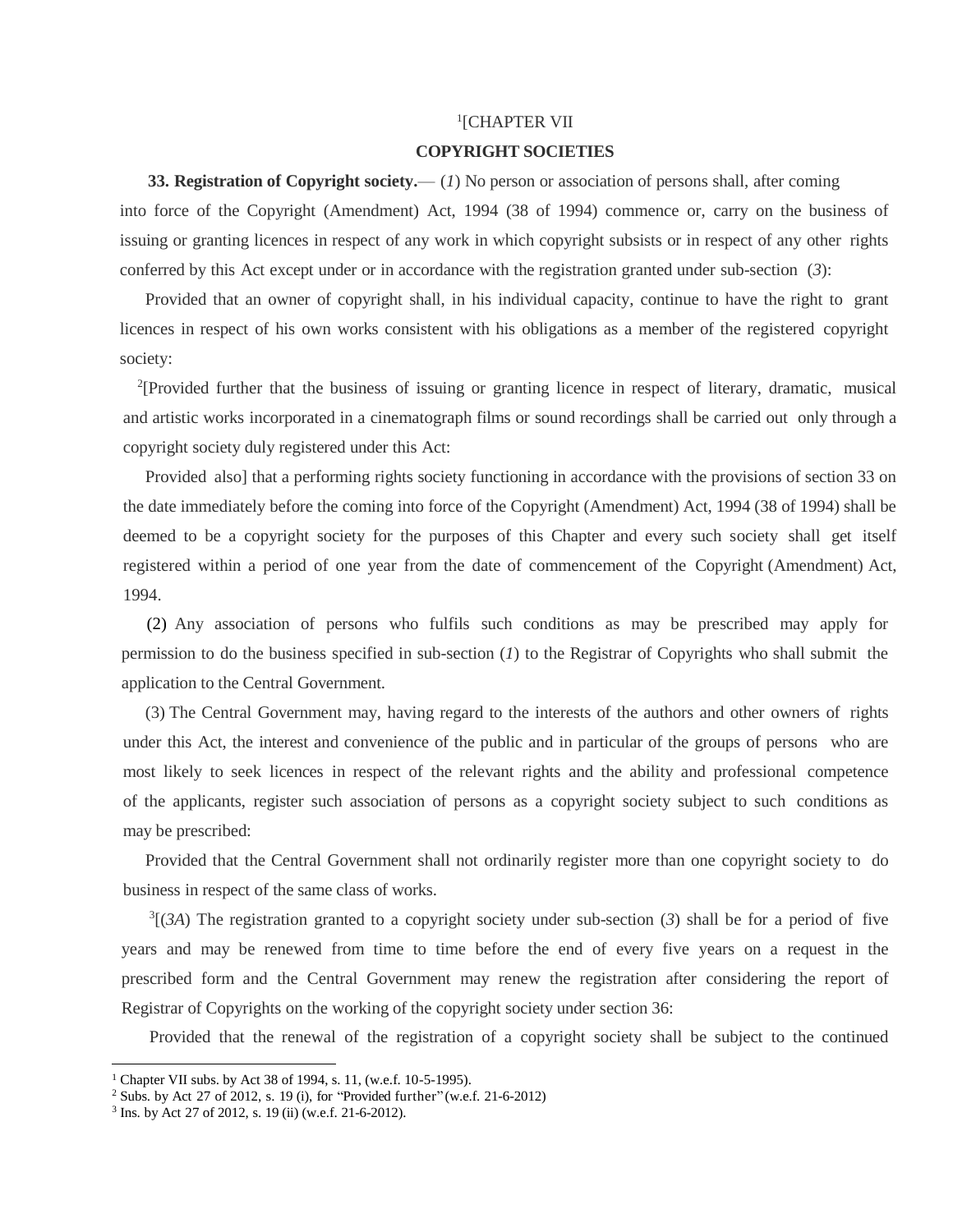collective control of the copyright society being shared with the authors of works in their capacity as owners of copyright or of the right to receive royalty:

Provided further that every copyright society already registered before the coming into force of the Copyright (Amendment) Act, 2012 (27 of 2012) shall get itself registered under this Chapter within a period of one year from the date of commencement of the Copyright (Amendment) Act, 2012.]

(4) The Central Government may, if it is satisfied that a copyright society is being managed in a manner detrimental to the interests of the <sup>1</sup>[authors and other owners of right] concerned, cancel the registration of such society after such inquiry as may be prescribed.

(5) If the Central Government is of the opinion that in the interest of the <sup>1</sup>[authors and other owners of right] concerned <sup>2</sup> [or for non-compliance of sections 33A, sub-section (*3*) of section 35 and section 36 or any change carried out in the instrument by which the copyright society is established or incorporated and registered by the Central Government without prior notice to it], it is necessary so to do, it may, by order, suspend the registration of such society pending inquiry for such period not exceeding one year as may be specified in such order under sub-section (*4*) and that Government shall appoint an administrator to discharge the functions of the copyright society.

3 [**33A. Tariff Scheme by copyright societies**.— (*1*) Every copyright society shall publish its tariff scheme in such manner as may be prescribed.

(2) Any person who is aggrieved by the tariff scheme may appeal to the <sup>4</sup>[Appellate Board] and the Board may, if satisfied after holding such inquiry as it may consider necessary, make such orders as may be required to remove any unreasonable element, anomaly or inconsistency therein:

Provided that the aggrieved person shall pay to the copyright society any fee as may be prescribed that has fallen due before making an appeal to the <sup>4</sup>[Appellate Board] and shall continue to pay such fee until the appeal is decided, and the Board shall not issue any order staying the collection of such fee pending disposal of the appeal:

Provided further that the <sup>4</sup>[Appellate Board] may after hearing the parties fix an interim tariff and direct the aggrieved parties to make the payment accordingly pending disposal of the appeal.]

**34. Administration of rights of owner by copyright society.**— (*1*) Subject to such conditions as may be prescribed,—

(a) a copyright society may accept from an 1 [author and other owners of right] exclusive authorisation to administer any right in any work by issue of licences or collection of licence fees or both; and

<sup>&</sup>lt;sup>1</sup> Subs. by Act 27 of 2012, s. 19 (iii), for "owners of rights" (w.e.f. 21-6-2012).

<sup>2</sup> Ins. By Act 27 of 2012, sec. 19(iv), (w.e.f. 21-6-2012).

<sup>3</sup> Ins. By Act 27 of 2012, sec. 20, (w.e.f. 21-6-2012).

<sup>4</sup> Subs. by Act 7 of 2017, s.160 (a), for "Copyright Board" (w.e.f. 26-5-2017).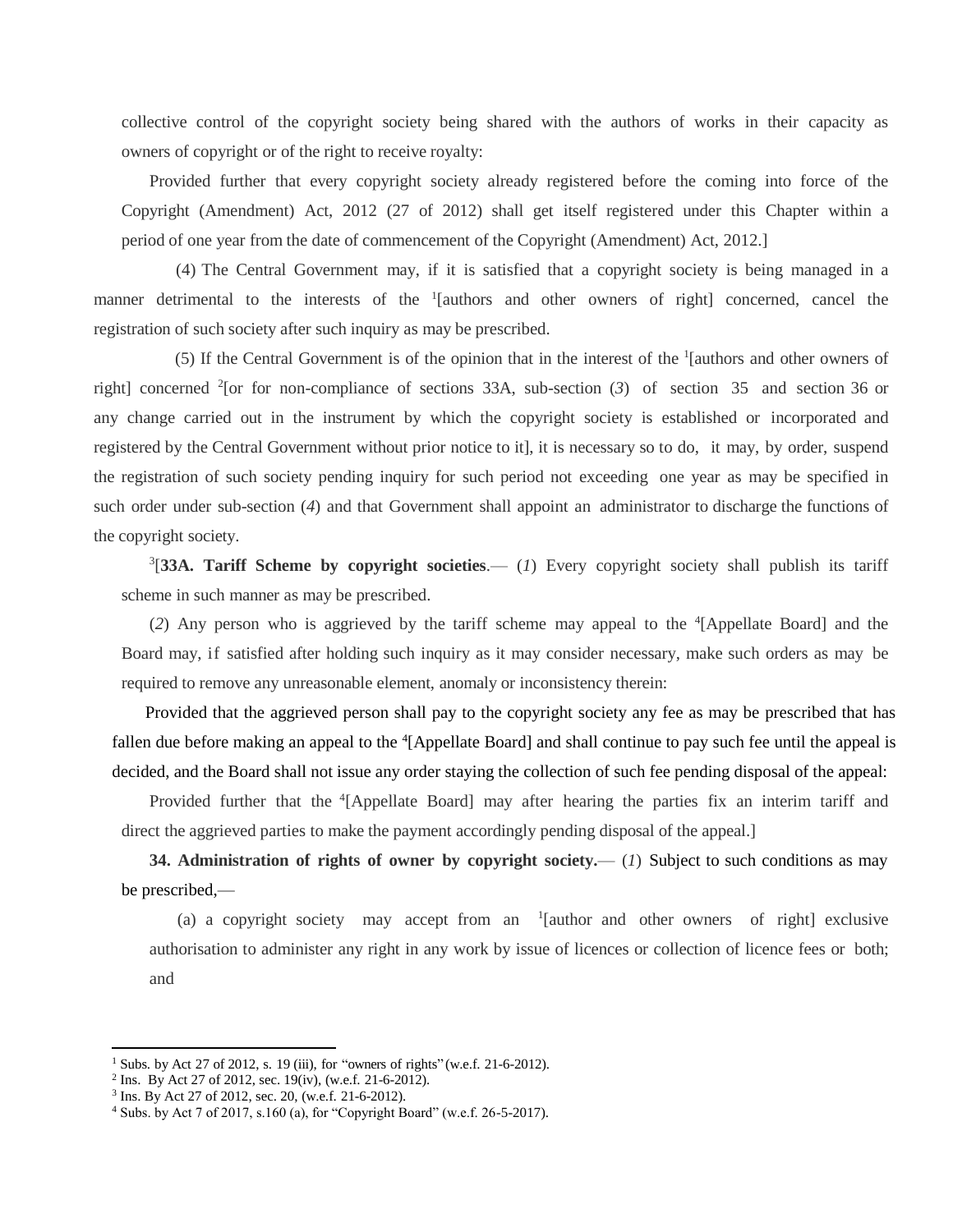(b) an <sup>1</sup>[author and other owners of right] shall have the right to withdraw such authorisation without prejudice to the rights of the copyright society under any contract.

(2) It shall be competent for a copyright society to enter into agreement with any foreign society or organisation administering rights corresponding to rights under this Act, to entrust to such foreign society or organisation the administration in any foreign country of rights administered by the said copyright society in India, or for administering in India the rights administered in a foreign country by such foreign society or organisation:

Provided that no such society or organisation shall permit any discrimination in regard to the terms of licence or the distribution of fees collected between rights in Indian and other works.

(3) Subject to such conditions as may be prescribed, a copyright society may—

- (i) issue licences under section 30 in respect of any rights under this Act;
- (ii) collect fees in pursuance of such licences;
- (iii) distribute such fees among <sup>1</sup>[author and other owners of right] after making deductions for its own expenses;
- (iv) perform any other functions consistent with the provisions of section 35.

**34A. [***Payment of remunerations by copyright society*.] *Rep. by the Copyright* (*Amendment*) *Act*, 2012 (27 *of* 2012), *s*. 22 (*w.e.f*. 21-6-2012).

**35. Control over the copyright society by the <sup>2</sup> [author and other owners of right].**— (*1*) Every copyright society shall be subject to the collective control of the  $2$ [author and other owners of right] under this Act whose rights it administers (not being <sup>2</sup> [author and other owners of right] under this Act administered by a foreign society or organisation referred to in sub-section (*2*) of section 34) and shall, in such manner as may be prescribed,—

(a) obtain the approval of such <sup>2</sup> [author and other owners of right] for its procedures of collection and distribution of fees;

(b) obtain their approval for the utilisation of any amounts collected as fees for any purpose other than distribution to the <sup>2</sup>[author and other owners of right]; and

(c) provide to such owners regular, full and detailed information concerning all its activities, in relation to the administration of their rights.

(*2*) All fees distributed among the <sup>2</sup> [author and other owners of right] shall, as far as may be, be

<sup>&</sup>lt;sup>1</sup> Subs. by Act 27 of 2012, s. 21, for "owner of rights" (w.e.f. 21-6-2012).

<sup>2</sup> Subs. by Act 27 of 2012, s. 23(a), for "owner of rights" (w.e.f. 21-6-2012).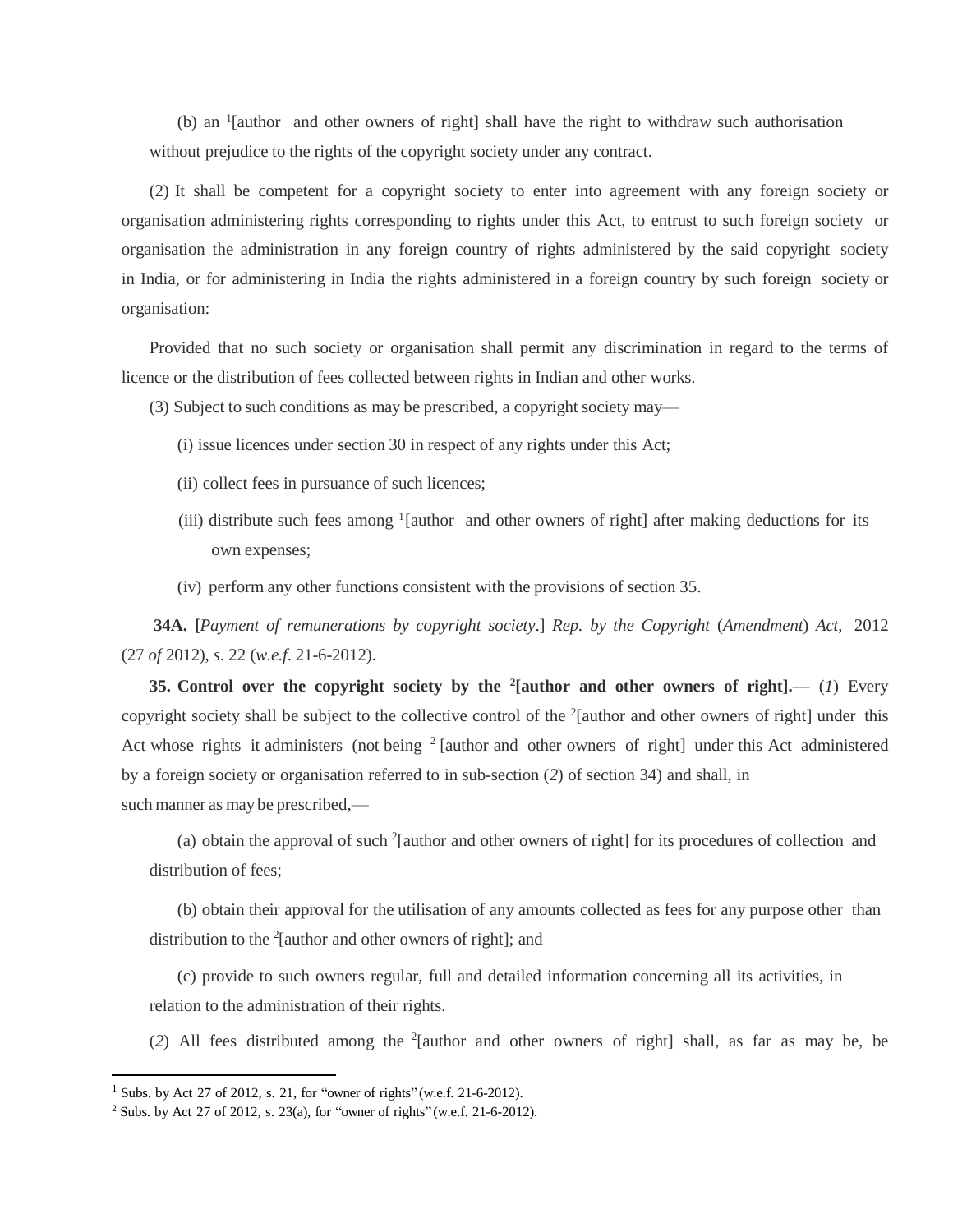distributed in proportion to the actual use of their works.

 $<sup>1</sup>[(3)$  Every copyright society shall have a governing body with such number of persons elected from</sup> among the members of the society consisting of equal number of authors and owners of work for the purpose of the administration of the society as may be specified.]

<sup>1</sup>[(4) All members of copyrights society shall enjoy equal membership rights and there shall be no discrimination between authors and owners of right in the distribution of royalties.]

**36. Submission of returns and reports.**— (*1*) Every copyright society shall submit to the Registrar of Copyrights such returns as may be prescribed.

(*2*) Any officer duly authorised by the Central Government in this behalf may call for any report and also call for any records of any copyright society for the purpose of satisfying himself that the fees collected by the society in respect of rights administered by it are being utilised or distributed in accordance with the provisions of this Act.

**36A. Rights and liabilities of performing rights societies.**— Nothing in this Chapter shall affect any rights or liabilities in any work in connection with a 2 [copyright society] which had accrued or were incurred on or before the day prior to the commencement of  ${}^{3}$ [the Copyright (Amendment) Act, 2012 (27 of 2012], or any legal proceedings in respect of any such rights or liabilities pending on that day.]

## CHAPTER VIII

# **4 [RIGHTS OF BROADCASTING ORGANISATION AND OF PERFORMERS**]

**5 [37. Broadcast reproduction right.**— (*1*) Every broadcasting organisation shall have a special right to be known as "broadcast reproduction right" in respect of its broadcasts.

(2) The broadcast reproduction right shall subsist until twenty-five years from the beginning of the calendar year next following the year in which the broadcast is made.

(3)During the continuance of a broadcast reproduction right in relation to any broadcast, any person who, without the licence of the owner of the right does any of the following acts of the broadcast or any substantial part thereof,—

(a) re-broadcast the broadcast; or

 $\overline{\phantom{a}}$ 

(b) causes the broadcast to be heard or seen by the public on payment of any charges; or

<sup>&</sup>lt;sup>1</sup> Subs. by Act 27 of 2012, s. 23(b), for "owner of rights" (w.e.f. 21-6-2012).

 $2$  Subs. by Act 27 of 2012, s. 24(a), for "performing rights society" (w.e.f. 21-6-2012).

 $3$  Subs. by s. 24(b), *ibid.*, for "the Copyright (Amendment) Act, 1994 (38 of 1994)" (w.e.f. 21-6-2012).

<sup>4</sup> Subs. by Act 38 of 1994, s. 12, for "RIGHTS OF BROADCASTING AUTHORITIES" (w.e.f. 10-5-1995).

<sup>5</sup> Subs. by Act 38 of 1994, s. 13, for section 37 (w.e.f. 10-5-1995).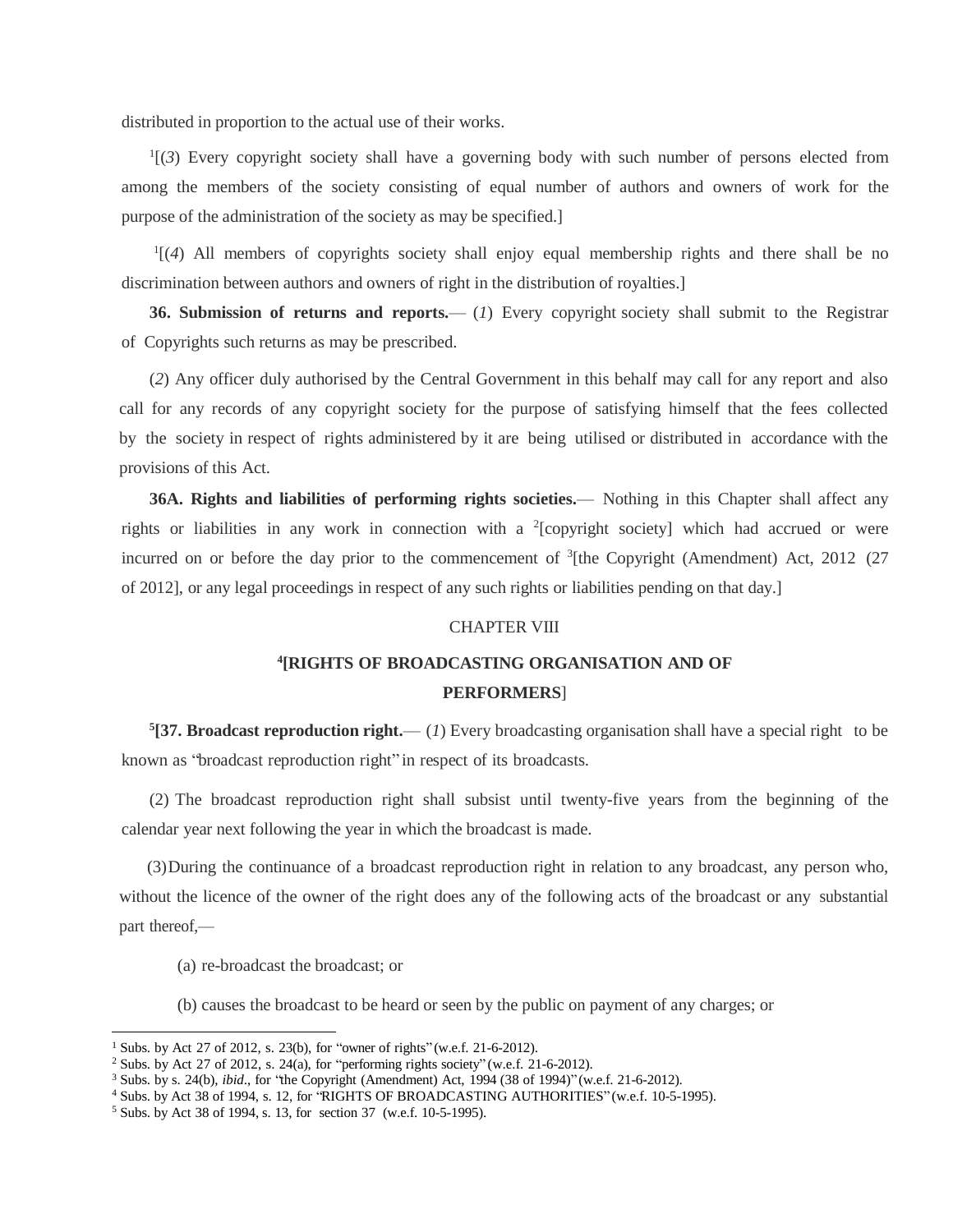(c) makes any sound recording or visual recording of the broadcast; or

(d) makes any reproduction of such sound recording or visual recording where such initial recording was done without licence or, where it was licensed, for any purpose not envisaged by such licence; or

<sup>1</sup>[(e) sells or gives on commercial rental or offer for sale or for such rental, any such sound recording or visual recording referred to in clause (*c*) or clause (*d*)].]

shall, subject to the provision of section 39, be deemed to have infringed the broadcast reproduction right.

**2 [38. Performer's right.**— (*1*) Where any performer appears or engages in any performance, he shall have a special right to be known as the "performer's right" in relation to such performance.

(2) The performer's right shall subsist until  ${}^{3}$ [fifty years] from the beginning of the calendar year next following the year in which the performance is made.

4 [\*\*\*]

5 [**38A. Exclusive right of performers**.— (*1*) Without prejudice to the rights conferred on authors, the performer's right which is an exclusive right subject to the provisions of this Act to do or authorise for doing any of the following acts in respect of the performance or any substantial part thereof, namely:—

(a) to make a sound recording or a visual recording of the performance, including—

(i) reproduction of it in any material form including the storing of it in any medium by electronic or any other means;

(ii) issuance of copies of it to the public not being copies already in circulation;

(iii) communication of it to the public;

(iv) selling or giving it on commercial rental or offer for sale or for commercial rental any copy of the recording;

(b) to broadcast or communicate the performance to the public except where the performance is already broadcast.

(2) Once a performer has, by written agreement, consented to the incorporation of his performance in

a cinematograph film he shall not, in the absence of any contract to the contrary, object to the enjoyment by the producer of the film of the performer's right in the same film:

Provided that, notwithstanding anything contained in this sub-section, the performer shall be entitled for

<sup>1</sup> Subs. by Act 27 of 2012, s. 25, for clause (*e*) (w.e.f. 21-6-2012).

<sup>2</sup> Subs. by Act 38 of 1994, s. 14, for section 38 (w.e.f. 10-5-1995).

 $3$  Subs. by 49 of 1999, s. 4, for "twenty-five years" (w.e.f. 15-1-2000).

<sup>4</sup> Omitted by Act 27 of 2012, sub-section (3) and sub-section (4) of section 26. (w.e.f. 21-6-2012)

<sup>5</sup> Ins. by Act 27 of 2012, s. 27, (w.e.f. 21-6-2012).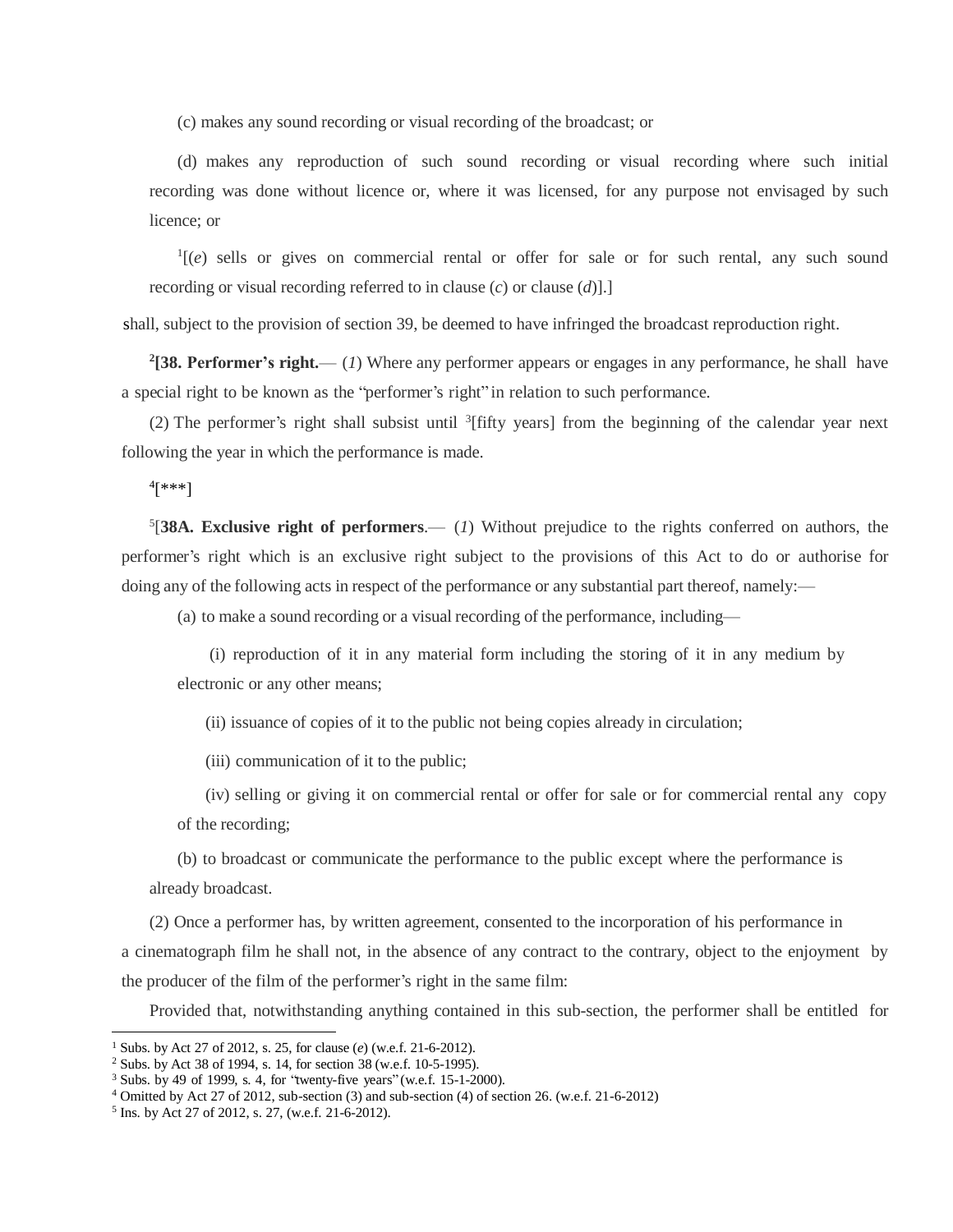royalties in case of making of the performances for commercial use.]

**1 [38B. Moral rights of the performer.**— The performer of a performance shall, independently of his right after assignment, either wholly or partially of his right, have the right,—

(a) to claim to be identified as the performer of his performance except where omission is dictated by the manner of the use of the performance; and

(b) to restrain or claim damage in respect of any distortion, mutilation or other modification of his performance that would be prejudicial to his reputation.

*Explanation.—*For the purposes of this clause, it is hereby clarified that mere removal of any portion of a performance for the purpose of editing, or to fit the recording within a limited duration, or any other modification required for purely technical reasons shall not be deemed to be prejudicial to the performer's reputation.]

**2 [39. Acts not infringing broadcast reproduction right or performer's right.**— No broadcast reproduction right or performer's right shall be deemed to be infringed by—

(a) the making of any sound recording or visual recording for the private use of the person making such recording, or solely for purposes of *bona fide* teaching or research; or

(b) the use, consistent with fair dealing, of excerpts of a performance or of a broadcast in the reporting of current events or for *bona fide* review, teaching or research; or

(c) such other acts, with any necessary adaptations and modifications, which do not constitute infringement of copyright under section 52.]

**3 [39A. Certain provisions to apply in case of broadcast reproduction right and performer's rights. (1)**Sections 18, 19, 30, 30A, 33, 33A, 34, 35, 36, 53, 55, 58, 63, 64, 65, 65A, 65B and 66 shall, with necessary adaptations and modifications, apply in relation to the broadcast reproduction right in any broadcast and the performer's right in any performance as they apply in relation to copyright in a work:

Provided that where copyright or performer's right subsists in respect of any work or performance that has been broadcast, no licence to reproduce such broadcast, shall be given without the consent of the owner of right or performer, as the case may be, or both of them:

Provided further that the broadcast reproduction right or performer's right shall not subsist in any broadcast or performance if that broadcast or performance is an infringement of the copyright in any work.

(*2*) The broadcast reproduction right or the performer's right shall not affect the separate copyright in any

<sup>&</sup>lt;sup>1</sup> Ins. by s. 27, Act 27 of 2012. (w.e.f. 21-6-2012).

<sup>2</sup> Subs. by Act 38 of 1994, s.15, for s. 39 (w.e.f 10-5-1995).

<sup>3</sup> Subs. by Act 27 of 2012, s. 28, for section 39A (w.e.f. 21-6-2012).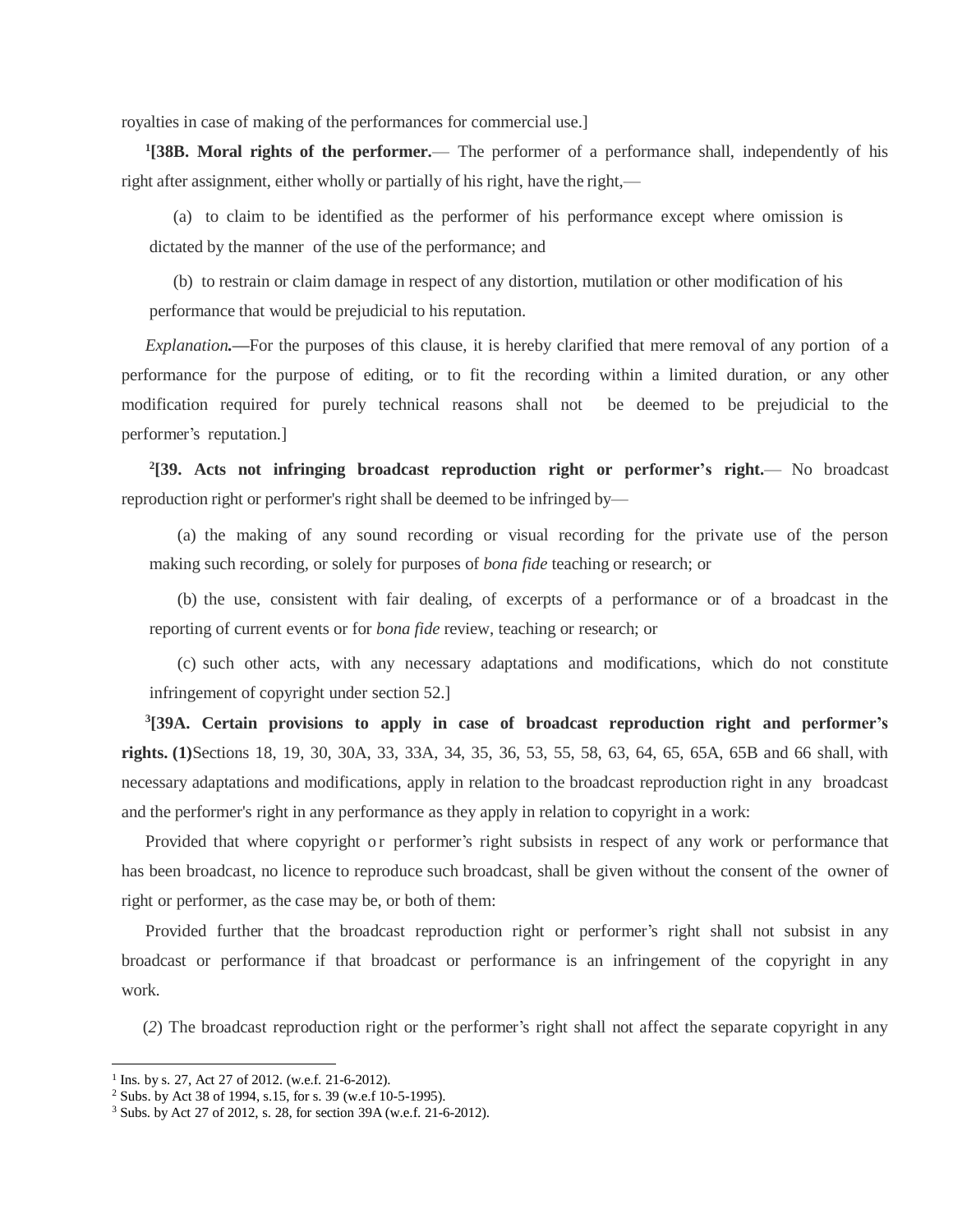work in respect of which, the broadcast or the performance, as the case may be, is made.]

# CHAPTER IX **INTERNATIONAL COPYRIGHT**

**40. Power to extend copyright to foreign works.— The Central Government may, by order<sup>1</sup>** published in the Official Gazette, direct that all or any provisions of this Act shall apply—

- (a) to works first published in any territory outside India to which the order relates in like manner as if they were first published within India;
- (b) to unpublished works, or any class thereof, the authors whereof were at the time of the making of the work, subjects or citizens of a foreign country to which the order relates, in like manner as if the authors were citizens of India;
- (c) in respect of domicile in any territory outside India to which the order relates in like manner as if such domicile were in India;
- (d) to any work of which the author was at the date of the first publication thereof, or, in a case where the author was dead at that date, was at the time of his death, a subject or citizen of a foreign country to which the order relates in like manner as if the author was a citizen of India at that date or time;

and thereupon, subject to the provisions of this Chapter and of the order, this Act shall apply accordingly: Provided that—

- (i) before making an order under this section in respect of any foreign country (other than a country with which India has entered into a treaty or which is a party to a convention relating to copyright to which India is also a party), the Central Government shall be satisfied that the foreign country has made, or has undertaken to make, such provisions, if any, as it appears to the Central Government expedient to require for the protection in that country of works entitled to copyright under the provisions of this Act;
- (ii) the order may provide that the provisions of this Act shall apply either generally or in relation to such classes of works or such classes of cases as may be specified in the order;
- (iii) the order may provide that the term of copyright in India shall not exceed that conferred by the law of the country to which the order relates <sup>2</sup>[but such a term or copyright shall not exceed the term of copyright provided under this Act];

<sup>&</sup>lt;sup>1</sup> International Copyright order, 1999 (w.e.f. 6-4-1999)

<sup>2</sup> Ins. by Act 27 of 2012, s. 29 (w.e.f. 21-6-2012).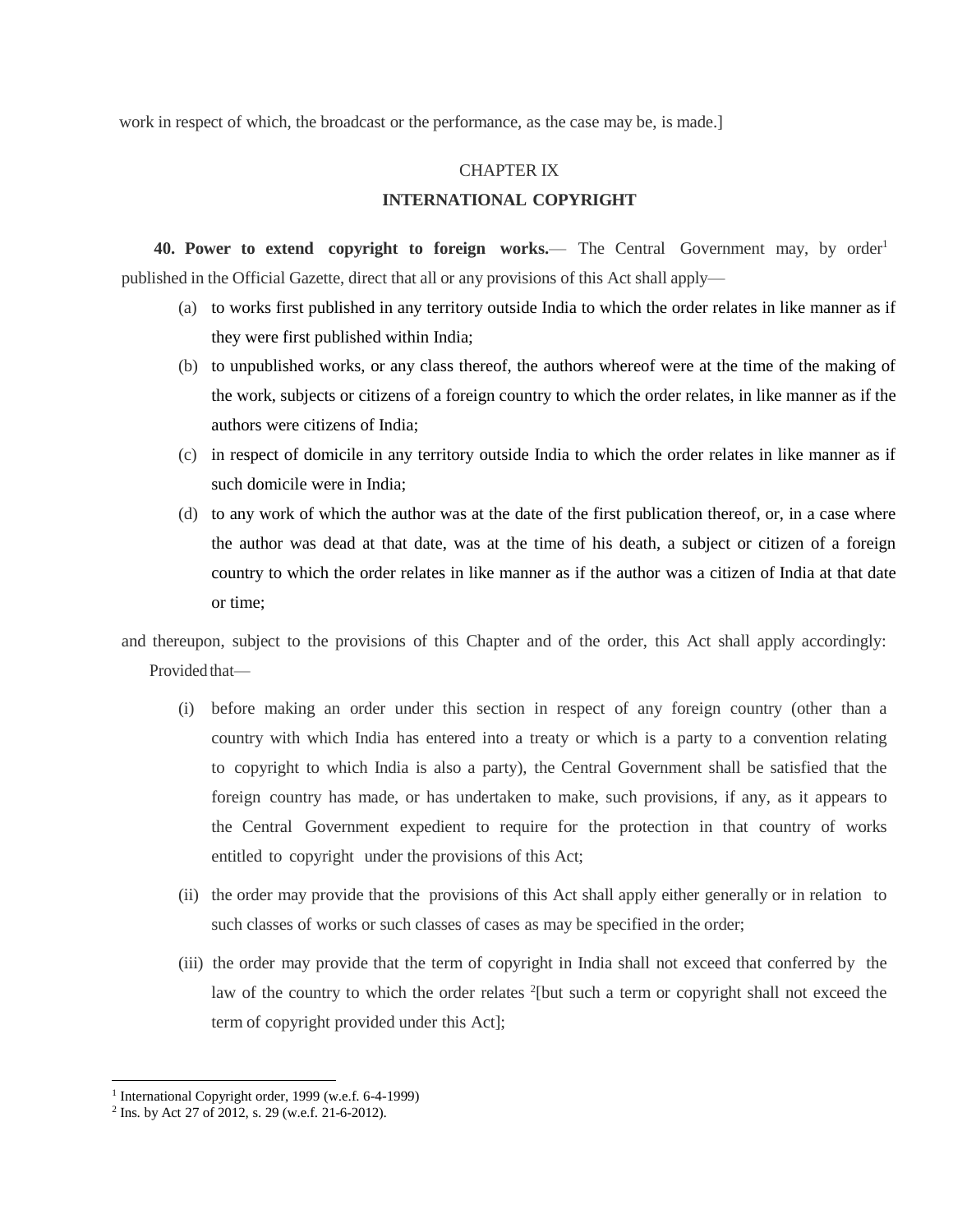- (iv) the order may provide that the enjoyment of the rights conferred by this Act shall be subject to the accomplishment of such conditions and formalities, if any, as may be prescribed by the order;
- (v) in applying the provisions of this Act as to ownership of copyright, the order may make such exceptions and modifications as appear necessary, having regard to the law of the foreign country;
- (vi) the order may provide that this Act or any part thereof shall not apply to works made before the commencement of the order or that this Act or any part thereof shall not apply to works first published before the commencement of the order.

1 [**40A. Power of Central Government to apply Chapter VIII to broadcasting organisations and performers in certain other countries**.— (*1*) If the Central Government is satisfied that a foreign country (other than a country with which India has entered into a treaty or which is a party to a convention relating to rights of broadcasting organisations and performers to which India is also a party) has made or has undertaken to make such provisions, if any, as it appears to the Central Government expedient to require, for the protection in that foreign country, of the rights of broadcasting organizations and performers as is available under this Act, it may, by order published in the Official Gazette, direct that the provisions of Chapter VIII shall apply—

- (a) to broadcasting organisation whose headquarters is situated in a country to which the order relates or, the broadcast was transmitted from a transmitter situated in a country to which the order relates as if the headquarters of such organisation were situated in India or such broadcast were made from India;
- (b) to performances that took place outside India to which the order relates in like manner as if they took place in India;
- (c) to performances that are incorporated in a sound recording published in a country to which the order relates as if it were published in India;
- (d) to performances not fixed on a sound recording broadcast by a broadcasting organisation the headquarters of which is located in a country to which the order relates or where the broadcast is transmitted from a transmitter which is situated in a country to which the order relates as if the headquarters of such organisation were situated in India or such broadcast were made from India.
- (2) Every order made under sub-section (*1*) may provide that—

(i) the provisions of Chapter VIII, shall apply either generally or in relation to such class or classes of broadcasts or performances or such other class or classes of cases as may be specified in the order;

<sup>&</sup>lt;sup>1</sup> Ins. by Act 49 of 1999, s. 5 (w.e.f. 15-1-2000).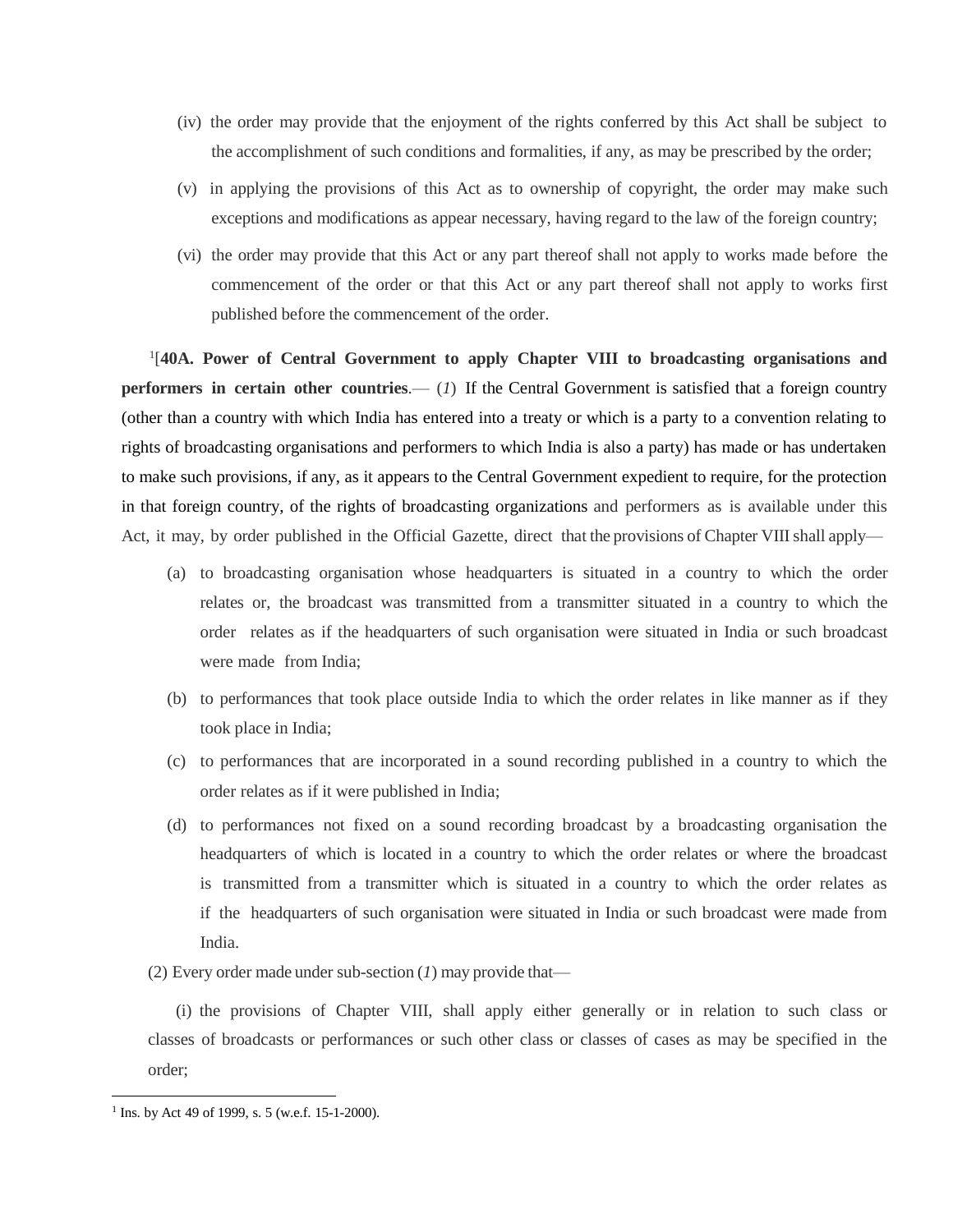(ii) the term of the rights of broadcasting organisations and performers in India shall not exceed such term as is conferred by the law of the country to which the order relates

<sup>1</sup>[Provided that it does not exceed the period provided under this Act;]

(iii) the enjoyment of the rights conferred by Chapter VIII shall be subject to the accomplishment of such conditions and formalities, if any, as may be specified in that order;

(iv) Chapter VIII or any part thereof shall not apply to broadcast and performances made before the commencement of the order or that Chapter VIII or any part thereof shall not apply to broadcasts and performances broadcast or performed before the commencement of the order;

(v) in case of ownership of rights of broadcasting organisations and performers, the provisions of Chapter VIII shall apply with such exceptions and modifications as the Central Government may, having regard to the law of the foreign country, consider necessary.]

**41. Provisions asto works of certain international organisations.**— (*1*)Where—

(a) any work is made or first published by or under the direction or control of any organisation to which this section applies, and

(b) there would, apart from this section, be no copyright in the work in India at the time of the making or, as the case may be, of the first publication thereof, and

(c) either—

- (i) the work is published as aforesaid in pursuance of an agreement in that behalf with the author, being an agreement which does not reserve to the author the copyright, if any, in the work, or
- (ii) under section 17 any copyright in the work would belong to the organisation;

there shall, by virtue of this section, be copyright in the work throughout India.

(2) Any organisation to which this section applies which at the material time had not the legal capacity of a body corporate shall have and be deemed at all material times to have had the legal capacity of a body corporate for the purpose of holding, dealing with, and enforcing copyright and in connection with all legal proceedings relating to copyright.

(3) The organisations to which this section applies are such organisations as the Central Government may, by order<sup>2</sup> published in the Official Gazette, declare to be organisations of which one or more sovereign powers or the Government or Governments thereof are members to which it is expedient that this section shall apply.

<sup>&</sup>lt;sup>1</sup> Ins. by Act 27 of 2012, s. 30 (w.e.f. 21-6-2012).

<sup>2</sup> International Copyright order, 1999 (w.e.f. 6-4-1999)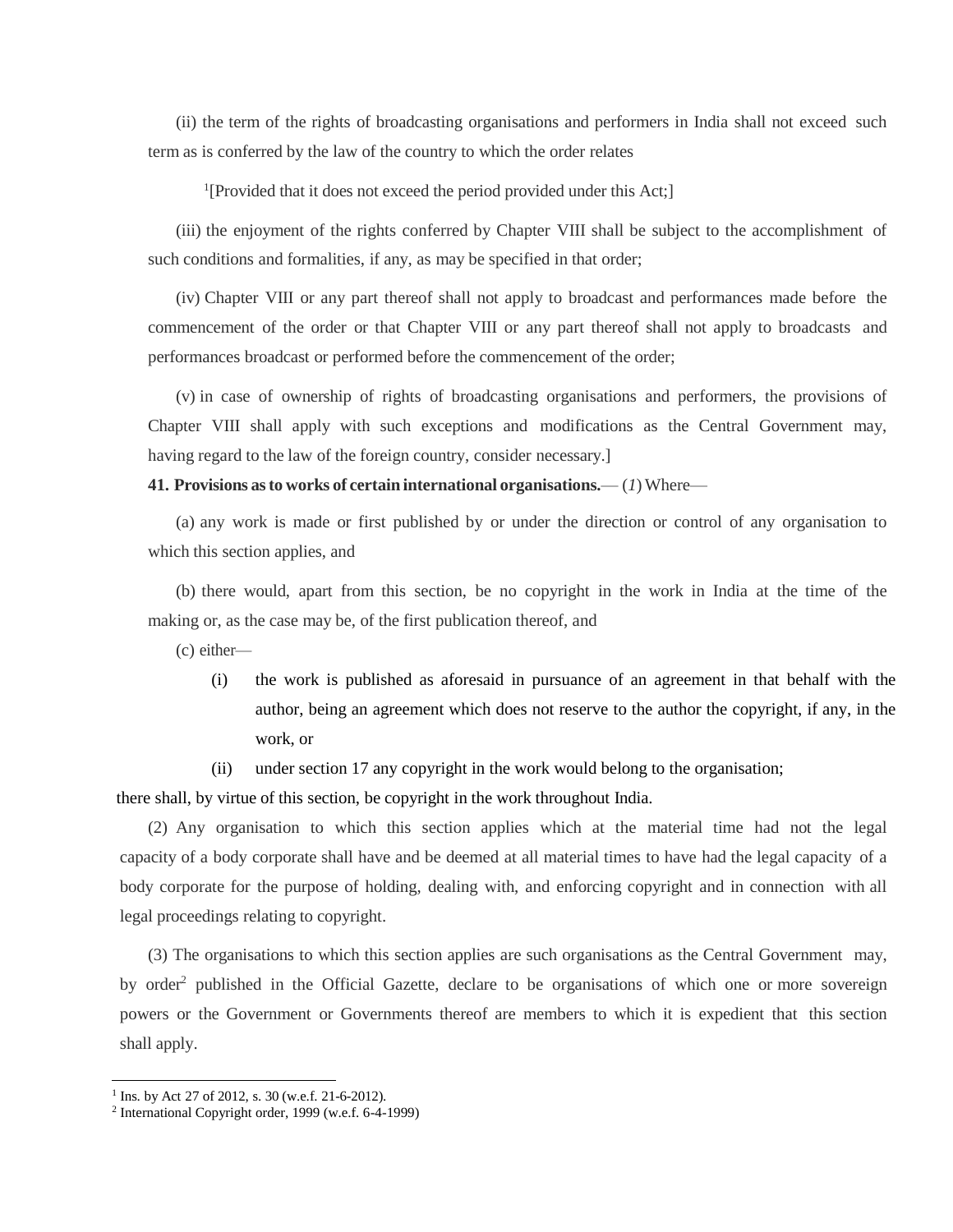**42. Power to restrict rights in works of foreign authors first published in India.**— If it appears to the Central Government that a foreign country does not give or has not undertaken to give adequate protection to the works of Indian authors, the Central Government may, by order published in the Official Gazette, direct that such of the provisions of this Act as confer copyright on works first published in India shall not apply to works, published after the date specified in the order, the authors whereof are subjects or citizens of such foreign country and are not domiciled in India, and thereupon those provisions shall not apply to such works.

1 [**42A. Power to restrict rights of foreign broadcasting organisations and performers.**— If it appears to the Central Government that a foreign country does not give or has not undertaken to give adequate protection to rights of broadcasting organisations or performers, the Central Government may, by order published in the Official Gazette, direct that such of the provisions of this Act as confer right to broadcasting organisations or performers, as the case may be, shall not apply to broadcasting organisations or performers whereof are based or incorporated in such foreign country or are subjects or citizens of such foreign country and are not incorporated or domiciled in India, and thereupon those provisions shall not apply to such broadcasting organisations or performers:]

43. **Orders under this Chapter to be laid before Parliament.—** Every order made by the Central Government under this Chapter shall, as soon as may be after it is made, be laid before both Houses of Parliament and shall be subject to such modifications as Parliament may make during the session in which it is so laid or the session immediately following.

## CHAPTER X

## **REGISTRATION OF COPYRIGHT**

**44. Register of Copyrights**.— There shall be kept at the Copyright Office a register in the prescribed form to be called the Register of Copyrights in which may be entered the names or titles of works and the names and addresses of authors, publishers and owners of copyright and such other particulars as may be prescribed.

**45. Entries in Register of Copyrights.—** (1) The author or publisher of, or the owner of or other person interested in the copyright in, any work may make an application in the prescribed form accompanied by the prescribed fee to the Registrar of Copyrights for entering particulars of the work in the Register of Copyrights:

<sup>2</sup>[Provided that in respect of an artistic work which is used or is capable of being used in  ${}^{3}$ [relation to any goods or services], the application shall include a statement to that effect and shall be accompanied by a certificate from the Registrar of Trade Marks referred to in <sup>4</sup>[section 3 of the Trade Marks Act, 1999 (47 of

<sup>&</sup>lt;sup>1</sup> Ins. by Act 49 of 1999, s. 6 (w.e.f. 15-1-2000).

 $2$  The proviso added by Act 23 of 1983, s. 16 (w.e.f. 9-8-1984).

<sup>3</sup> Subs. by Act 27 of 2012, s. 31, for "relation to any goods" (w.e.f. 21-6-2012).

<sup>4</sup> Subs. by s. 31, *ibid*., for "section 4 of the Trade and Merchandise Marks Act, 1958 (43 of 1958)"(w.e.f. 21-6-2012).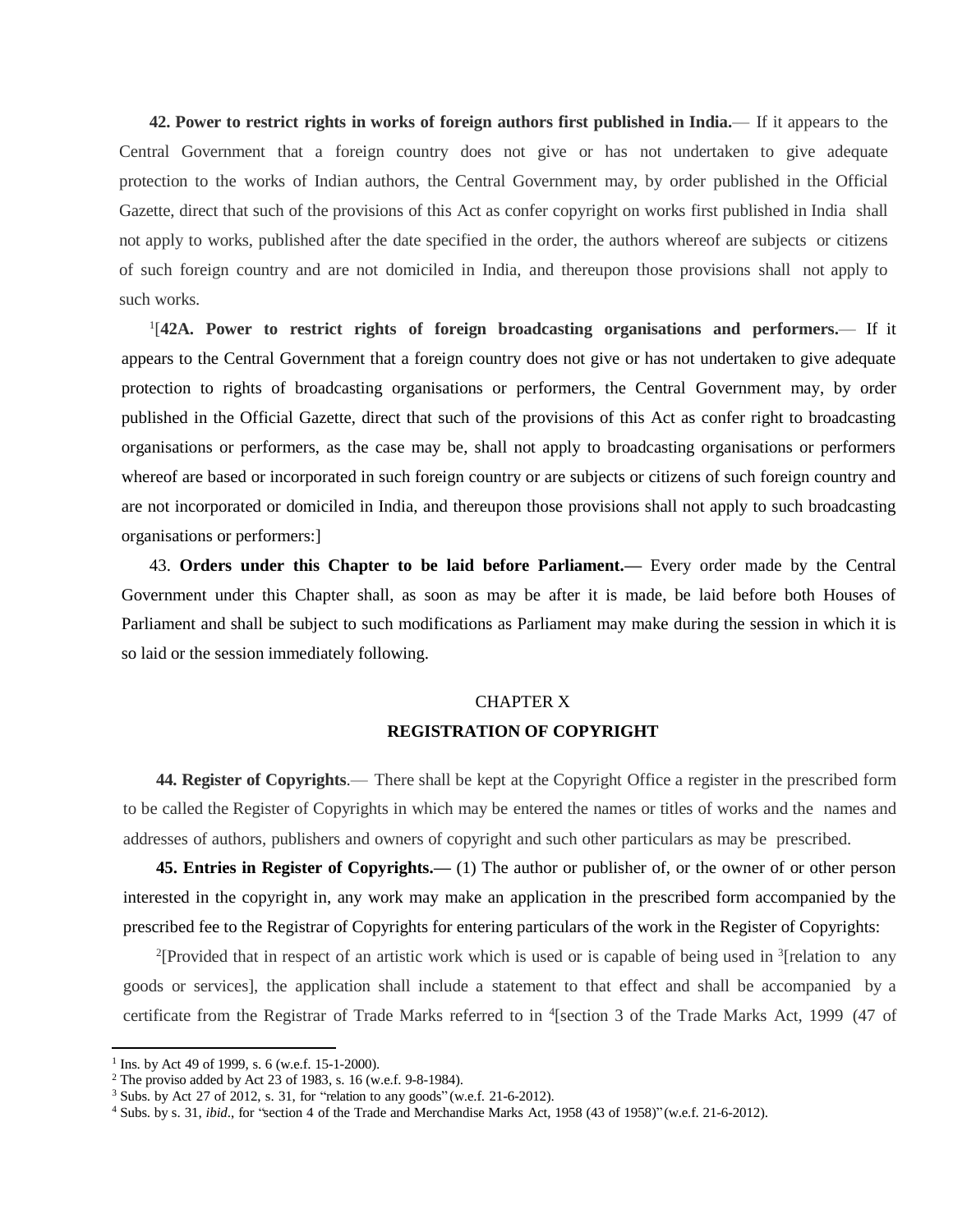1999)], to the effect that no trade mark identical with or deceptively similar to such artistic work has been registered under that Act in the name of, or that no application has been made under that Act for such registration by, any person other than the applicant.]

(*2*) On receipt of an application in respect of any work under sub-section (*1*), the Registrar of Copyrights may, after holding such inquiry as he may deem fit, enter the particulars of the work in the Register of Copyrights.

**46. Indexes.**— There shall be also kept at the Copyright Office such indexes of the Register of Copyrights as may be prescribed.

**47. Form and inspection of register.**— The Register of Copyrights and indexes thereof kept under this Act shall at all reasonable times be open to inspection, and any person shall be entitled to take copies of, or make extracts from, such register or indexes on payment of such fee and subject to such conditions as may be prescribed.

**48. Register of Copyrights to be** *prima facie* **evidence of particulars entered therein.**— The Register of Copyrights shall be *prima facie* evidence of the particulars entered therein and documents purporting to be copies of any entries therein, or extracts therefrom, certified by the Registrar of Copyrights and sealed with the seal of the Copyright Office shall be admissible in evidence in all courts without further proof or production of the original.

**49. Correction of entries in the Register of Copyrights**.**—** The Registrar of Copyrights may, in the prescribed cases and subject to the prescribed conditions, amend or alter the Register of Copyrights by—

- (a) correcting any error in any name, address or particulars; or
- (b) correcting any other error which may have arisen therein by accidental slip or omission.

**50. Rectification of Register by <sup>1</sup> [Appellate Board].**— The [Appellate Board], on application of the Registrar of Copyrights or of any person aggrieved, shall order the rectification of the Register of Copyrights by—

- (a) the making of any entry wrongly omitted to be made in the register, or
- (b) the expunging of any entry wrongly made in, or remaining on, the register, or
- (c) the correction of any error or defect in the register.

**2 [50A. Entries in the Register of Copyrights, etc., to be published.**— Every entry made in the Register of Copyrights or the particulars of any work entered under section 45, the correction of every entry made in such register under section 49, and every rectification ordered under section 50, shall be published by the Registrar of Copyrights in the Official Gazette or in such other manner as he may deem fit.]

<sup>&</sup>lt;sup>1</sup> Subs. by Act 7 of 2017, s. 160 (a), for "Copyright Board" (w.e.f. 26-5-2017).

<sup>2</sup> Ins. by Act 23 of 1983, s. 17 (w.e.f. 9-8-1984).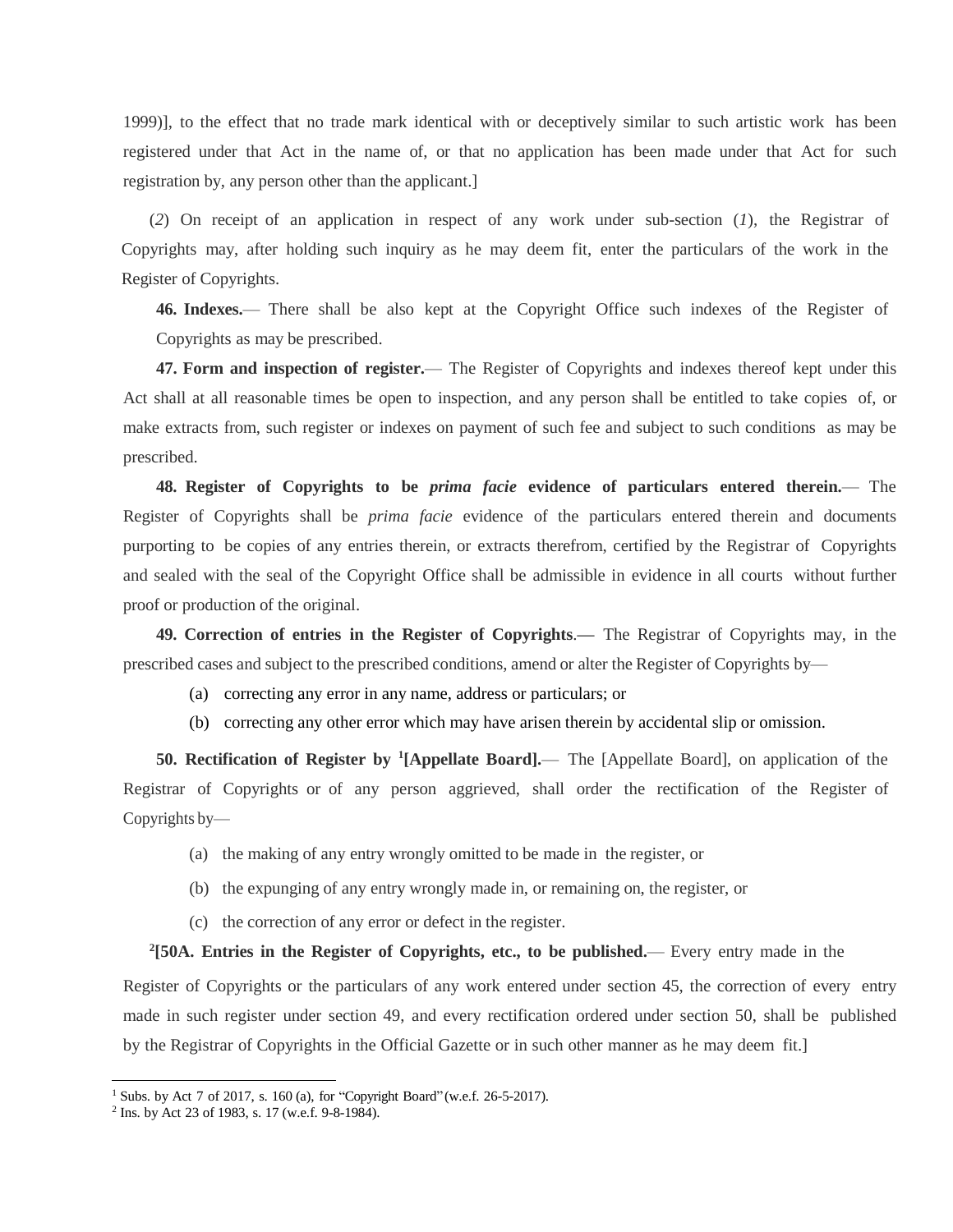## CHAPTER XI

## **INFRINGEMENT OF COPYRIGHT**

**51. When copyright infringed.**— Copyright in a work shall be deemed to be infringed—

(a) when any person, without a licence granted by the owner of the copyright or the Registrar of Copyrights under this Act or in contravention of the conditions of a licence so granted or of any condition imposed by a competent authority under this Act—

- (i) does anything, the exclusive right to do which is by this Act conferred upon the owner of the copyright, or
- $\Gamma$ <sup>1</sup>[(*ii*) permits for profit any place to be used for the communication of the work to the public where such communication constitutes an infringement of the copyright in the work, unless he was not aware and had no reasonable ground for believing that such communication to the public would be an infringement of copyright; or]
- (b) when any person—
	- (i) makes for sale or hire, or sells or lets for hire, or by way of trade displays or offers for sale or hire, or
	- (ii) distributes either for the purpose of trade or to such an extent as to affect prejudicially the owner of the copyright, or
	- (iii) by way of trade exhibits in public, or
	- (iv) imports  $2***$  into India,

any infringing copies of the work:

3 [Provided that nothing in sub-clause (*iv*) shall apply to the import of one copy of any work for the private and domestic use of the importer.]

*Explanation.*— For the purposes of this section, the reproduction of a literary, dramatic, musical or artistic work in the form of a cinematograph film shall be deemed to be an "infringing copy".

**52. Certain acts not to be infringement of copyright.**— (*1*) The following acts shall not constitute an infringement of copyright, namely,—

 $^{4}$ [(*a*) a fair dealing with any work, not being a computer programme, for the purposes of—

(i) private or personal use, including research;

<sup>1</sup> Subs. by Act 38 of 1994, s. 16, for sub-clause (*ii*) (w.e.f. 10-5-1995).

<sup>2</sup> The brackets and words "(except for the private and domestic use of the importer)" omitted by Act 65 of 1984, s. 3 (w.e.f. 8-10-1985).

<sup>3</sup> Subs. by Act 38 of 1994, s. 16, for the proviso (w.e.f. 10-5-1995).

<sup>4</sup> Subs. by Act 27 of 2012, s. 32(i), for clause (*a*) (w.e.f. 21-6-2012).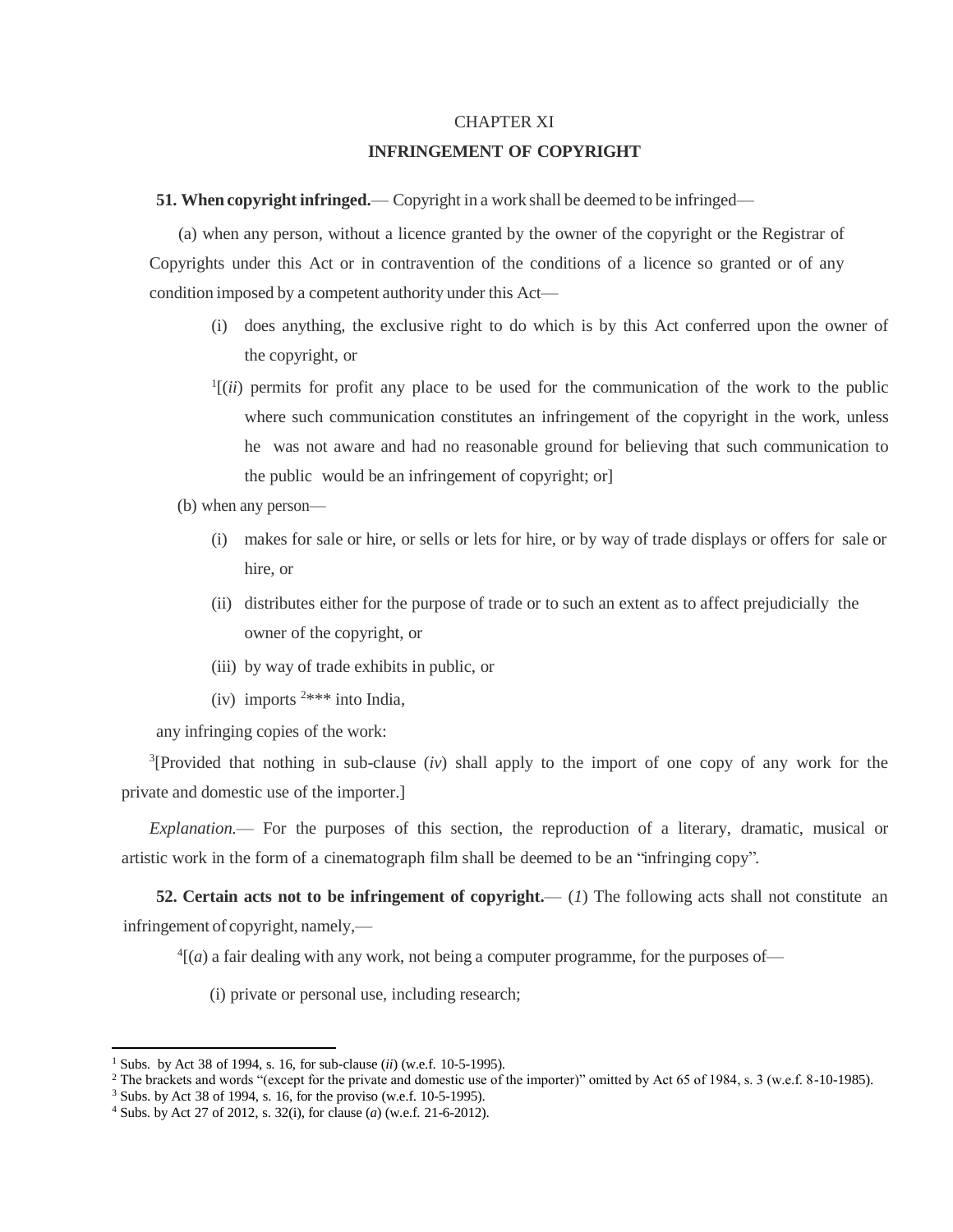(ii) criticism or review, whether of that work or of any other work;

(iii) the reporting of current events and current affairs, including the reporting of a lecture delivered in public.

*Explanation*.— The storing of any work in any electronic medium for the purposes mentioned in this clause, including the incidental storage of any computer programme which is not itself an infringing copy for the said purposes, shall not constitute infringement of copyright.]

<sup>1</sup>[(*aa*) the making of copies or adaptation of a computer programme by the lawful possessor of a copy of such computer programme, fromsuch copy—

(i) in order to utilise the computer programme for the purpose for which it was supplied; or

(ii) to make back-up copies purely as a temporary protection against loss, destruction or damage in order only to utilise the computer programme for the purpose for which it was supplied;]

 $2[(ab)$  the doing of any act necessary to obtain information essential for operating inter-operability of an independently created computer programme with other programmes by a lawful possessor of a computer programme provided that such information is not otherwise readily available;

(*ac*) the observation, study or test of functioning of the computer programme in order to determine the ideas and principles which underline any elements of the programme while performing such acts necessary for the functions for which the computer programme was supplied;

(*ad*) the making of copies or adaptation of the computer programme from a personally legally obtained copy for non-commercial personal use;]

 $3(1b)$  the transient or incidental storage of a work or performance purely in the technical process of electronic transmission or communication to the public;

(c)transient or incidental storage of a work or performance for the purpose of providing electronic links, access or integration, where such links, access or integration has not been expressly prohibited by the right holder, unless the person responsible is aware or has reasonable grounds for believing that such storage is of an infringing copy:

Provided that if the person responsible for the storage of the copy has received a written complaint from the owner of copyright in the work, complaining that such transient or incidental storage is an infringement, such person responsible for the storage shall refrain from facilitating such access for a

<sup>&</sup>lt;sup>1</sup> Ins. by Act 38 of 1994, s. 17 (w.e.f. 10-5-1995).

<sup>2</sup> Ins. by Act 49 of 1999, s. 7 (w.e.f. 15-1-2000).

<sup>3</sup> Subs. by Act 27 of 2012, s. 32(ii), for clauses (*b*), (*c*), (*d*), (*e*), (*f*), (*g*), (*h*), (*i*) and (*j*) (w.e.f. 21-6-2012).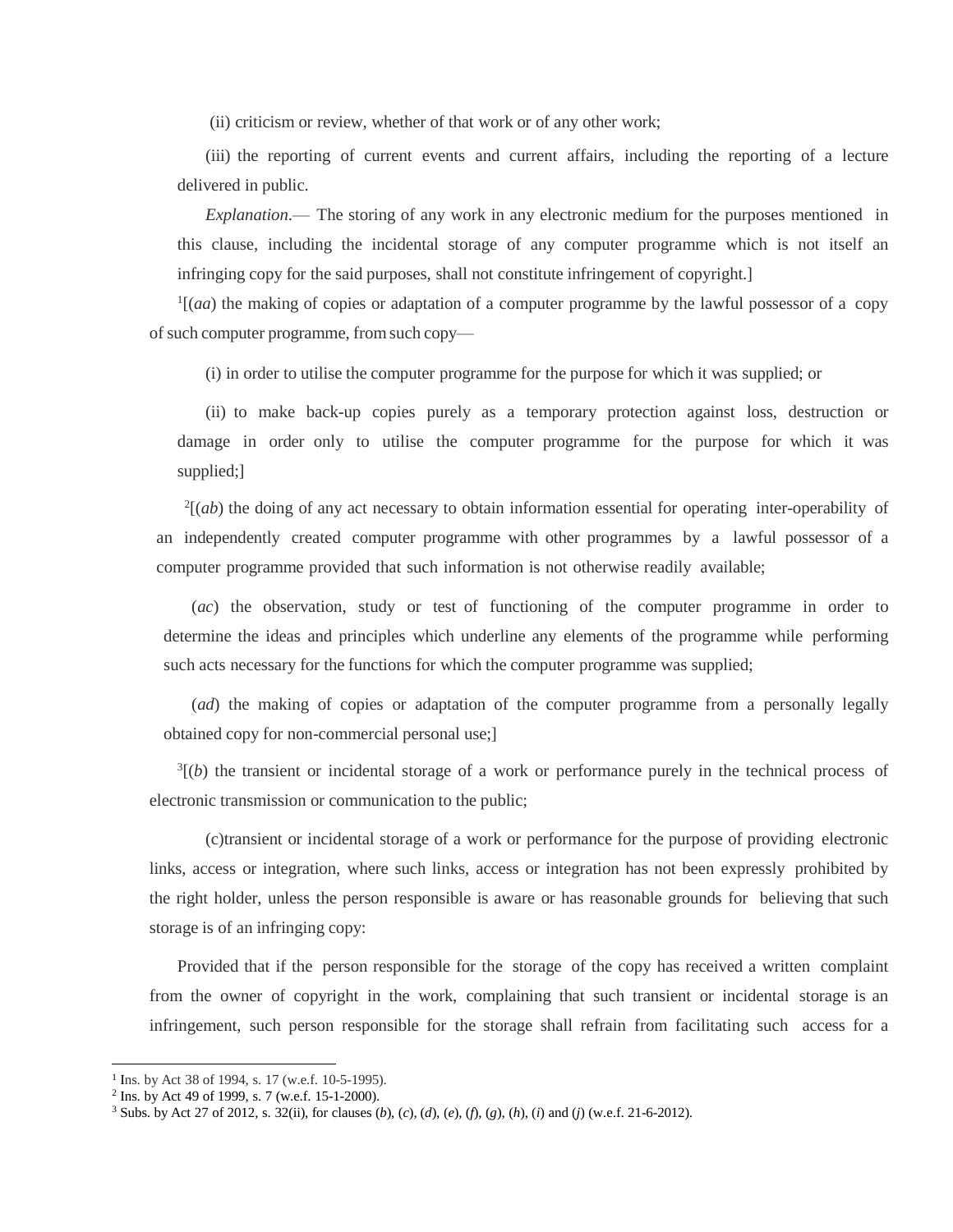period of twenty-one days or till he receives an order from the competent court refraining from facilitation access and in case no such order is received before the expiry of such period of twenty-one days, he may continue to provide the facility of such access;

(d) the reproduction of any work for the purpose of a judicial proceeding or for the purpose of a report of a judicial proceeding;

(e) the reproduction or publication of any work prepared by the Secretariat of a Legislature or, where the legislature consists of two Houses, by the Secretariat of either House of the Legislature, exclusively for the use of the members of that Legislature;

(f) the reproduction of any work in a certified copy made or supplied in accordance with any law for the time being in force;

(g) the reading or recitation in public of reasonable extracts from a published literacy or dramatic work;

(h) the publication in a collection, mainly composed of non-copyright matter, *bona fide* intended for instructional use, and so described in the title and in any advertisement issued by or on behalf of the publisher, of short passages from published literary or dramatic works, not themselves published for such use in which copyright subsists:

Provided that not more than two such passages from works by the same author are published by the same publisher during any period of five years.

*Explanation.*— In the case of a work of joint authorship, references in this clause to passages from works shall include references to passages from works by any one or more of the authors of those passages or by any one or more of those authors in collaboration with any other person;

(i) the reproduction of any work—

(i) by a teacher or a pupil in the course of instruction; or

(ii) as part of the question to be answered in an examination; or

(iii) in answers to such questions;

(j) the performance, in the course of the activities of an educational institution, of a literary, dramatic or musical work by the staff and students of the institution, or of a cinematograph film or a sound recording if the audience is limited to such staff and students, the parents and guadians of the students and persons connected with the activities of the institution or the communication to such an audience of a cinematograph film or sound recording;

(k) the causing of a recording to be heard in public by utilising it,—

(i) in an enclosed room or hall meant for the common use of residents in any residential premises (not being a hotel or similar commercial establishment) as part of the amenities provided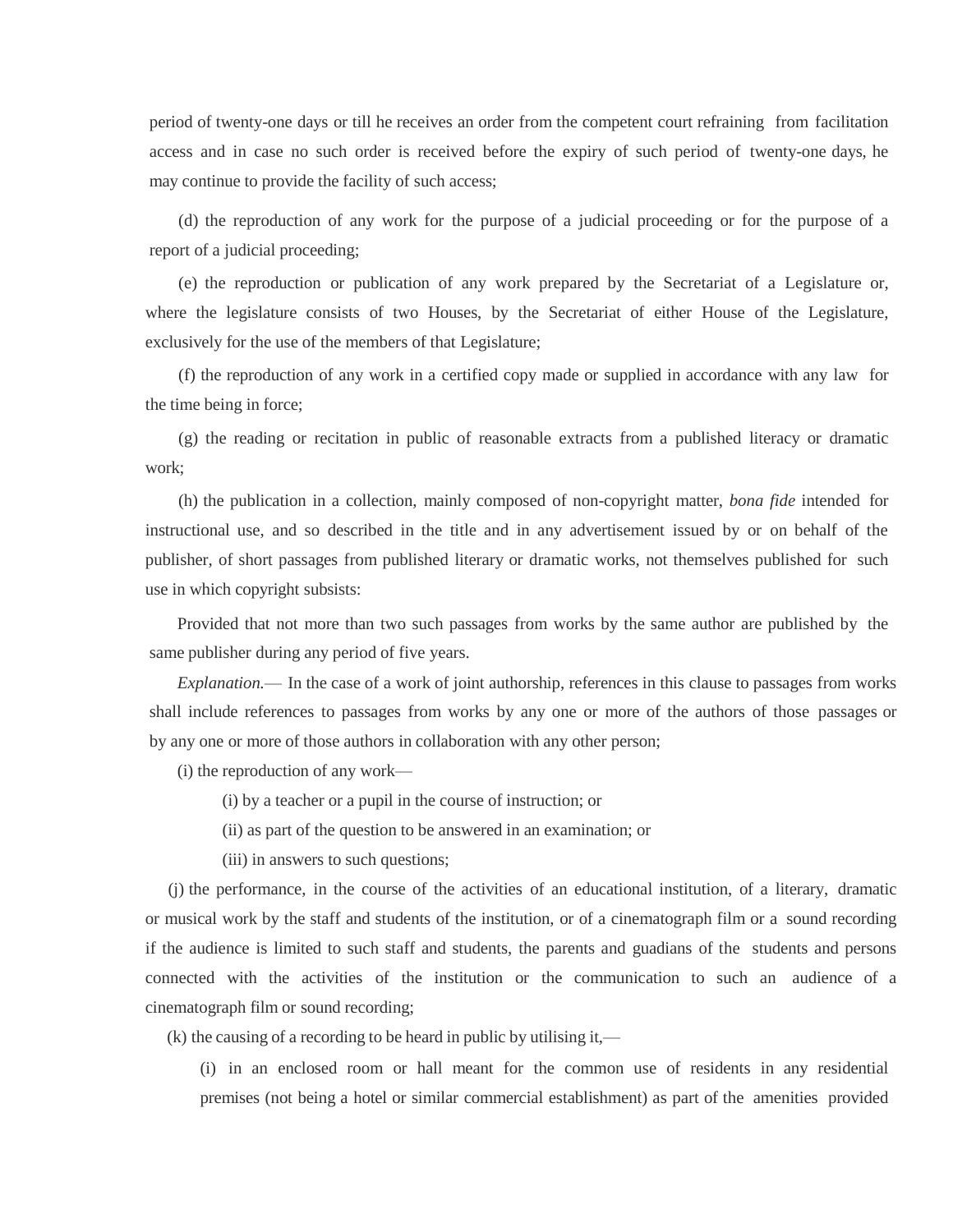exclusively or mainly for residents therein; or

(ii) as part of the activities of a club or similar organisation which is not established or conducted for profit;]

(l) the performance of a literary, dramatic or musical work by an amateur club or society, if the performance is given to a non-paying audience, or for the benefit of a religious institution;

(m) the reproduction in a newspaper, magazine or other periodical of an article on current economic, political, social or religious topics, unless the author of such article has expressly reserved to himself the right of such reproduction;

 $<sup>1</sup>[(n)$  the storing of a work in any medium by electronic means by a non-commercial public</sup> library, for preservation if the library already possesses a non-digital copy of the work;]

(o) the making of not more than three copies of a book (including a pamphlet, sheet of music, map, chart or plan) by or under the direction of the person in charge of a 2 [non-commercial public library] for the use of the library if such book is not available for sale in India;

(p) the reproduction, for the purpose of research or private study or with a view to publication, of an unpublished literary, dramatic or musical work kept in a library, museum or other institution to which the public has access:

Provided that where the identity of the author of any such work or, in the case of a work of joint authorship, of any of the authors is known to the library, museum or other institution, as the case may be, the provisions of this clause shall apply only if such reproduction is made at a time more than  $\frac{3}{5}$ [sixty years] from the date of the death of the author or, in the case of a work of joint authorship, from the death of the author whose identity is known or, if the identity of more authors than one is known from the death of such of those authors who dies last;

(q) the reproduction or publication of—

- (i) any matter which has been published in any Official Gazette except an Act of a Legislature;
- (ii) any Act of a Legislature subject to the condition that such Act is reproduced or published together with any commentary thereon or any other original matter;
- (iii) the report of any committee, commission, council, board or other like body appointed by the Government if such report has been laid on the Table of the Legislature, unless the reproduction or publication of such report is prohibited by the Government;

<sup>1</sup> Subs. by Act 27 of 2012, s. 32(iii), for clause (*n*) (w.e.f. 21-6-2012).

<sup>2</sup> Subs. by Act 27 of 2012, s. 32(iv), for "public library" (w.e.f. 21-6-2012).

<sup>3</sup> Subs. by Act 49 of 1999, s. 7, for "fifty years" (w.e.f. 15-1-2000).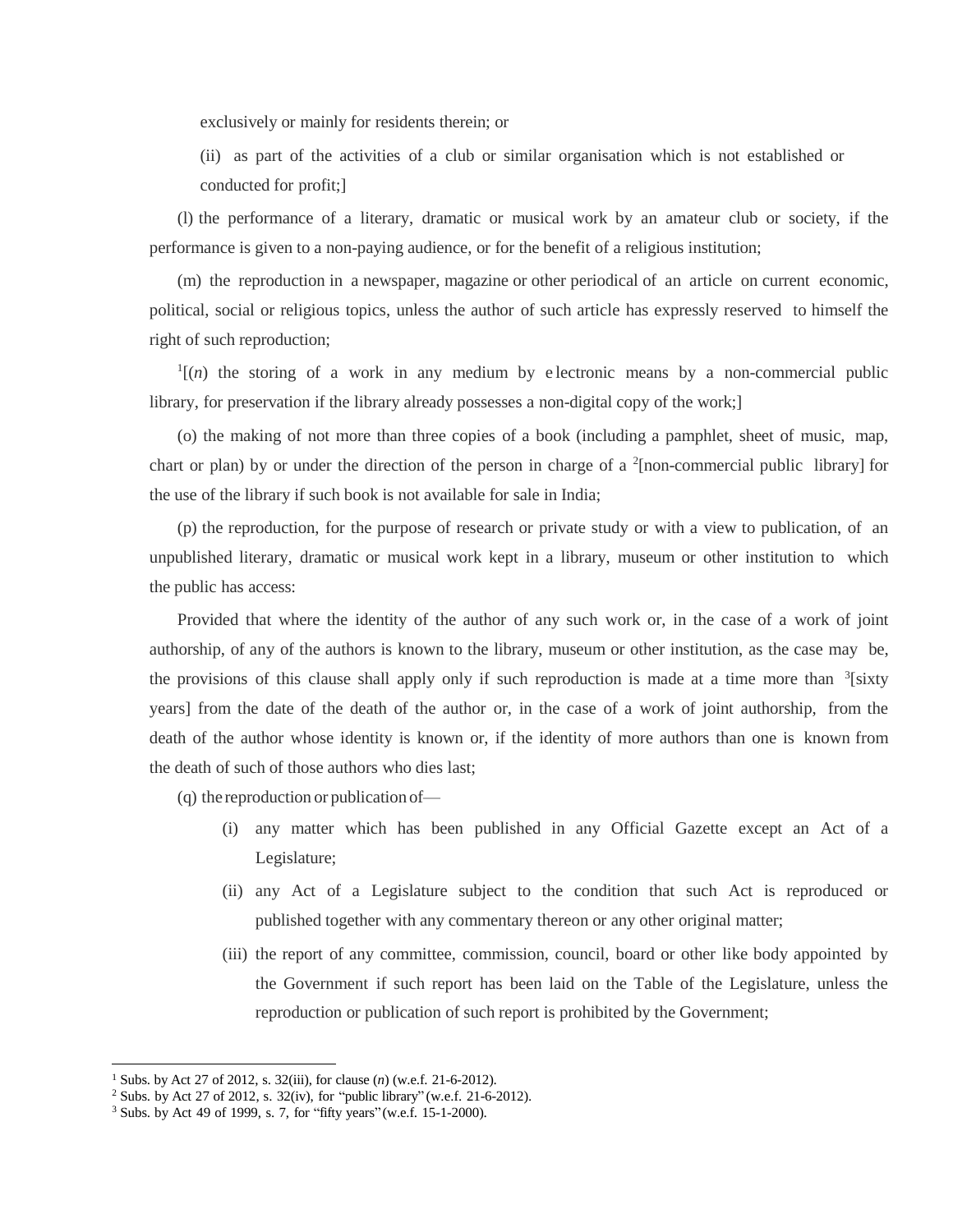(iv) any judgment or order of a court, tribunal or other judicial authority, unless the reproduction or publication of such judgment or order is prohibited by the court, the tribunal or other judicial authority, as the case may be;

(r) the production or publication of a translation in any Indian language of an Act of a Legislature and of any rules or orders made thereunder—

- (v) if no translation of such Act or rules or orders in that language has been previously been produced or published by the Government; or
- (vi) where a translation of such Act or rules or orders in that language has been produced or published by the Government, if the translation is not available for sale to the public:

Provided that such translation contains a statement at a prominent place to the effect that the translation has not been authorised or accepted as authentic by the Government;

 $\frac{1}{s}$  (*s*) the making or publishing of a painting, drawing, engraving or photograph of a work of architecture or the display of a work of architecture;]

(t) the making or publishing of a painting, drawing, engraving or photograph of a sculpture, or other artistic work falling under sub-clause (*iii*) of clause (*c*) of section 2, if such work is permanently situate in a public place or any premises to which the public has access;

(u) the inclusion in a cinematograph filmof—

- (i) any artistic work permanently situate in a public place or any premises to which the public has access; or
- (ii) any other artistic work, if such inclusion is only by way of background or is otherwise incidental to the principal matters represented in the film;

(v) the use by the author of an artistic work, where the author of such work is not the owner of the copyright therein, of any mould, cast, sketch, plan, model or study made by him for the purpose of the work:

Provided that he does not thereby repeat or imitate the main design of the work;

 $2\mu(w)$  the making of a three-dimensional object from a two-dimensional artistic work, such as a technical drawing, for the purposes of industrial application of any purely functional part of a useful device;]

(x) the reconstruction of a building or structure in accordance with the architectural drawings or plans by reference to which the building or structure was originally constructed:

Provided that the original construction was made with the consent or licence of the owner of the

<sup>1</sup> Subs. by Act 38 of 1994, s. 17, for clause (*s*) (w.e.f. 9-8-1995).

<sup>2</sup> Subs. by Act 27 of 2012, s. 32, for clause (*w*) (w.e.f. 21-6-2012).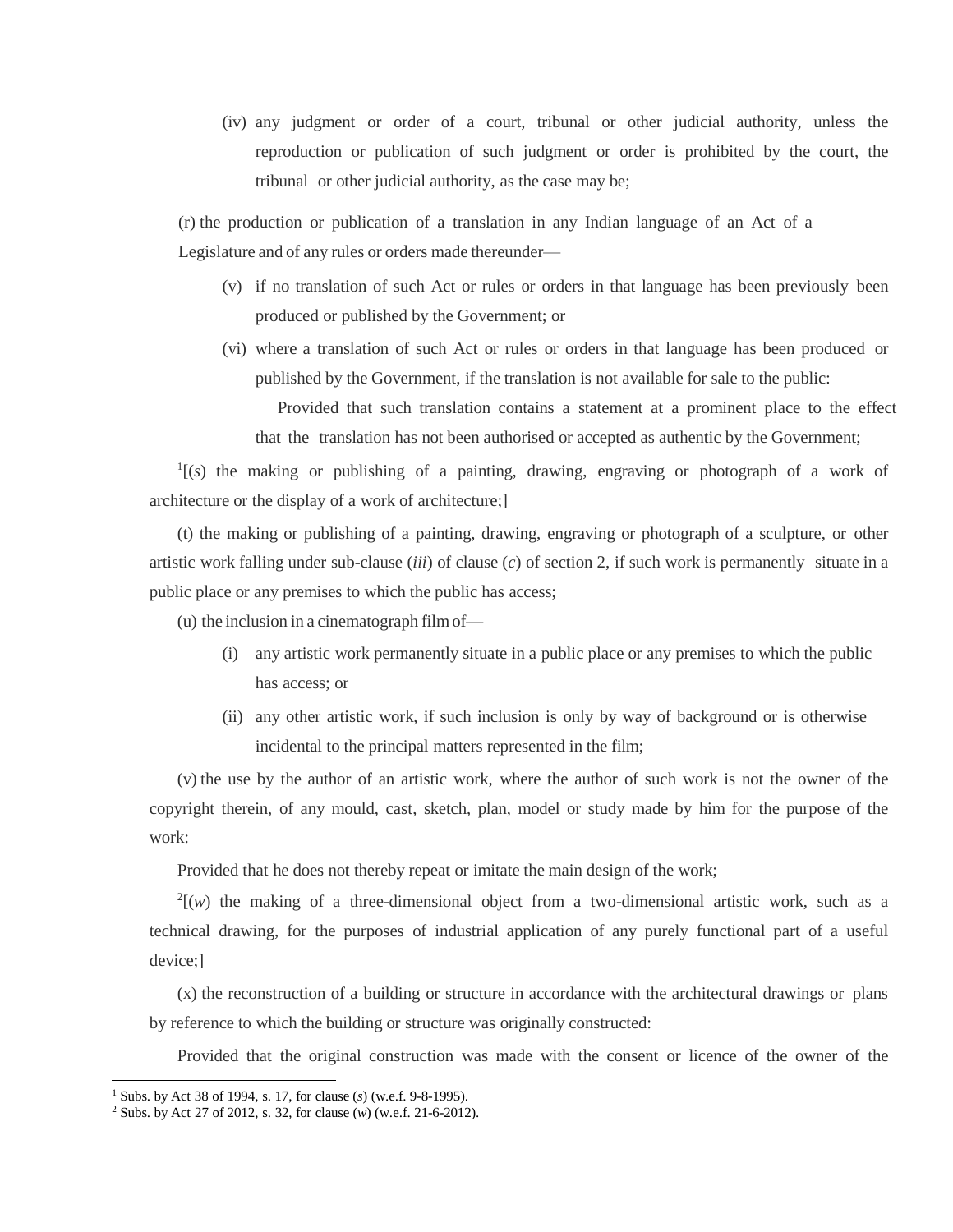copyright in such drawings and plans;

(y) in relation to a literary, <sup>1</sup>[dramatic, artistic or] musical work recorded or reproduced in any cinematograph film, the exhibition of such film after the expiration of the term of copyright therein:

Provided that the provisions of sub-clause (*ii*) of clause (*a*), sub-clause (*i*) of clause (*b*) and clauses  $(d)$ ,  $(f)$ ,  $(g)$ ,  $(m)$  and  $(p)$  shall not apply as respects any act unless that act is accompanied by an acknowledgment—

(i) identifying the work by its title or other description; and

(ii) unless the work is anonymous or the author of the work has previously agreed or required that no acknowledgment of his name should be made, also identifying the author;

 $2[(z)]$  the making of an ephemeral recording, by a broadcasting organisation using its own facilities for its own broadcast by a broadcasting organisation of a work which it has the right to broadcast; and the retention of such recording for archival purposes on the ground of its exceptional documentary character;

(*za*) the performance of a literary, dramatic or musical work or the communication to the public of such work or of a sound recording in the course of any *bona fide* religious ceremony or an official ceremony held by the Central Government or the State Government or any local authority.

*Explanation*.— For the purpose of this clause, religious ceremony including a marriage procession and other social festivities associated with a marriage;]

 $3\cdot\frac{3}{2}(zb)$  the adaptation, reproduction, issue of copies or communication to the public of any work in any accessibleformat,by—

- (i) any person to facilitate persons with disability to access to works including sharing with any person with disability of such accessible format for private or personal use, educational purpose or research; or
- (ii) any organisation working for the benefit of the persons with disabilities in case the normal format prevents the enjoyment of such works by such persons:

Provided that the copies of the works in such accessible format are made available to the persons with disabilities on a non-profit basis but to recover only the cost of production:

Provided further that the organisation shall ensure that the copies of works in such accessible format are used only by persons with disabilities and takes reasonable steps to prevent its entry into ordinary channels of business.

<sup>&</sup>lt;sup>1</sup> Subs. by Act 27 of 2012, s. 32, for "dramatic or" (w.e.f. 21-6-2012).

<sup>2</sup> Ins. by Act 38 of 1994, s. 17 (w.e.f. 9-8-1995).

<sup>3</sup> Ins. by Act 27 of 2012, s. 32 (w.e.f. 21-6-2012).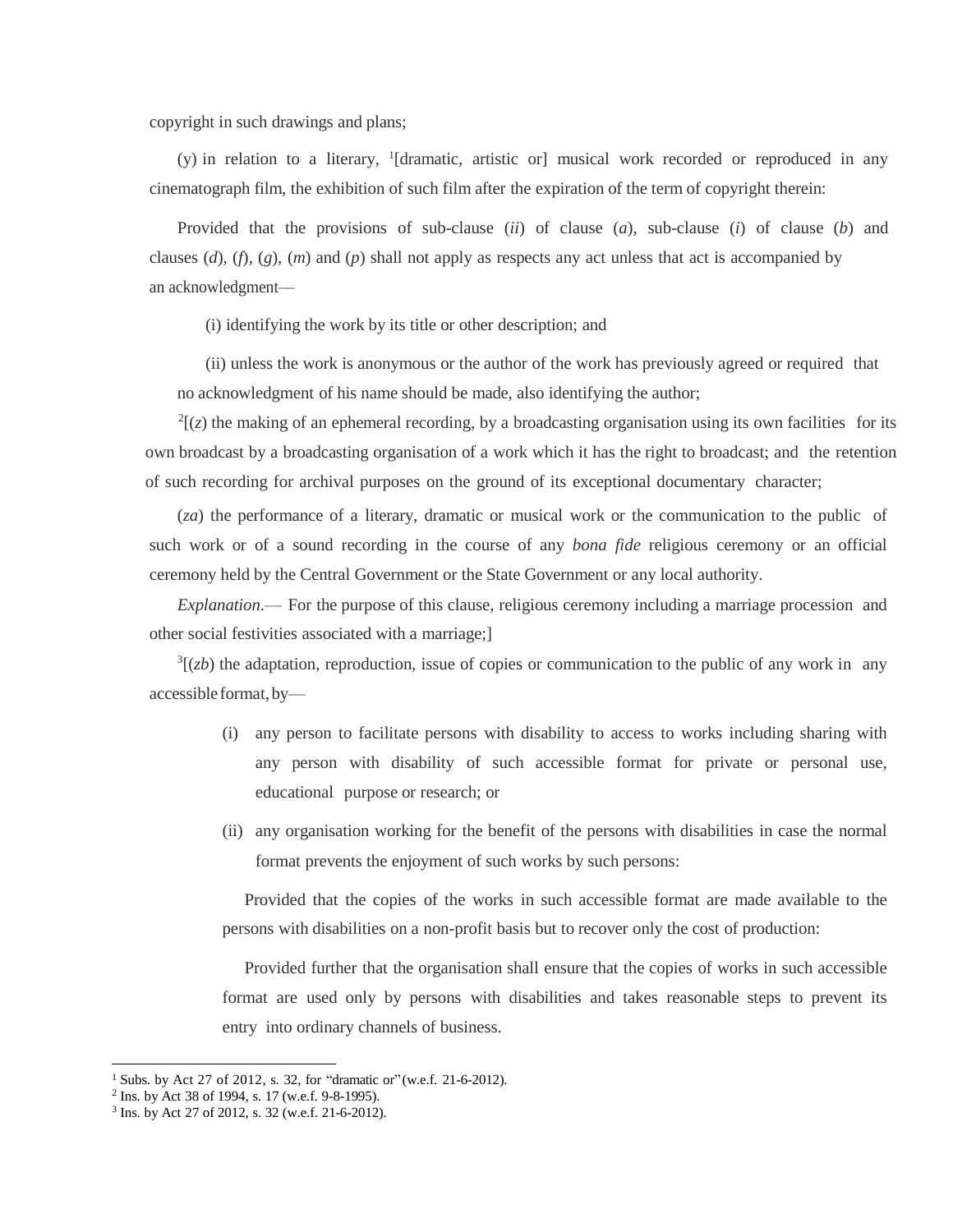*Explanation*.— For the purposes of this sub-clause, "any organisation" includes an organisation registered under section 12A of the Income-tax Act, 1961 (43 of 1961) and working for the benefit of persons with disability or recognised under Chapter X of the Persons with Disabilities (Equal Opportunities, Protection of Rights and full Participation) Act, 1995 (1 of 1996) or receiving grants from the Government for facilitating access to persons with disabilities or an educational institution or library or archives recognised by the Government;

 $\Gamma$ <sup>1</sup>[(*zc*) the importation of copies of any literary or artistic work, such as labels, company logos or promotional or explanatory material, that is purely incidental to other goods or products being imported lawfully.]

(2) The provisions of sub-section (*1*) shall apply to the doing of any act in relation to the translation of a literary, dramatic or musical work or the adaptation of a literary, dramatic, musical or artistic work as they apply in relation to the work itself.

**2 [52A. Particulars to be included in <sup>3</sup> [sound recording] and video films.**— (*1*) No person shall publish a <sup>3</sup>[sound recording] in respect of any work unless the following particulars are displayed on the <sup>3</sup>[sound recording] and on any container thereof, namely:—

(a) the name and address of the person who has made the sound recording;

(b) the name and address of the owner of the copyright in such work; and

(c) the year of its first publication.

(2) No person shall publish a video film in respect of any work unless the following particulars are displayed in the video film, when exhibited, and on the video cassette or other container thereof, namely:—

(a) if such work is a cinematograph film required to be certified for exhibition under the provisions of the Cinematograph Act, 1952 (37 of 1952), a copy of the certificate granted by the Board of Film Certification under section 5A of that Act in respect of such work;

(b) the name and address of the person who has made the video film and a declaration by him that he has obtained the necessary licence or consent from the owner of the copyright in such work for making such video film; and

(c) the name and address of the owner for the copyright in such work.]

**52B.** [*Accounts and audit***.**] *Omitted by the Copyright Act,* 2012 (27 *of* 2012), *s.* 33 (*w.e.f.* 21-6-2012).

<sup>&</sup>lt;sup>1</sup> Ins. by Act 27 of 2012, s. 32 (w.e.f. 21-6-2012).

<sup>2</sup> Ins. by Act 65 of 1984, s. 4 (w.e.f. 8-10-1984).

<sup>3</sup> Subs. by Act 38 of 1994, s. 2, for "record" (w.e.f. 10-5-1995).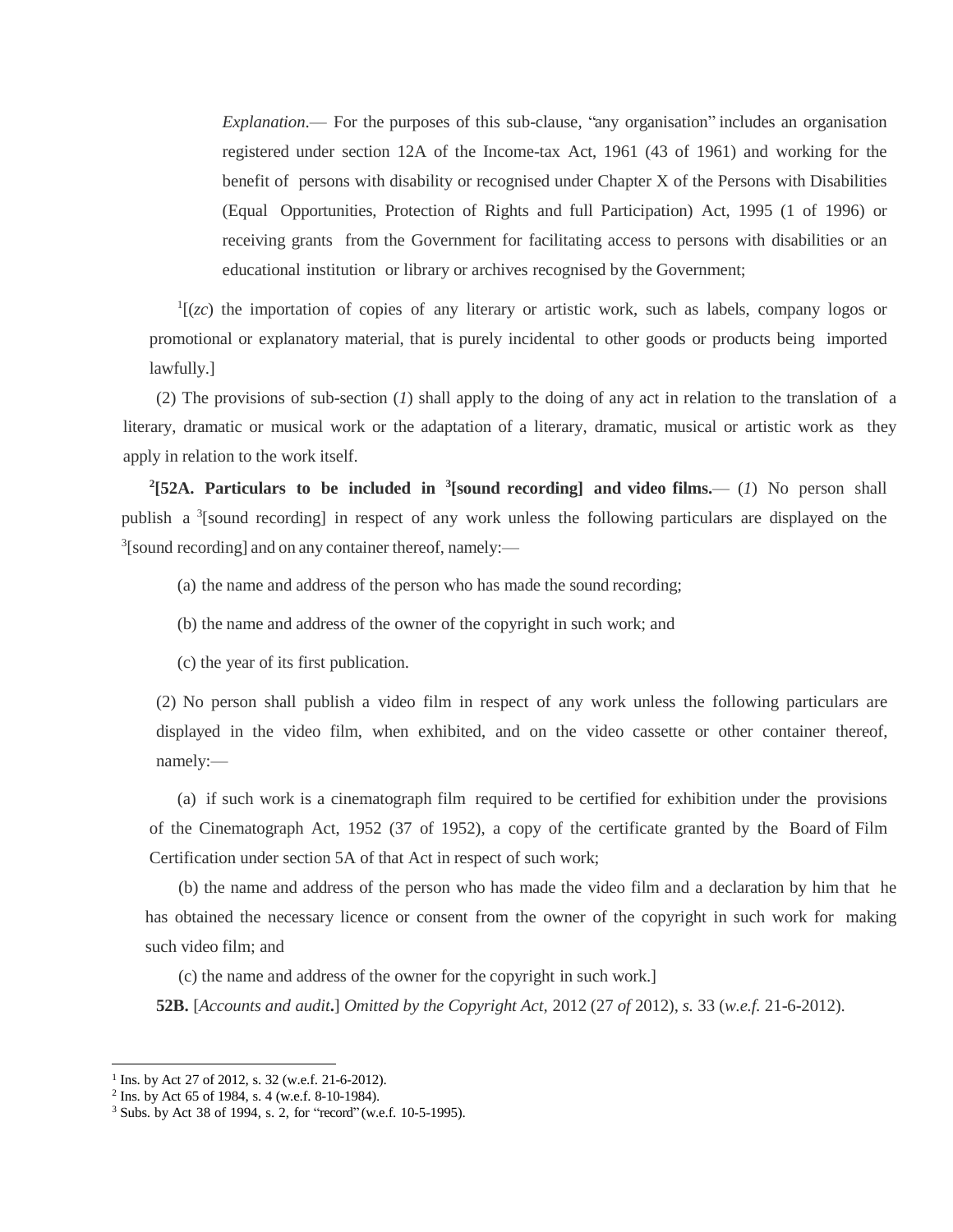<sup>1</sup>(53. **Importation of infringing copies.**— (*1*) The owner of any right conferred by this Act in respect of any work or any performance embodied in such work, or his duly authorised agent, may give notice in writing to the Commissioner of Customs, or to any other officer authorised in this behalf by the Central Board of Excise and Customs,—

(a) that he is the owner of the said right, with proof thereof; and

(b) that he requests the Commissioner for a period specified in the notice, which shall not exceed one year, to treat infringing copies of the work as prohibited goods, and that infringing copies of the work are expected to arrive in India at a time and a place specified in the notice.

(2) The Commissioner, after scrutiny of the evidence furnished by the owner of the right and on being satisfied may, subject to the provisions of sub-section (*3*), treat infringing copies of the work as prohibited goods that have been imported into India, excluding goods in transit:

Provided that the owner of the work deposits such amount as the Commissioner may require as security having regard to the likely expenses on demurrage, cost of storage and compensation to the importer in case it is found that the works are not infringing copies.

(3) When any goods treated as prohibited under sub-section (*2*) have been detained, the Customs Officer detaining them shall inform the importer as well as the person who gave notice under sub-section (*1*) of the detention of such goods within forty-eight hours of their detention.

(4) The Customs Officer shall release the goods, and they shall no longer be treated as prohibited goods, if the person who gave notice under sub-section (*1*) does not produce any order from a court having jurisdiction as to the temporary or permanent disposal of such goods within fourteen days from the date of their detention.]

**2 [53A. Resale share right in original copies.**— (*1*) In the case of resale for a price exceeding ten thousand rupees, of the original copy of a painting, sculpture or drawing, or of the original manuscript of a literary or dramatic work or musical work, the author of such work if he was the first owner of rights under section 17 or his legal heirs shall, notwithstanding any assignment of copyright in such work, have a right to share in the resale price of such original copy or manuscript in accordance with the provisions of this section:

Provided that such right shall cease to exist on the expiration of the term of copyright in the work.

(2) The share referred to in sub-section (*1*) shall be such as the  ${}^{3}$ [Appellate Board] may fix and the decision of the <sup>2</sup> [Appellate Board] in this behalf shall be final:

<sup>1</sup> Subs. by Act 27 of 2012, s. 34, for section 53 (w.e.f. 21-6-2012).

<sup>2</sup> Ins. by Act 38 of 1994, s. 19 (w.e.f. 10-5-1995).

<sup>3</sup> Subs. by Act 7 of 2017, s.160, for "Copyright Board" (w.e.f. 26-5-2017).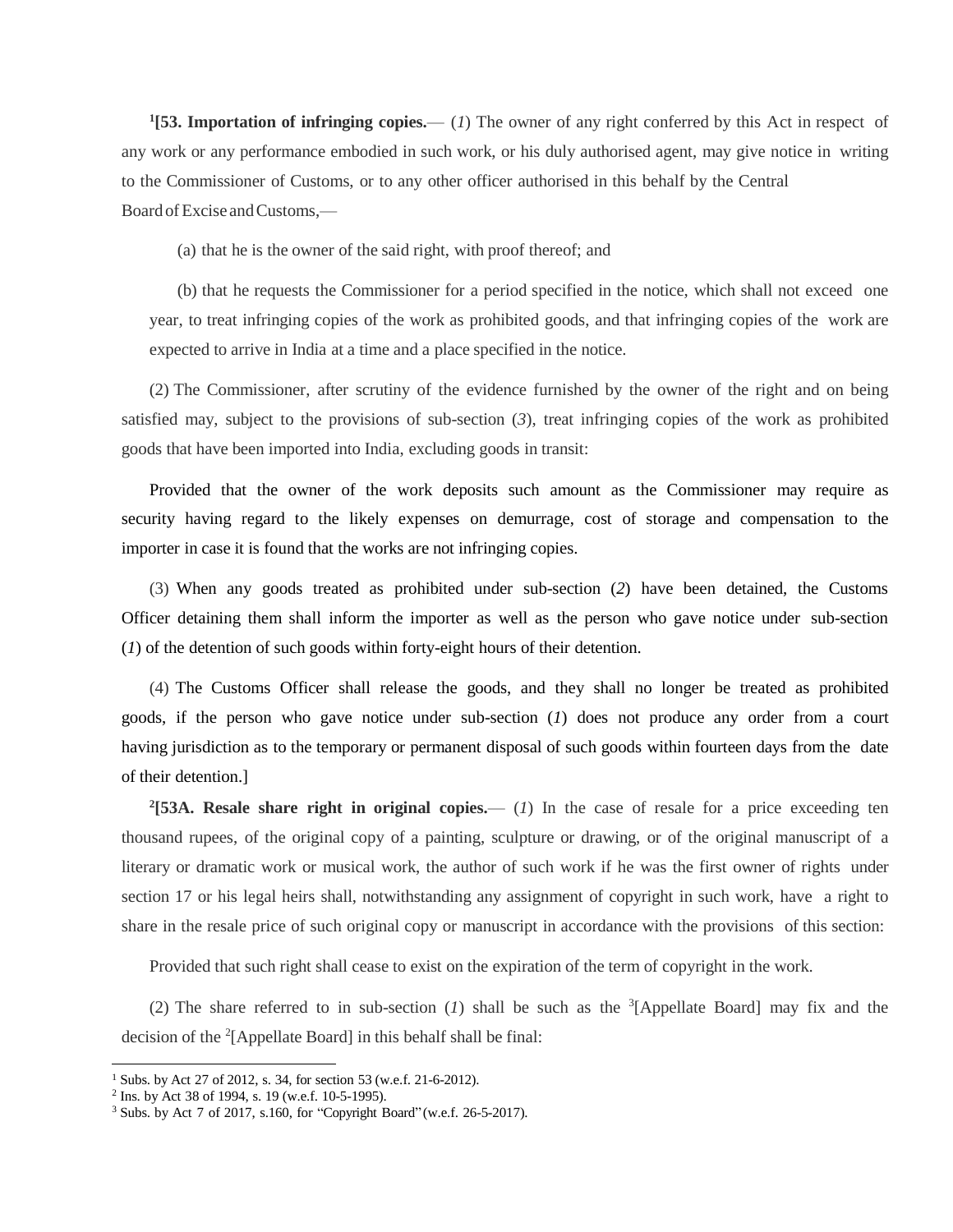Provided that the <sup>2</sup>[Appellate Board] may fix different shares for different classes of work:

Provided further that in no case shall the share exceed ten percent of the resale price.

(3)If any dispute arises regarding the right conferred by this section, it shall be referred to the <sup>1</sup>[Appellate Board] whose decision shall be final.]

## CHAPTER XII CIVIL

## **REMEDIES**

**54. Definition.**— For the purposes of this Chapter, unless the context otherwise requires, the expression "owner of copyright"shall include—

- (a) an exclusive licensee;
- (b) in the case of an anonymous or pseudonymous literary, dramatic, musical or artistic work, the publisher of the work, until the identity of the author or, in the case of an anonymous work of joint authorship, or a work of joint authorship published under names all of which are pseudonyms, the identity of any of the authors, is disclosed publicly by the author and the publisher or is otherwise established to the satisfaction of the <sup>1</sup>[Appellate Board] by that author or his legal representatives.

**55. Civil remedies for infringement of copyright.**— (*1*) Where copyright in any work has been infringed, the owner of the copyright shall, except as otherwise provided by this Act, be entitled to all such remedies by way of injunction, damages, accounts and otherwise as are or may be conferred by law for the infringement of a right:

Provided that if the defendant proves that at the date of the infringement he was not aware and had no reasonable ground for believing that copyright subsisted in the work, the plaintiff shall not be entitled to any remedy other than an injunction in respect of the infringement and a decree for the whole or part of the profits made by the defendant by the sale of the infringing copies as the court may in the circumstances deem reasonable.

(2) Where, in the case of a literary, dramatic, musical or artistic work,  $^{2}$ [or, subject to the provisions of sub-section (*3*) of section 13, a cinematograph film or sound recording, a name purporting to be that of the author, or the publisher, as the case may be, of that work, appears] on copies of the work as published, or, in the case of an artistic work, appeared on the work when it was made, the person whose name so appears or appeared shall, in any proceeding in respect of infringement of copyright in such work, be presumed, unless the contrary is proved, to be the author or the publisher of the work, as the case may be.

(3) The costs of all parties in any proceedings in respect of the infringement of copyright shall be in the

<sup>&</sup>lt;sup>1</sup> Subs. by Act 7 of 2017, s.160(a), for "Copyright Board" (w.e.f. 26-5-2017).

<sup>&</sup>lt;sup>2</sup> Subs. by Act 27 of 2012, s. 35, for "a name purporting to be, that of the author or the publisher, as the case may be, appear" (w.e.f. 21-6-2012).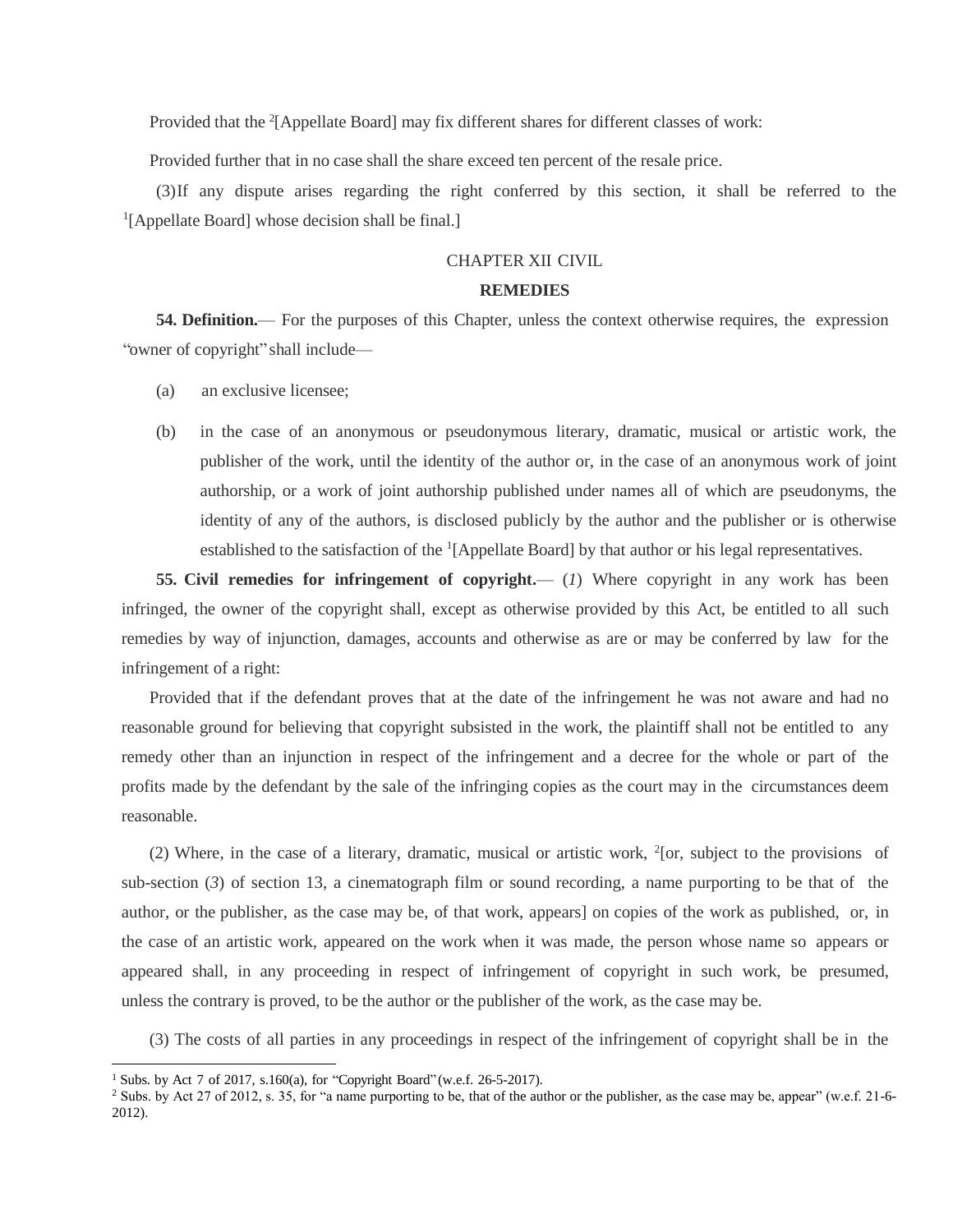discretion of the court.

**56. Protection of separate rights.**— Subject to the provisions of this Act, where the several rights comprising the copyright in any work are owned by different persons, the owner of any such right shall, to the extent of that right, be entitled to the remedies provided by this Act and may individually enforce such right by means of any suit, action or other proceeding without making the owner of any other right a party to such suit, action or proceeding.

**57. Author's special rights.**—  $\frac{1}{l}(1)$  Independently of the author's copyright and even after the assignment either wholly or partially of the said copyright, the author of a work shall have the right—

(a) to claim authorship of the work; and

(b) to restrain or claim damages in respect of any distortion, mutilation, modification or other act in relation to the said work <sup>2</sup>[\*\*\*] if such distortion, mutilation, modification or other act would be prejudicial to his honour or reputation:

Provided that the author shall not have any right to restrain or claim damages in respect of any adaptation of a computer programme to which clause (*aa*) of sub-section (*1*) of section 52 applies.

*Explanation*.— Failure to display a work or to display it to the satisfaction of the author shall not be deemed to be an infringement of the rights conferred by this section.]

(2) The right conferred upon an author of a work by sub-section  $(I)$ ,  $\frac{3}{7}$  \*\*\*], may be exercised by the legal representatives of the author.

**58. Rights of owner against persons possessing or dealing with infringing copies.**— All infringing copies of any work in which copyright subsists, and all plates used or intended to be used for the production of such infringing copies, shall be deemed to be the property of the owner of the copyright, who accordingly may take proceedings for the recovery of possession thereof or in respect of the conversion thereof:

Provided that the owner of the copyright shall not be entitled to any remedy in respect of the conversion of any infringing copies, if the opponent proves—

(a) that he was not aware and had no reasonable ground to believe that copyright subsisted in the work of which such copies are alleged to be infringing copies; or

<sup>1</sup> Subs. by Act 38 of 1994, s. 20, for sub-section (*1*) (w.e.f. 10-5-1995).

<sup>&</sup>lt;sup>2</sup> The words "which is done before the expiration of the term of copyright" omitted by Act 27 of 2012, s. 36 (w.e.f. 21-6-2012).

<sup>3</sup> The words "other than the right to claim authorship of the work"omitted by Act 27 of 2012, s. 36, (w.e.f. 21-6-2012).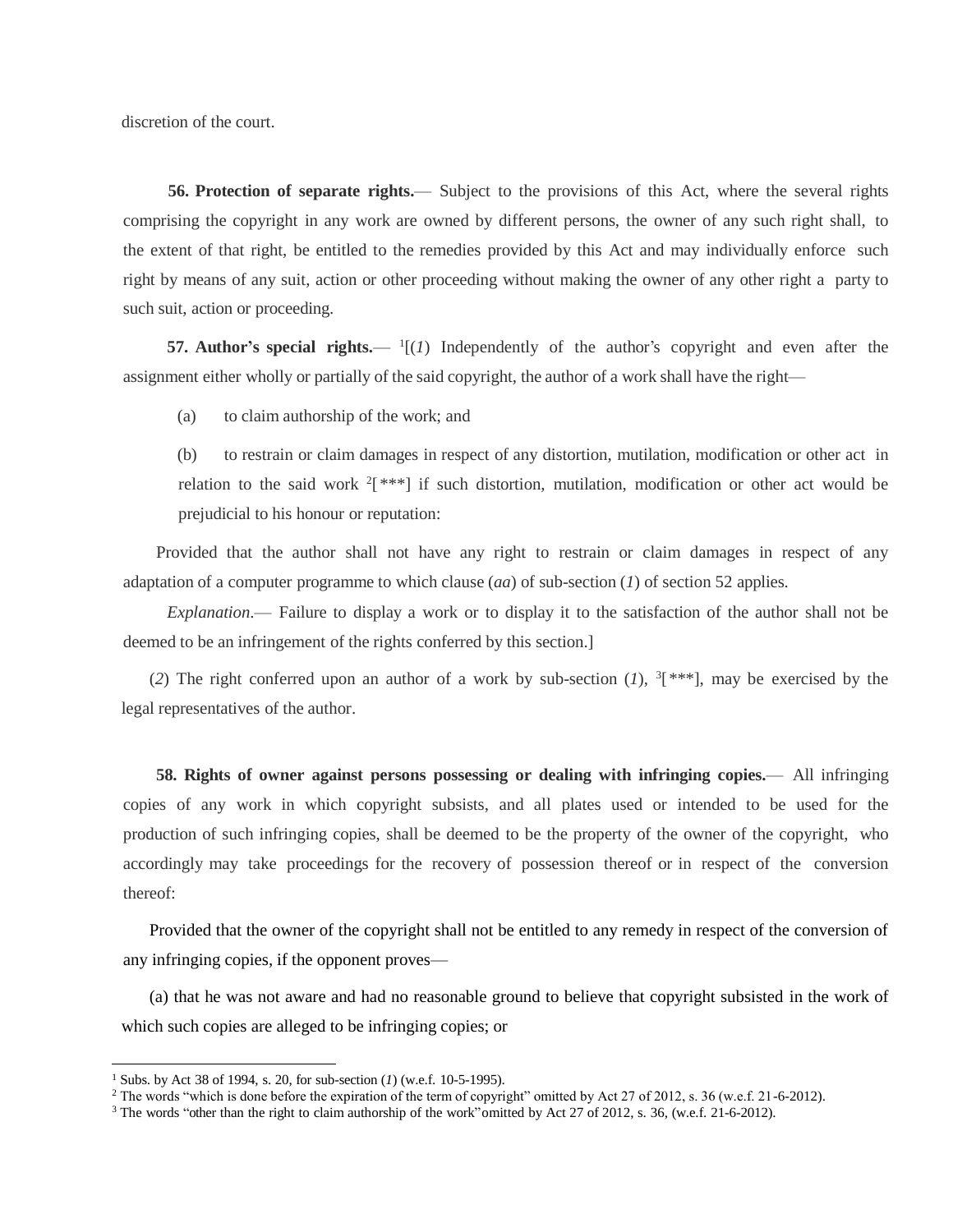(b) that he had reasonable grounds for believing that such copies or plates do not involve infringement of the copyright in any work.

**59. Restriction on remedies in the case of works of architecture.**— (*1*) Notwithstanding anything contained in <sup>1</sup>[the Specific Relief Act, 1963 (47 of 1963)], where the construction of a building or other structure which infringes or which, if completed, would infringe the copyright in some other work has been commenced, the owner of the copyright shall not be entitled to obtain an injunction to restrain the construction of such building or structure or to order its demolition.

(*2*) Nothing in Section 58 shall apply in respect of the construction of a building or other structure which infringes or which, if completed, would infringe the copyright in some other work.

**60. Remedy in the case of groundless threat of legal proceedings.**— Where any person claiming to be the owner of copyright in any work, by circulars, advertisements or otherwise, threatens any other person with any legal proceedings or liability in respect of an alleged infringement of the copyright, any person aggrieved thereby may, notwithstanding anything contained <sup>2</sup>[in section 34 of the Specific Relief Act, 1963 (47 of 1963)], institute a declaratory suit that the alleged infringement to which the threats related was not in fact an infringement of any legal rights of the person making such threats and may in any such suit—

- (a) obtain an injunction against the continuance of such threats; and
- (b) recover such damages, if any, as he has sustained by reason of such threats:

Provided that this section shall not apply if the person making such threats, with due diligence, commences and prosecutes an action for infringement of the copyright claimed by him.

**61. Owner of copyright to be party to the proceeding.**— (*1*) In every civil suit or other proceeding regarding infringement of copyright instituted by an exclusive licensee, the owner of the copyright shall, unless the court otherwise directs, be made a defendant and where such owner is made a defendant, he shall have the right to dispute the claim of the exclusive licensee.

(*2*) Where any civil suit or other proceeding regarding infringement of copyright instituted by an exclusive licensee is successful, no fresh suit or other proceeding in respect of the same cause of action shall lie at the instance of the owner of the copyright.

**62. Jurisdiction of court over matters arising under this Chapter.**— (*1*) Every suit or other civil proceeding arising under this Chapter in respect of the infringement of copyright in any work or the infringement of any other right conferred by this Act shall be instituted in the district court having jurisdiction.

<sup>1</sup> Subs. by Act 23 of 1983, s. 20, for "the Specific Relief Act, 1877 (1 of 1877)" (w.e.f. 9-8-1984).

<sup>&</sup>lt;sup>2</sup> Subs. by s. 21, *ibid.*, for "in section 42 the Specific Relief Act, 1877 (1 of 1877)" (w.e.f. 9-8-1984).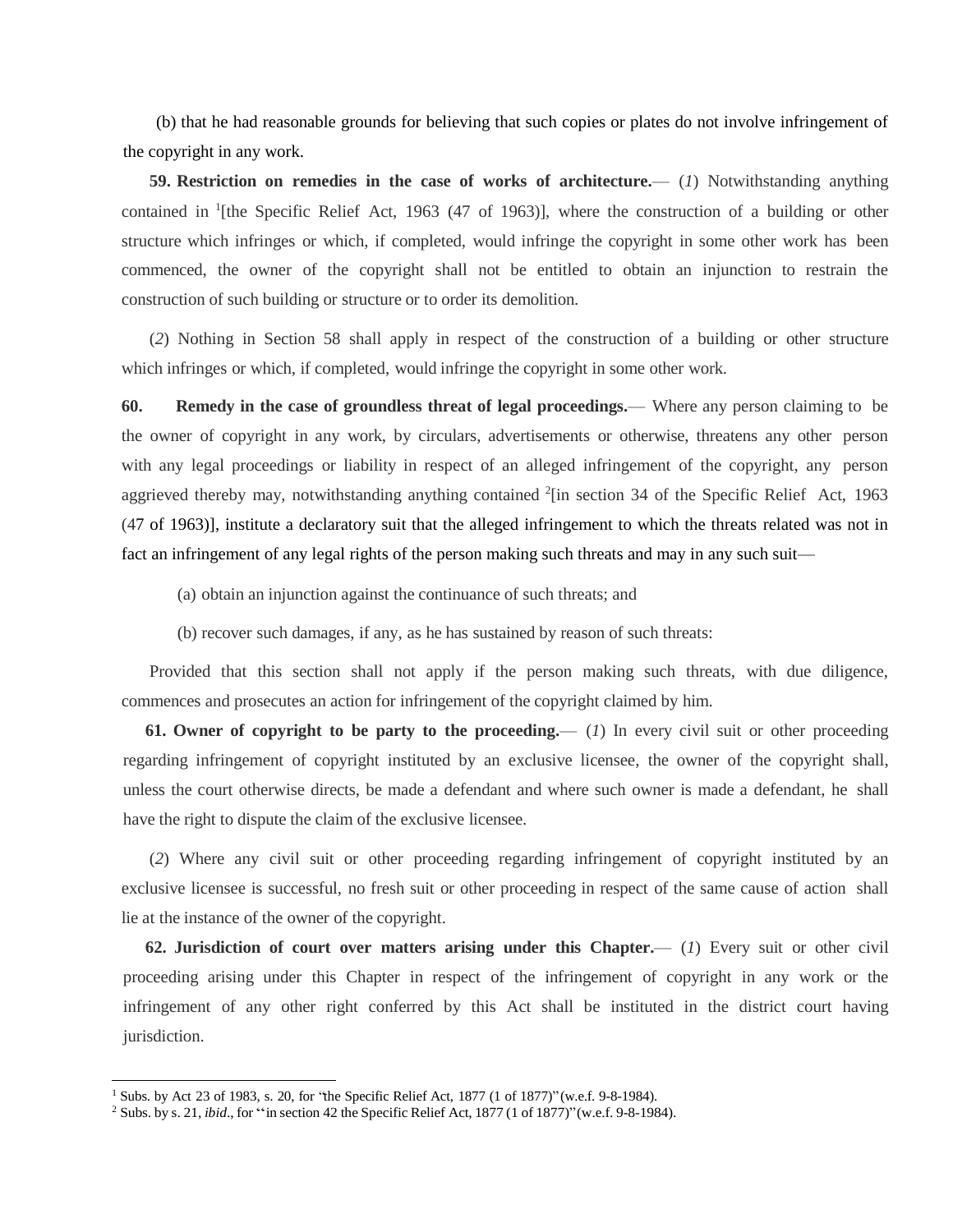(*2*) For the purpose of sub-section (*1*), a "district court having jurisdiction" shall, notwithstanding anything contained in the Code of Civil Procedure, 1908 (5 of 1908), or any other law for the time being in force, include a district court within the local limits of whose jurisdiction, at the time of the institution of the suit or other proceeding, the person instituting the suit or other proceeding or, where there are more than one such persons, any of them actually and voluntarily resides or carries on business or personally works for gain.

## CHAPTER XIII

## **OFFENCES**

**63. Offence of infringement of copyright or other rights conferred by this Act.**— Any person who knowingly infringes or abets the infringement of—

(a) the copyright in a work, or

(b) any other right conferred by this Act  ${}^{1}$ [except the right conferred by section 53A],

 $2$ [shall be punishable with imprisonment for a term which shall not be less than six months but which may extend to three years and with fine which shall not be less than fifty thousand rupees but which may extend to two lakh rupees]:

Provided that <sup>1</sup>[where the infringement has not been made for gain in the course of trade or business] the court may, for adequate and special reasons to be mentioned in the judgment, impose a sentence of imprisonment for a term of less than six months or a fine of less than fifty thousand rupees.]

*Explanation*.— Construction of a building or other structure which infringes or which, if completed, would infringe the copyright in some other work shall not be an offence under this section.

**3 [63A. Enhanced penalty on second and subsequent convictions.**— Whoever having already been convicted of an offence under section 63 is again convicted of any such offence shall be punishable for the second and for every subsequent offence, with imprisonment for a term which shall not be less than one year but which may extend to three years and with fine which shall not be less than one lakh rupees but which may extend to two lakh rupees:

Provided that <sup>4</sup>[where the infringement has not been made for gain in the course of trade or business] the court may, for adequate and special reasons to be mentioned in the judgment, impose a sentence of imprisonment for a term of less than one year or a fine of less than one lakh rupees:

Provided further that for the purposes of this section, no cognizance shall be taken of any conviction

<sup>&</sup>lt;sup>1</sup> Ins. by Act 38 of 1994, s. 21 (w.e.f 10-05-1995).

<sup>2</sup> Subs. by Act 65 of 1984, s. 5, for certain words (w.e.f. 08-10-1984)

<sup>3</sup> Ins. by Act 65 of 1994, s.6 (w.e.f 8-10-1984)

<sup>4</sup> Ins. by Act 38 of 1994, s. 22 (w.e.f 10-05-1995)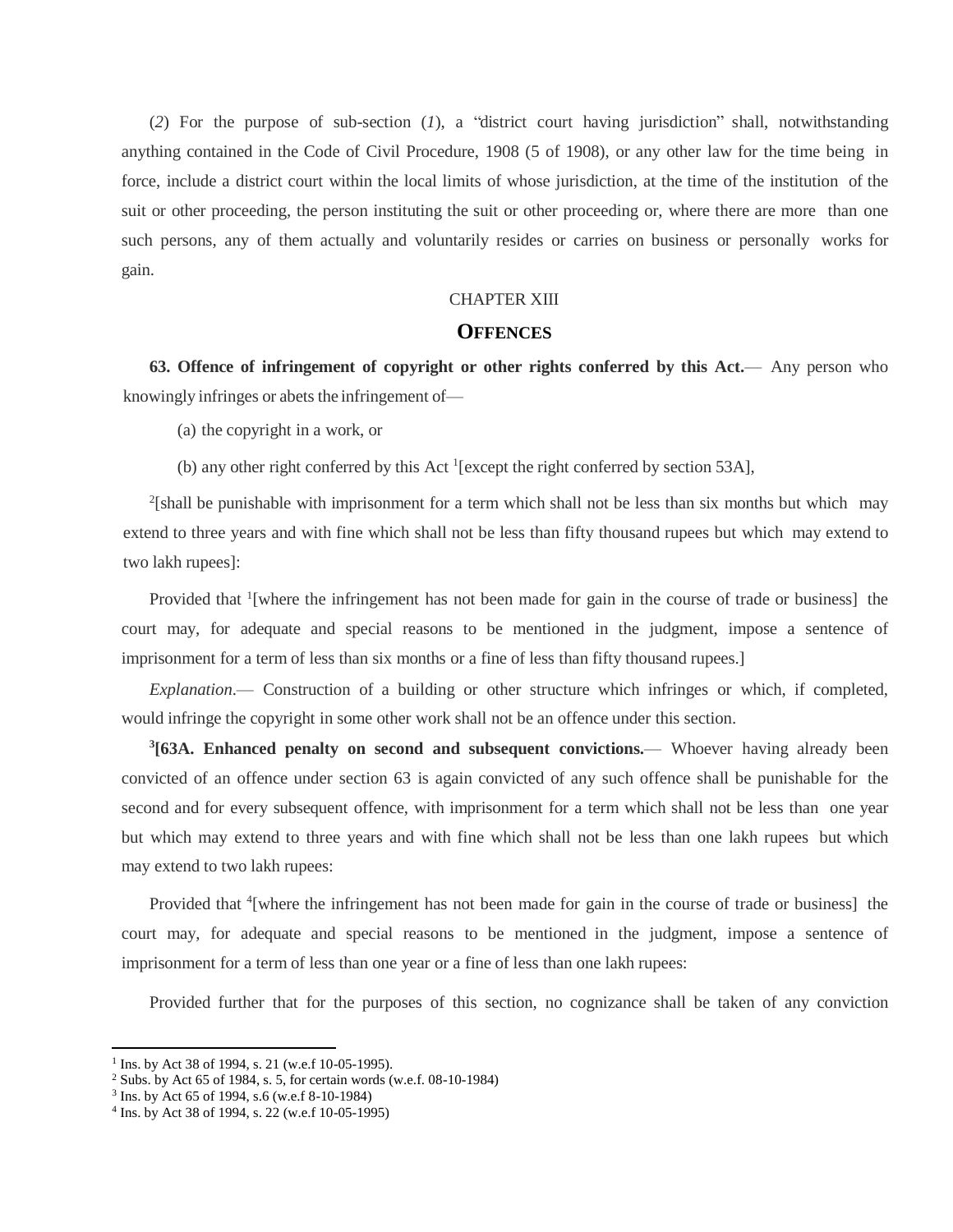made before the commencement of the Copyright (Amendment) Act, 1984 (65 of 1984).]

**1 [63B. Knowing use of infringing copy of computer programme to be an offence.**— Any person who knowingly makes use on a computer of an infringing copy of a computer programme shall be punishable with imprisonment for a term which shall not be less than seven days but which may extend to three years and with fine which shall not be less than fifty thousand rupees but which may extend to two lakh rupees:

Provided that where the computer programme has not been used for gain or in the course of trade or business, the Court may, for adequate and special reasons to be mentioned in the judgment, not impose any sentence of imprisonment and may impose a fine which may extend to fifty thousand rupees.]

**64.** Power of police to seize infringing copies.  $\frac{2}{I}(1)$  Any police officer, not below the rank of a subinspector, may, if he is satisfied that an offence under section 63 in respect of the infringement of copyright in any work has been, is being, or is likely to be, committed, seize without warrant, all copies of the work, and all plates used for the purposes of making infringing copies of the work, wherever found, and all copies and plates so seized shall, as soon as practicable be produced before a Magistrate.]

(2) Any person having an interest in any copies of a work  ${}^{3}$ [, or plates] seized under sub-section (1) may, within fifteen days of such seizure, make an application to the Magistrate for such copies  $2$ [, or plates] being restored to him and the Magistrate, after hearing the applicant and the complainant and making such further inquiry as may be necessary, shall make such order on the application as he may deem fit.

**65. Possession of plates for purpose of making infringing copies.**— Any person who knowingly makes, or has in his possession, any plate for the purpose of making infringing copies of any work in which copyright subsists shall be punishable with imprisonment which may extend to <sup>4</sup>[two years and shall also be liable to fine.]

5 [**65A. Protection of technological measures**.— (*1*) Any person who circumvents an effective technological measure applied for the purpose of protecting any of the rights conferred by this Act, with the intention of infringing such rights, shall be punishable with imprisonment which may extend to two years and shall also be liable to fine.

(2) Nothing in sub-section  $(I)$  shall prevent any person from,—

(a) doing anything referred to therein for a purpose not expressly prohibited by this Act:

Provided that any person facilitating circumvention by another person of a technological measure for such a purpose shall maintain a complete record of such other person including his name, address and all

<sup>&</sup>lt;sup>1</sup> Ins. by Act 38 of 1994, s. 23 (w.e.f 10-05-1995)

<sup>2</sup> Subs. by Act 65 of 1984, s. 7, for sub-section (1) (w.e.f. 08-10-1984)

<sup>3</sup> Ins. by s.7, *Ibid,* (w.e.f. 08-10-1984)

<sup>4</sup> Subs. by s.8, for " one year, or with fine or with both", *Ibid* (w.e.f. 08-10-1984)

<sup>5</sup> Ins. by Act 27 of 2012, s. 37 (w.e.f. 21-06-2012)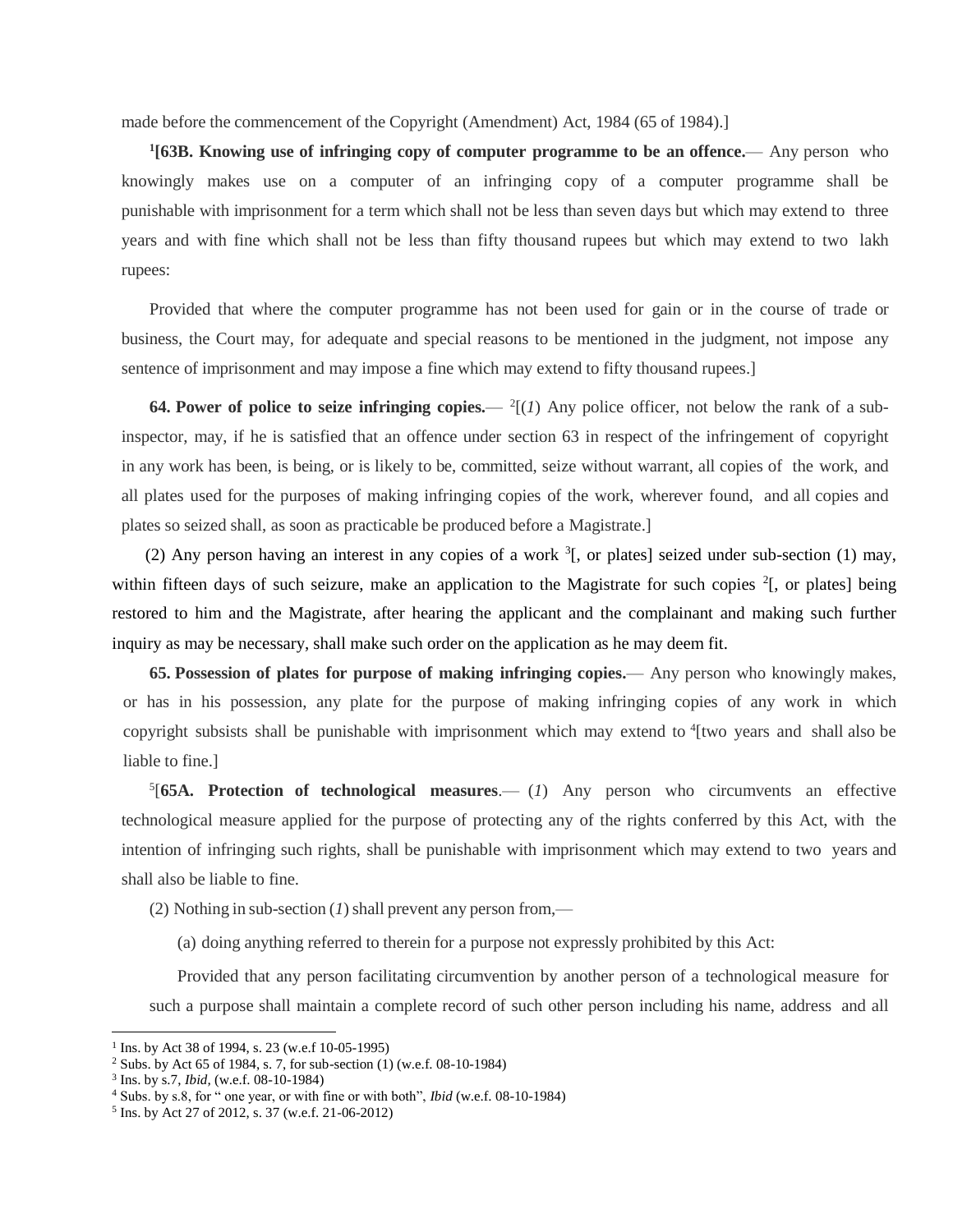relevant particulars necessary to identify him and the purpose for which he has been facilitated; or

(b) doing anything necessary to conduct encryption research using a lawfully obtained encrypted copy; or

(c) conducting any lawful investigation; or

(d) doing anything necessary for the purpose of testing the security of a computer system or a computer network with the authorisation of its owner; or

(e) operator; or

(f) doing anything necessary to circumvent technological measures intended for identification or surveillance of a user; or

(g) taking measures necessary in the interest of national security.

#### **65B. Protection of Rights Management Information.**— Any person, who knowingly, —

- (i) removes or alters any rights management information without authority, or
- (ii) distributes, imports for distribution, broadcasts or communicates to the public, without authority, copies of any work, or performance knowing that electronic rights management information has been removed or altered without authority,

shall be punishable with imprisonment which may extend to two years and shall also be liable to fine:

Provided that if the rights management information has been tampered with in any work, the owner of copyright in such work may also avail of civil remedies provided under Chapter XII against the persons indulging in such acts.]

**66. Disposal of infringing copies or plates for purpose of making infringing copies**.— The Court trying any offence under this Act may, whether the alleged offender is convicted or not, order that all copies of the work or all plates in the possession of the alleged offender, which appear to it to be infringing copies, or plates for the purpose of making infringing copies, be delivered up to the owner of the copyright <sup>1</sup>[or may make such order as it may deem fit regarding the disposal of such copies or plates].

**67. Penalty for making false entries in register, etc., for producing or tendering false entries.—** Any person who,—

- (a) makes or causes to be made a false entry in the Register of Copyrights kept under this Act, or
- (b) makes or causes to be made a writing falsely purporting to be a copy of any entry in such register, or
- (c) produces or tenders or causes to be produced or tendered as evidence any such entry or writing, knowing the same to be false,

shall be punishable with imprisonment which may extend to one year, or with fine, or with both.

<sup>1</sup> Ins. by Act 27 of 2012, s. 38 (w.e.f. 21-06-2012)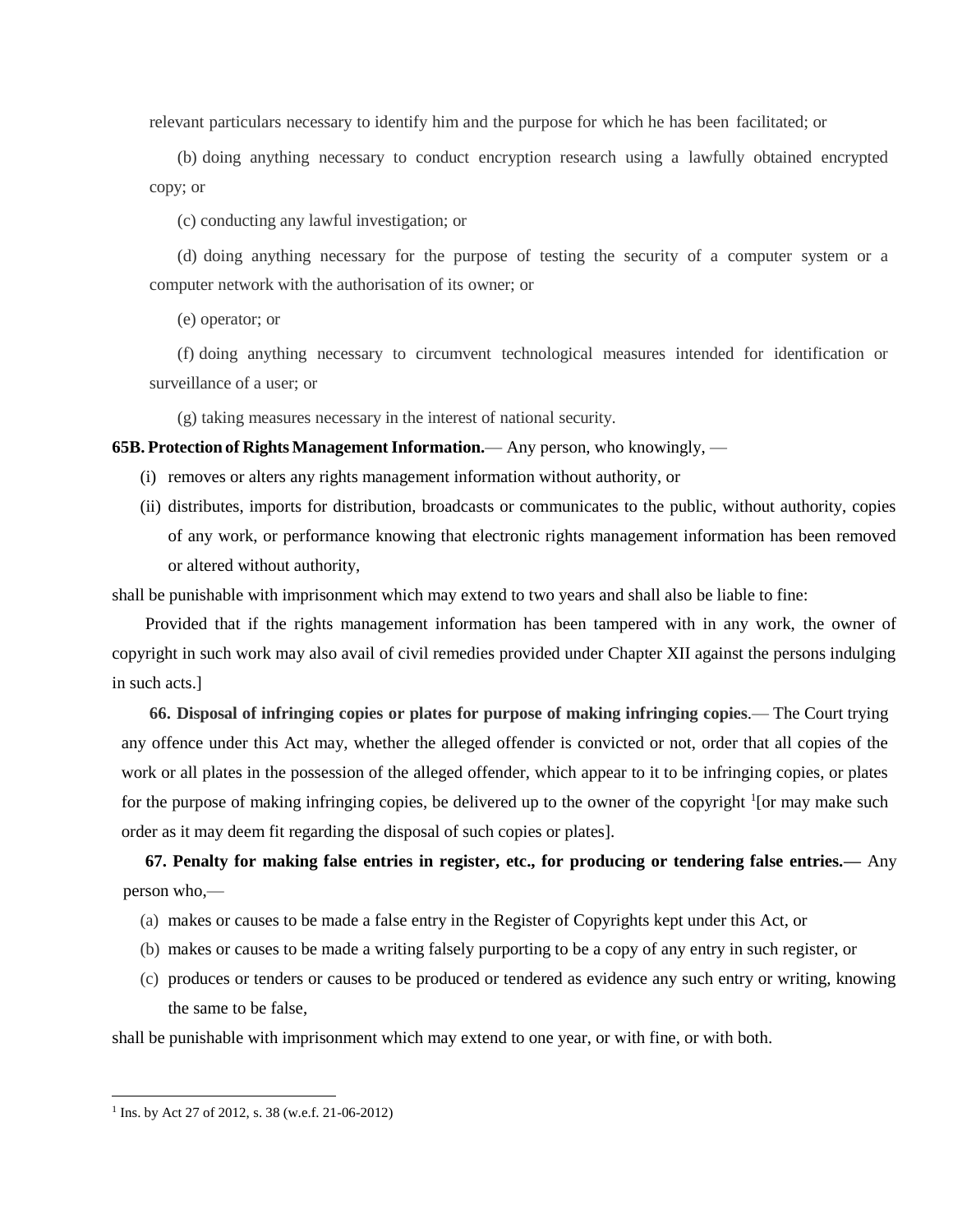**68. Penalty for making false statements for the purpose of deceiving or influencing any authority or officer.—** Any person who,—

- (a) with a view to deceiving any authority or officer in the execution of the provisions of this Act, or
- (b) with a view to procuring or influencing the doing or omission of anything in relation to this Act or any matter thereunder,

makes a false statement or representation knowing the same to be false, shall be punishable with imprisonment which may extend to one year, or with fine, or with both.

**1 [68A. Penalty for contravention of section 52A.**— Any person who publishes a 2[sound recording] or a video film in contravention of the provisions of section 52A shall be punishable with imprisonment which may extend to three years and shall also be liable to fine.]

**69. Offences by companies.**— (*1*) Where any offence under this Act has been committed by a company, every person who at the time the offence was committed was in charge of, and was responsible to the company for, the conduct of the business of the company, as well as the company shall be deemed to be guilty of such offence and shall be liable to be proceeded against and punished accordingly:

Provided that nothing contained in this sub-section shall render any person liable to any punishment, if he proves that the offence was committed without his knowledge or that he exercised all due diligence to prevent the commission of such offence.

(2) Notwithstanding anything contained in sub-section (1), where an offence under this Act has been committed by a company, and it is proved that the offence was committed with the consent or connivance of, or is attributable to any negligence on the part of, any director, manager, secretary or other officer of the company, such director, manager, secretary or other officer shall also be deemed to be guilty of that offence and shall be liable to be proceeded against and punished accordingly.

*Explanation*.—For the purposes of this section—

- (a) "company"means any body corporate and includes a firm or other association of persons; and
- (b) "director", in relation to a firm means a partner in the firm.

**70. Cognizance of offences.**— No Court inferior to that of <sup>3</sup> [a Metropolitan Magistrate or a Judicial Magistrate of the first class] shall try any offence under this Act.

## CHAPTER XIV

## **APPEALS**

**71. Appeals against certain orders of Magistrate.**— Any person aggrieved by an order made under subsection (*2*) of section 64 or section 66 may, within thirty days of the date of such order, appeal to the Court to

<sup>&</sup>lt;sup>1</sup> Ins. by Act 65 of 1984, s. 9, (w.e.f. 08-10-1984)

<sup>2</sup> Subs. by Act 38 of 1994, s. 2, for "record" (w.e.f. 10-5-1995).

<sup>3</sup> Subs. by Act 23 of 1983, s.22, for "a Presidency Magistrate or a Magistrate of the first class" (w.e.f. 9-8-1984)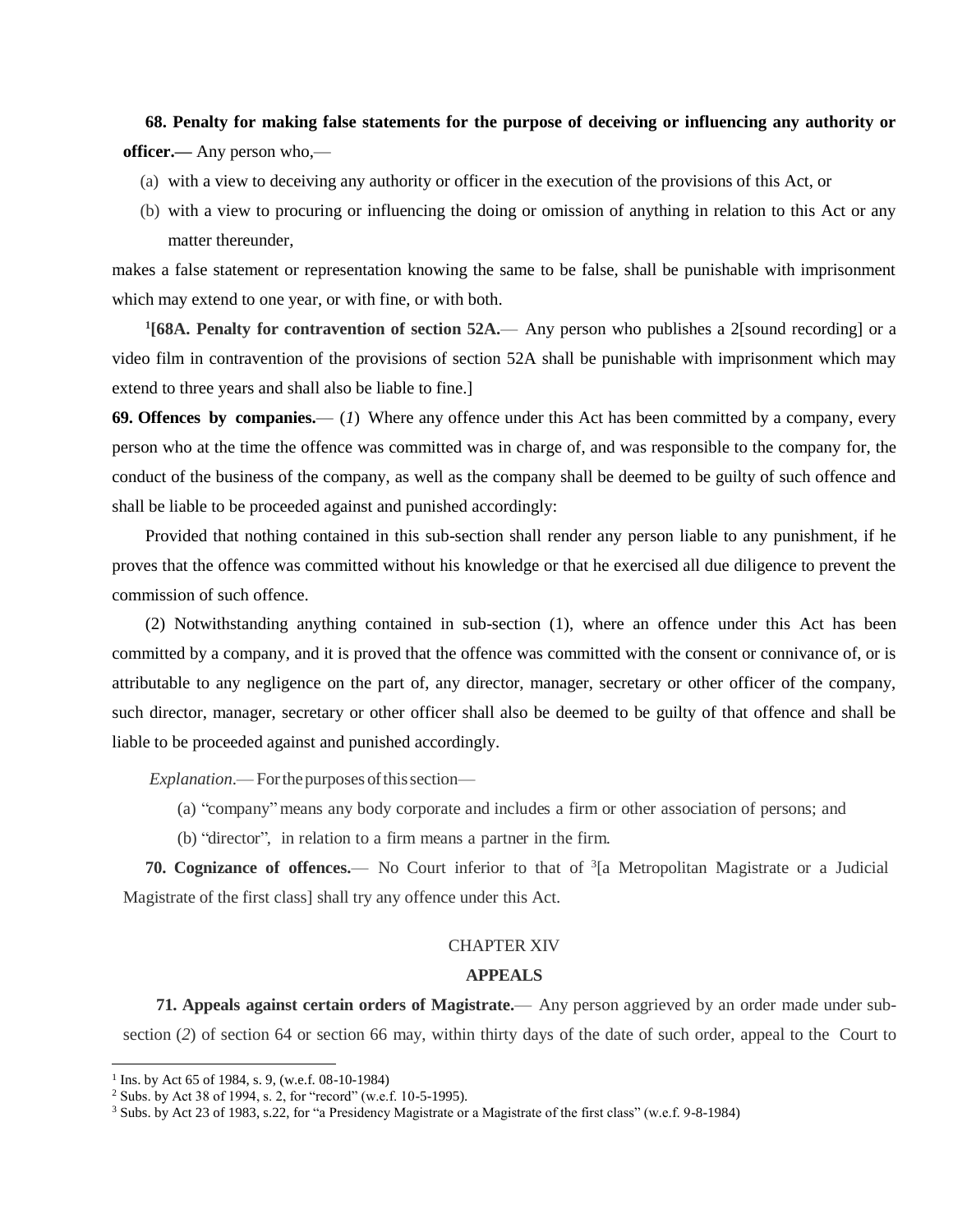which appeals from the court making the order ordinarily lie, and such appellate court may direct that execution of the order be stayed pending disposal of the appeal.

**72. Appeals against orders of Registrar of Copyrights and <sup>1</sup> [Appellate Board].**— (*1*) Any person aggrieved by any final decision or order of the Registrar of Copyrights may, within three months from the date of the order or decision, appeal to the <sup>1</sup>[Appellate Board].

(2) Any person aggrieved by any final decision or order of the <sup>1</sup> [Appellate Board], not being a decision or order made in an appeal under sub-section (*1*), may, within three months from the date of such decision or order, appeal to the High Court within whose jurisdiction the appellant actually and voluntarily resides or carries on business or personally works for gain:

Provided that no such appeal shall lie against a decision of the [Appellate Board] under section 6.

(3) In calculating the period of three months provided for an appeal under this section, the time taken in granting a certified copy of the order or record of the decision appealed against shall be excluded.

**73. Procedure for appeals.**— The High Court may make rules consistent with this Act as to the procedure to be followed in respect of appeals made to it under section 72.

## CHAPTER XV

#### **MISCELLANEOUS**

**74. Registrar of Copyrights and <sup>1</sup> [Appellate Board] to possess certain powers of civil courts**.— The Registrar of Copyrights and the <sup>1</sup>[Appellate Board] shall have the powers of a civil court when trying a suit under the Code of Civil Procedure, 1908 (5 of 1908), in respect of the following matters, namely, —

(a) summoning and enforcing the attendance of any person and examining him on oath;

- (b) requiring the discovery and production of any document;
- (c) receiving evidence on affidavits;
- (d)issuing commissions for the examination of witnesses or documents;
- (e) requisitioning any public record or copy thereof from any court or office;
- (f) any other matter which may be prescribed.

Explanation.— For the purpose of enforcing the attendance of witnesses, the local limits of the jurisdiction of the Registrar of Copyrights or the <sup>1</sup>[Appellate Board], as the case may be, shall be the limits of the territory of India.

**75. Orders for payment of money passed by Registrar of Copyrights and <sup>1</sup> [Appellate Board] to be**  executable as a decree.— Every order made by the Registrar of Copyrights or the <sup>1</sup>[Appellate Board] under this Act for the payment of any money or by the High Court in any appeal against any such order of the <sup>1</sup>[Appellate Board] shall, on a certificate issued by the Registrar of Copyrights, the <sup>1</sup>[Appellate Board] or the Registrar of the

<sup>&</sup>lt;sup>1</sup> Subs. by Act 7 of 2017, s.160, for "Copyright Board" (w.e.f. 26-5-2017).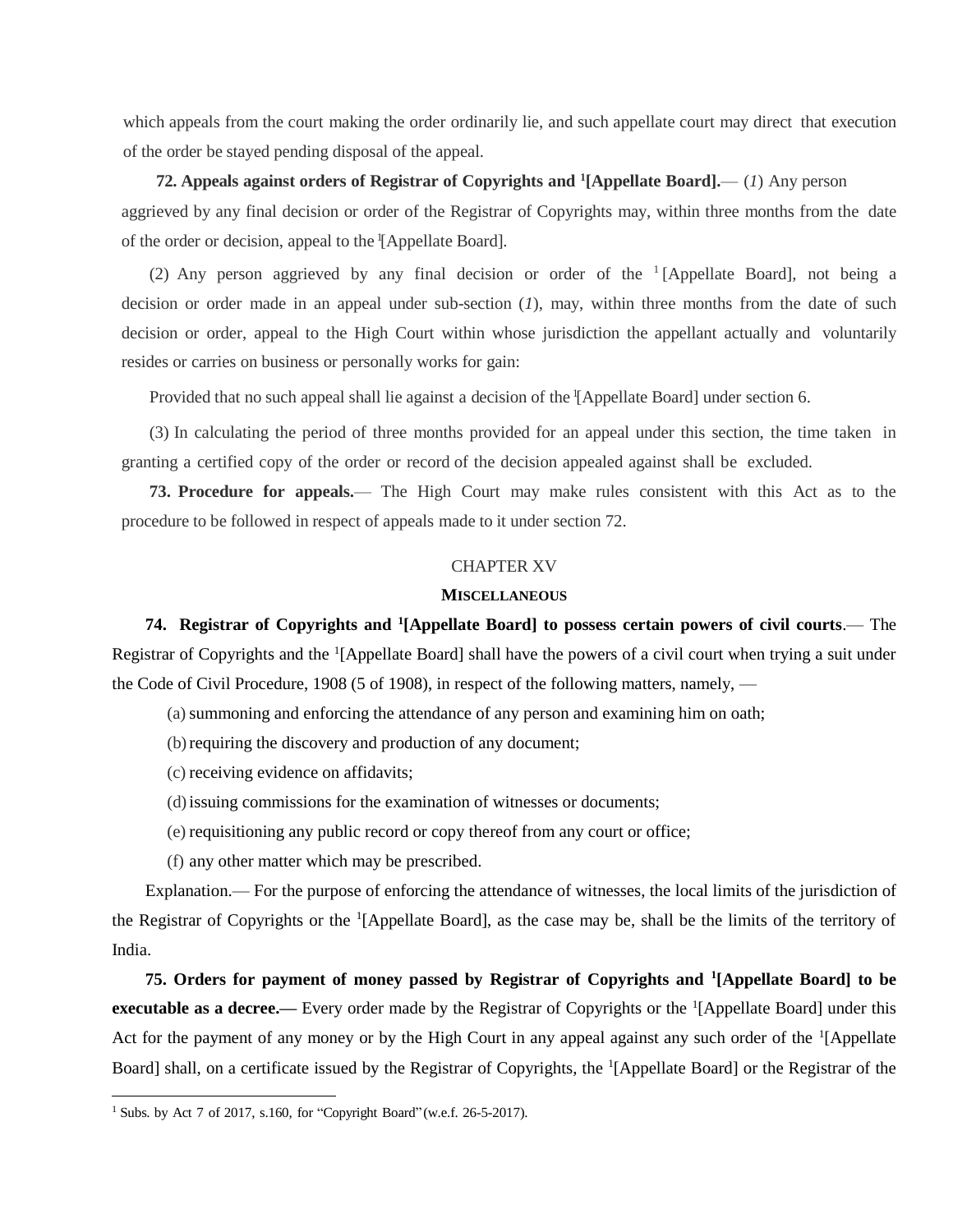High Court, as the case may be, be deemed to be a decree of a civil court and shall be executable in the same manner as a decree of such court.

**76. Protection of action taken in good faith.—** No suit or other legal proceeding shall lie against any person in respect of anything which is in good faith done or intended to be done in pursuance of this Act.

**77. Certain persons to be public servants.—** Every officer appointed under this Act and every member of the <sup>1</sup>[Appellate Board] shall be deemed to be a public servant within the meaning of section 21 of the Indian Penal Code (45 of 1860).

**78. Power to make rules.—** (1) The Central Government may, by notification in the Official Gazette, make 2 rules for carrying out the purposes of this Act.

(2) In particular, and without prejudice to the generality of the foregoing power, the Central Government may make rules to provide for all or any of the following matters, namely:—

3 [\*\*\*]

- (b) the form of complaints and applications to be made, and the licences to be granted, under this Act;
- (c) the procedure to be followed in connection with any proceeding before the Registrar of Copyrights;
- ${}^{4}$ [(cA) the form and manner in which an organisation may apply to the 1[Appellate Board] for compulsory licence for disabled and the fee which may accompany such application under sub-section (1) of 31B;
- (cB) the manner in which a person making sound recording may give prior notice of his intention to make sound recording under sub-section (2) of section 31C;
- (cC) the register and books of account and the details of existing stock which a person making sound recording may maintain under sub-section (5) of section 31C;
- (cD) the manner in which prior notice may be given by a broadcasting organisation under sub-section (2) of section 31D;
- (cE) the reports and accounts which may be maintained under clause (a), and the inspection of records and books of account which may be made under clause (b) or sub-section (7) of section 31D];
- ${}^5$ [(ca) the conditions for submission of application under sub-section (2) of section 33;
- (cb) the conditions subject to which a copyright society may be registered under sub-section (3) of section 33;
- (cc) the inquiry for cancellation of registration under sub-section (4) of section 33;]
- <sup>6</sup>[(ccA) the manner in which a copyright society may publish its Tariff Scheme under sub-section (1) of

<sup>&</sup>lt;sup>1</sup> Subs. by Act 7 of 2017, s.160, for "Copyright Board" (w.e.f. 26-5-2017).

<sup>2</sup> For the Copyright Rules, 1958, *see* Gazette of India, Extra., Pt. II, s.3, p.167.

 $3$  Clause (a) omitted by Finance Act, 2017, s. 160(e).

<sup>4</sup> Ins. by Act 27 of 2012, s. 39(ii) (w.e.f. 21-06-2012)

<sup>5</sup> Ins. by Act 38 of 1994, s. 24 (w.e.f. 10-5-1995)

<sup>6</sup> Ins. by Act 27 of 2012, s. 39(iii) (w.e.f. 21-06-2012)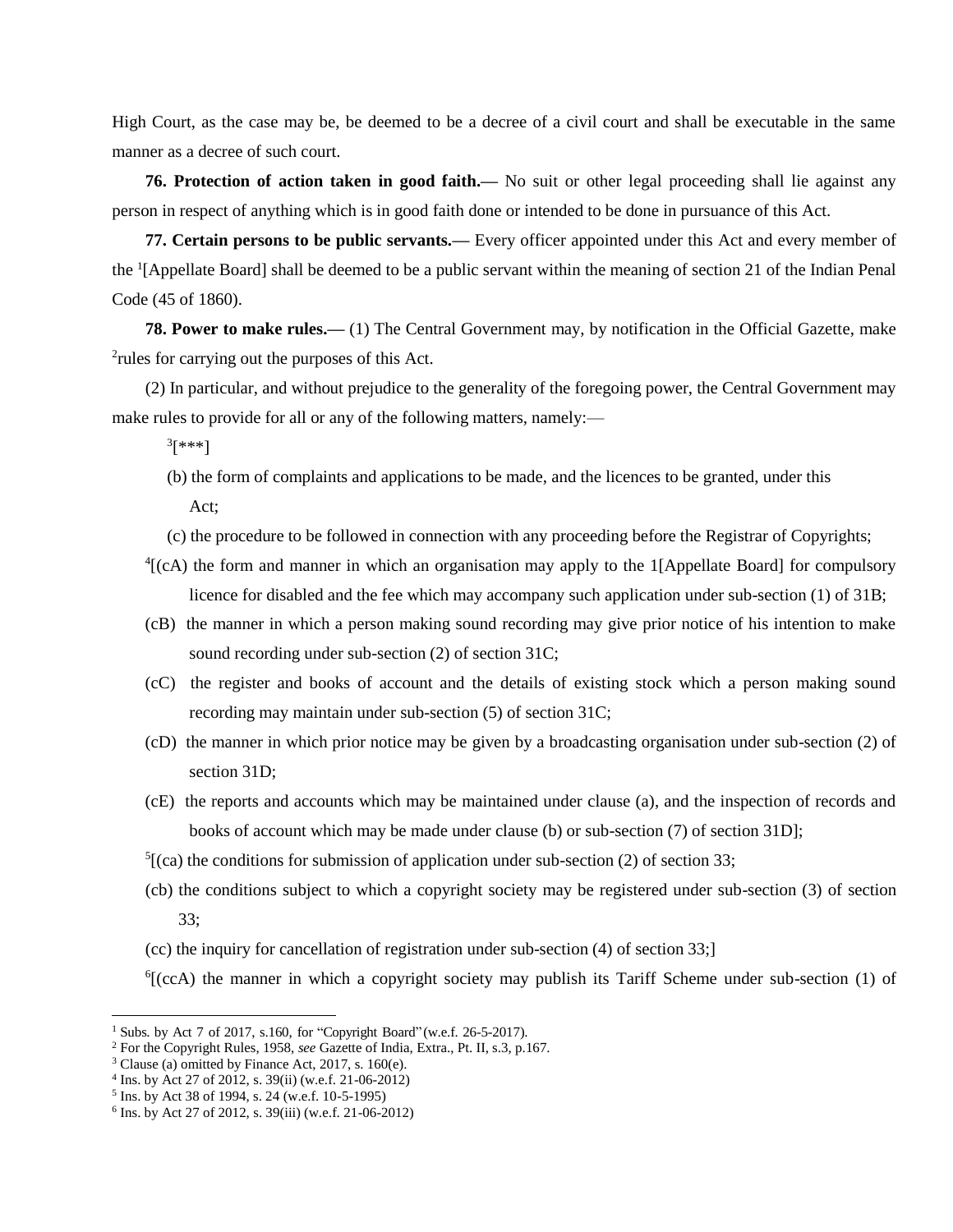section 33A;

- (ccB) the fee which is to be paid before filing an appeal to the <sup>1</sup> [Appellate Board] under sub-section (2) of section 33A;
- (ccC) the form of application for renewal of registration of a copyright society and the fee which may accompany such application under sub-section (3A) of section 33;]
- $2[{\rm (cd)}]$  the conditions subject to which the copyright society may accept authorisation under clause (a) of sub-section (1) of section 34 and the conditions subject to which owners or rights have right to withdraw such authorisation under clause (d) of that sub-section;
- (ce) the conditions subject to which a copyright society may issue licences, collect fees and distribute such fees amongst owners of rights under sub-section (3) of section 34;]
- (cf) the manner in which the approval of the owners of rights regarding collection and distribution of fees, approval for utilisation of any amount collected as fees and to provide to such owners information concerning activities in relation to the administration of their rights under sub-section (1) of section 35;
- (cg) the returns to be filed by copyright societies to the Registrar of Copyrights under sub-section (1) of section 36;]
- (d ) the manner of determining any royalties payable under this Act, and the security to be taken for the payment of such royalties;
- $3$ [(da) the manner of payment of royalty under clause (j) of sub-section (1) of section 52;]

4 [\*\*\*]

l

- (e) the form of Register of Copyrights to be kept under this Act and the particulars to be entered therein;
- (f) the matters in respect of which the Registrar of Copyrights and the  ${}^{1}$ [Appellate Board] shall have powers of a civil court;
	- (g) the fees which may be payable under this Act;
	- (h) the regulation of business of the Copyright Office and of all things by this Act placed under the direction or control of the Registrar of Copyrights.

 $5(3)$  Every rule made under this section shall be laid, as soon as may be after it is made, before each House of Parliament, while it is in session, for a total period of thirty days which may be comprised in one session or in two or more successive sessions, and if, before the expiry of the session immediately following the session or the successive sessions aforesaid, both Houses agree in making any modification in the rule or both Houses agree that the rule should not be made, the rule shall thereafter have effect only in such modified form or be of no effect, as the case may be; so, however, that any such modification or annulment shall be without prejudice to the validity

<sup>&</sup>lt;sup>1</sup> Subs. by Act 7 of 2017, s.160, for "Copyright Board" (w.e.f. 26-5-2017).

 $2$  Ins. by Act 38 of 1994, s.24 (w.e.f. 10-5-1995)

<sup>3</sup> Ins. by Act 38 of 1994, s.24 (w.e.f. 10-5-1995)

<sup>4</sup> Clause (db) omitted by Act 27 of 2012, s.39 (iv) (w.e.f. 21-6-2012)

<sup>5</sup> Subs. by Act 23 of 1983, s. 23, for sub-section (3) (w.e.f. 9-8-1984)